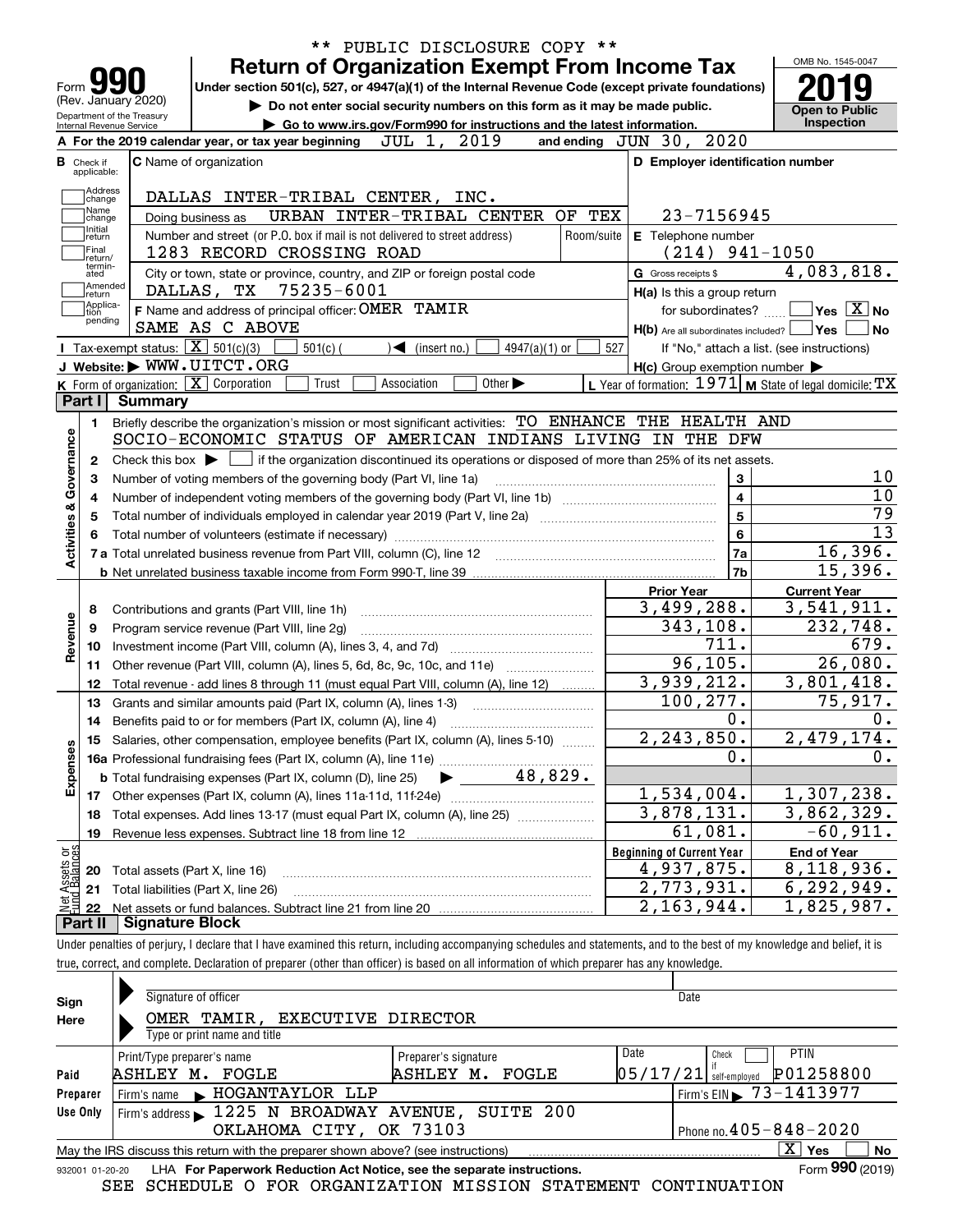|              | 23-7156945<br>DALLAS INTER-TRIBAL CENTER, INC.<br>Page 2<br>Form 990 (2019)                                                                  |
|--------------|----------------------------------------------------------------------------------------------------------------------------------------------|
|              | Part III   Statement of Program Service Accomplishments                                                                                      |
|              | $\overline{\mathbf{X}}$                                                                                                                      |
| 1            | Briefly describe the organization's mission:                                                                                                 |
|              | TO ENHANCE THE HEALTH AND SOCIO-ECONOMIC STATUS OF AMERICAN INDIANS                                                                          |
|              | LIVING IN THE DFW METROPLEX                                                                                                                  |
|              |                                                                                                                                              |
|              |                                                                                                                                              |
| $\mathbf{2}$ | Did the organization undertake any significant program services during the year which were not listed on the<br>$\sqrt{X}$ Yes<br>No.        |
|              | prior Form 990 or 990-EZ?<br>If "Yes," describe these new services on Schedule O.                                                            |
| 3            | $Yes \ \boxed{X}$ No<br>Did the organization cease conducting, or make significant changes in how it conducts, any program services?         |
|              | If "Yes," describe these changes on Schedule O.                                                                                              |
| 4            | Describe the organization's program service accomplishments for each of its three largest program services, as measured by expenses.         |
|              | Section 501(c)(3) and 501(c)(4) organizations are required to report the amount of grants and allocations to others, the total expenses, and |
|              | revenue, if any, for each program service reported.                                                                                          |
| 4a           | 1,878,036. including grants of \$<br>234,989.<br>(Expenses \$<br>) (Revenue \$<br>(Code:                                                     |
|              | IHS CONTRACT - INCREASED PATIENT LOAD - COVID 19 FUNDING REVENUE AND                                                                         |
|              | ITS ASSOCIATED COST.                                                                                                                         |
|              |                                                                                                                                              |
|              |                                                                                                                                              |
|              |                                                                                                                                              |
|              |                                                                                                                                              |
|              |                                                                                                                                              |
|              |                                                                                                                                              |
|              |                                                                                                                                              |
|              |                                                                                                                                              |
|              |                                                                                                                                              |
|              |                                                                                                                                              |
| 4b.          | 751, 293. including grants of \$<br>(Expenses \$<br>) (Revenue \$<br>(Code:<br>IHS GRANTS - INCREASED SERVICES FOR HEALTH PREVENTION/DISEASE |
|              | PREVENTION ALONG WITH DIABETIC OUTREACH AND SERVICES.                                                                                        |
|              |                                                                                                                                              |
|              |                                                                                                                                              |
|              |                                                                                                                                              |
|              |                                                                                                                                              |
|              |                                                                                                                                              |
|              |                                                                                                                                              |
|              |                                                                                                                                              |
|              |                                                                                                                                              |
|              |                                                                                                                                              |
|              |                                                                                                                                              |
|              | $551,855$ and including grants of \$<br>$75,917$ . (Revenue \$<br>4c (Code:<br>) (Expenses \$                                                |
|              | WIOA AND ITS ASSOCIATED SUB-GRANTS -STATUS QUO ON SERVICES OFFERED                                                                           |
|              | WHILE INCREASING LOAD ON SCSEP PROGRAM ASSISTSING SENIOR CITIZEN WITH                                                                        |
|              | EMPLOYMENT SERVICES.                                                                                                                         |
|              |                                                                                                                                              |
|              |                                                                                                                                              |
|              |                                                                                                                                              |
|              |                                                                                                                                              |
|              |                                                                                                                                              |
|              |                                                                                                                                              |
|              |                                                                                                                                              |
|              |                                                                                                                                              |
|              |                                                                                                                                              |
| 4d           | Other program services (Describe on Schedule O.)<br>Expenses \$                                                                              |
|              | including grants of \$<br>(Revenue \$<br>3,181,184.<br>4e Total program service expenses                                                     |
|              | <b>OOO</b>                                                                                                                                   |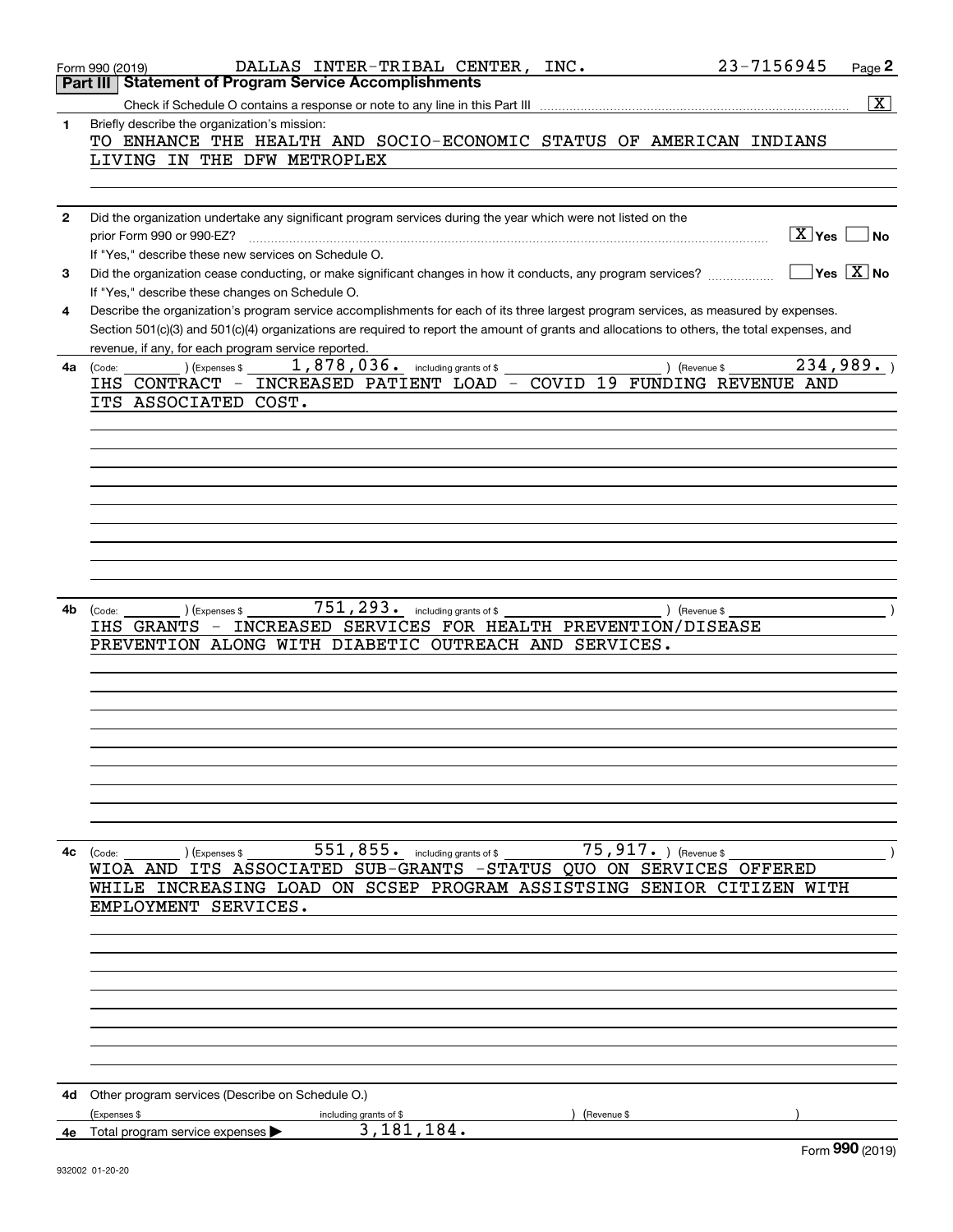| Form 990 (2019) |  |  |
|-----------------|--|--|

Form 990 (2019) DALLAS INTER-TRIBAL CENTER, INC **.** 23-7156945 <sub>Page</sub> 3<br>**Part IV | Checklist of Required Schedules** 

|     |                                                                                                                                                                                                                                                   |                 | <b>Yes</b>              | No                      |
|-----|---------------------------------------------------------------------------------------------------------------------------------------------------------------------------------------------------------------------------------------------------|-----------------|-------------------------|-------------------------|
| 1   | Is the organization described in section $501(c)(3)$ or $4947(a)(1)$ (other than a private foundation)?                                                                                                                                           |                 |                         |                         |
|     |                                                                                                                                                                                                                                                   | 1.              | х                       |                         |
| 2   |                                                                                                                                                                                                                                                   | $\mathbf 2$     | $\overline{\mathbf{x}}$ |                         |
| 3   | Did the organization engage in direct or indirect political campaign activities on behalf of or in opposition to candidates for                                                                                                                   |                 |                         |                         |
|     |                                                                                                                                                                                                                                                   | 3               |                         | x                       |
| 4   | Section 501(c)(3) organizations. Did the organization engage in lobbying activities, or have a section 501(h) election in effect                                                                                                                  |                 |                         |                         |
|     |                                                                                                                                                                                                                                                   | 4               |                         | х                       |
| 5   | Is the organization a section 501(c)(4), 501(c)(5), or 501(c)(6) organization that receives membership dues, assessments, or                                                                                                                      |                 |                         |                         |
|     |                                                                                                                                                                                                                                                   | 5               |                         | х                       |
| 6   | Did the organization maintain any donor advised funds or any similar funds or accounts for which donors have the right to                                                                                                                         |                 |                         |                         |
|     | provide advice on the distribution or investment of amounts in such funds or accounts? If "Yes," complete Schedule D, Part I                                                                                                                      | 6               |                         | х                       |
| 7   | Did the organization receive or hold a conservation easement, including easements to preserve open space,                                                                                                                                         |                 |                         |                         |
|     |                                                                                                                                                                                                                                                   | $\overline{7}$  |                         | х                       |
| 8   | Did the organization maintain collections of works of art, historical treasures, or other similar assets? If "Yes," complete                                                                                                                      |                 |                         |                         |
|     |                                                                                                                                                                                                                                                   | 8               |                         | х                       |
| 9   | Did the organization report an amount in Part X, line 21, for escrow or custodial account liability, serve as a custodian for                                                                                                                     |                 |                         |                         |
|     | amounts not listed in Part X; or provide credit counseling, debt management, credit repair, or debt negotiation services?                                                                                                                         |                 |                         |                         |
|     |                                                                                                                                                                                                                                                   | 9               | X                       |                         |
| 10  | Did the organization, directly or through a related organization, hold assets in donor-restricted endowments                                                                                                                                      |                 |                         |                         |
|     |                                                                                                                                                                                                                                                   | 10              |                         | х                       |
| 11  | If the organization's answer to any of the following questions is "Yes," then complete Schedule D, Parts VI, VII, VIII, IX, or X                                                                                                                  |                 |                         |                         |
|     | as applicable.                                                                                                                                                                                                                                    |                 |                         |                         |
|     | a Did the organization report an amount for land, buildings, and equipment in Part X, line 10? If "Yes," complete Schedule D,                                                                                                                     |                 |                         |                         |
|     |                                                                                                                                                                                                                                                   | 11a             | X                       |                         |
|     | <b>b</b> Did the organization report an amount for investments - other securities in Part X, line 12, that is 5% or more of its total                                                                                                             |                 |                         |                         |
|     |                                                                                                                                                                                                                                                   | 11b             |                         | x                       |
|     | c Did the organization report an amount for investments - program related in Part X, line 13, that is 5% or more of its total                                                                                                                     |                 |                         |                         |
|     |                                                                                                                                                                                                                                                   | 11c             |                         | х                       |
|     | d Did the organization report an amount for other assets in Part X, line 15, that is 5% or more of its total assets reported in                                                                                                                   |                 |                         | х                       |
|     |                                                                                                                                                                                                                                                   | 11d             |                         | $\overline{\mathbf{x}}$ |
|     |                                                                                                                                                                                                                                                   | <b>11e</b>      |                         |                         |
| f   | Did the organization's separate or consolidated financial statements for the tax year include a footnote that addresses                                                                                                                           | 11f             |                         | X                       |
|     | the organization's liability for uncertain tax positions under FIN 48 (ASC 740)? If "Yes," complete Schedule D, Part X<br>12a Did the organization obtain separate, independent audited financial statements for the tax year? If "Yes," complete |                 |                         |                         |
|     |                                                                                                                                                                                                                                                   | 12a             | х                       |                         |
|     | <b>b</b> Was the organization included in consolidated, independent audited financial statements for the tax year?                                                                                                                                |                 |                         |                         |
|     | If "Yes," and if the organization answered "No" to line 12a, then completing Schedule D, Parts XI and XII is optional                                                                                                                             | 12 <sub>b</sub> |                         | Y,                      |
| 13  |                                                                                                                                                                                                                                                   | 13              |                         | X                       |
| 14a | Did the organization maintain an office, employees, or agents outside of the United States?                                                                                                                                                       | 14a             |                         | $\mathbf x$             |
| b   | Did the organization have aggregate revenues or expenses of more than \$10,000 from grantmaking, fundraising, business,                                                                                                                           |                 |                         |                         |
|     | investment, and program service activities outside the United States, or aggregate foreign investments valued at \$100,000                                                                                                                        |                 |                         |                         |
|     |                                                                                                                                                                                                                                                   | 14b             |                         | x                       |
| 15  | Did the organization report on Part IX, column (A), line 3, more than \$5,000 of grants or other assistance to or for any                                                                                                                         |                 |                         |                         |
|     |                                                                                                                                                                                                                                                   | 15              |                         | x                       |
| 16  | Did the organization report on Part IX, column (A), line 3, more than \$5,000 of aggregate grants or other assistance to                                                                                                                          |                 |                         |                         |
|     |                                                                                                                                                                                                                                                   | 16              |                         | x                       |
| 17  | Did the organization report a total of more than \$15,000 of expenses for professional fundraising services on Part IX,                                                                                                                           |                 |                         |                         |
|     |                                                                                                                                                                                                                                                   | 17              |                         | x                       |
| 18  | Did the organization report more than \$15,000 total of fundraising event gross income and contributions on Part VIII, lines                                                                                                                      |                 |                         |                         |
|     |                                                                                                                                                                                                                                                   | 18              |                         | x                       |
| 19  | Did the organization report more than \$15,000 of gross income from gaming activities on Part VIII, line 9a? If "Yes."                                                                                                                            |                 |                         |                         |
|     |                                                                                                                                                                                                                                                   | 19              |                         | x                       |
| 20a |                                                                                                                                                                                                                                                   | 20a             |                         | X                       |
| b   | If "Yes" to line 20a, did the organization attach a copy of its audited financial statements to this return?                                                                                                                                      | 20 <sub>b</sub> |                         |                         |
| 21  | Did the organization report more than \$5,000 of grants or other assistance to any domestic organization or                                                                                                                                       |                 |                         |                         |
|     |                                                                                                                                                                                                                                                   | 21              |                         | x                       |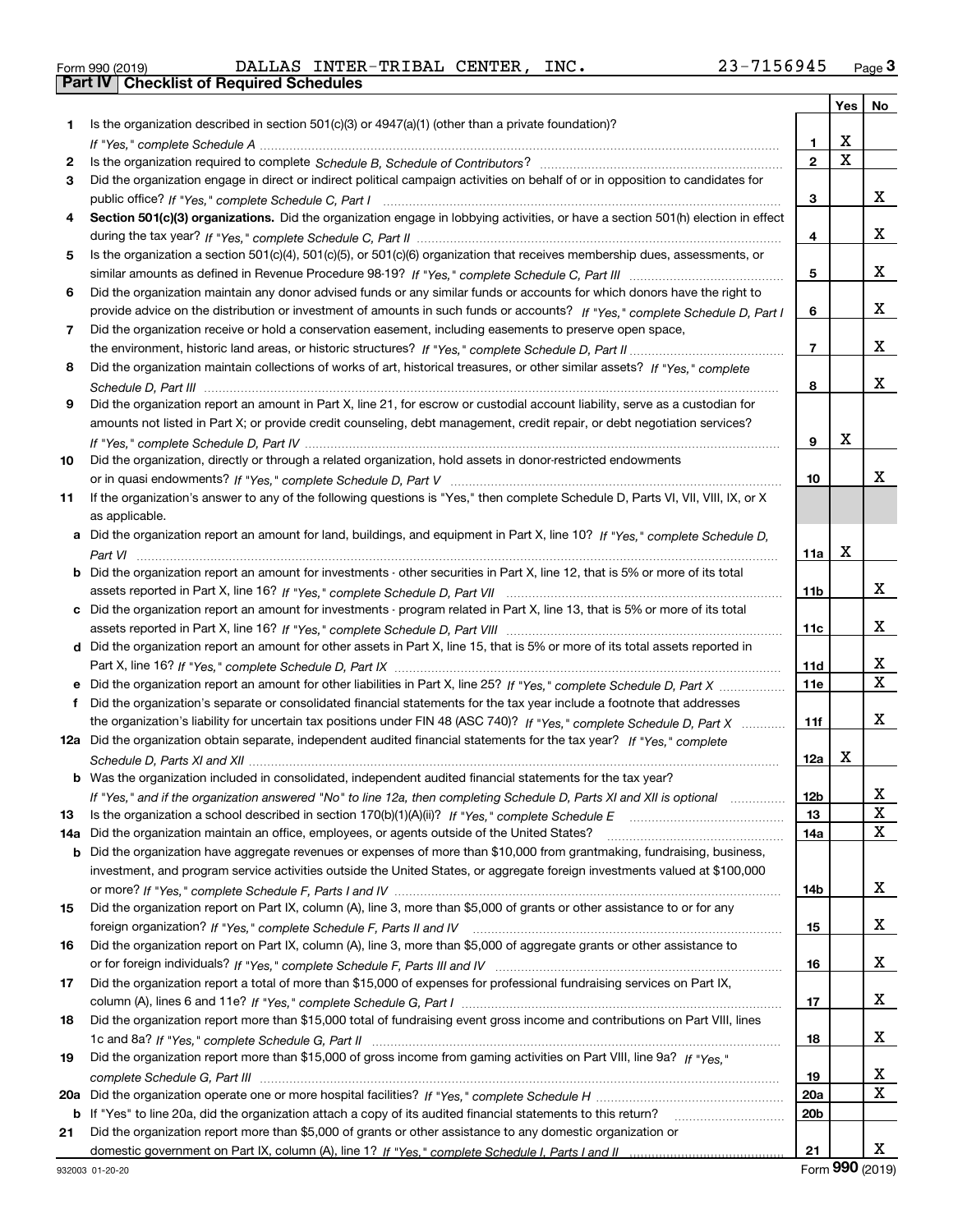|  | Form 990 (2019) |  |
|--|-----------------|--|
|  |                 |  |

*(continued)* Form 990 (2019) DALLAS INTER-TRIBAL CENTER, INC **.** 23-7156945 <sub>Page</sub> 4<br>**Part IV | Checklist of Required Schedules** <sub>(continued)</sub>

|               |                                                                                                                                                                                                                          |                 | Yes | No          |
|---------------|--------------------------------------------------------------------------------------------------------------------------------------------------------------------------------------------------------------------------|-----------------|-----|-------------|
| 22            | Did the organization report more than \$5,000 of grants or other assistance to or for domestic individuals on                                                                                                            |                 |     |             |
|               |                                                                                                                                                                                                                          | 22              | X   |             |
| 23            | Did the organization answer "Yes" to Part VII, Section A, line 3, 4, or 5 about compensation of the organization's current                                                                                               |                 |     |             |
|               | and former officers, directors, trustees, key employees, and highest compensated employees? If "Yes," complete                                                                                                           |                 |     |             |
|               |                                                                                                                                                                                                                          | 23              | X   |             |
|               | 24a Did the organization have a tax-exempt bond issue with an outstanding principal amount of more than \$100,000 as of the                                                                                              |                 |     |             |
|               | last day of the year, that was issued after December 31, 2002? If "Yes," answer lines 24b through 24d and complete                                                                                                       |                 |     |             |
|               |                                                                                                                                                                                                                          | 24a             |     | x           |
|               | <b>b</b> Did the organization invest any proceeds of tax-exempt bonds beyond a temporary period exception?                                                                                                               | 24b             |     |             |
|               | c Did the organization maintain an escrow account other than a refunding escrow at any time during the year to defease                                                                                                   |                 |     |             |
|               |                                                                                                                                                                                                                          | 24c             |     |             |
|               |                                                                                                                                                                                                                          | 24d             |     |             |
|               | 25a Section 501(c)(3), 501(c)(4), and 501(c)(29) organizations. Did the organization engage in an excess benefit                                                                                                         |                 |     |             |
|               |                                                                                                                                                                                                                          | 25a             |     | х           |
|               | <b>b</b> Is the organization aware that it engaged in an excess benefit transaction with a disqualified person in a prior year, and                                                                                      |                 |     |             |
|               | that the transaction has not been reported on any of the organization's prior Forms 990 or 990-EZ? If "Yes," complete                                                                                                    |                 |     |             |
|               | Schedule L, Part I                                                                                                                                                                                                       | 25 <sub>b</sub> |     | х           |
| 26            | Did the organization report any amount on Part X, line 5 or 22, for receivables from or payables to any current                                                                                                          |                 |     |             |
|               | or former officer, director, trustee, key employee, creator or founder, substantial contributor, or 35%                                                                                                                  |                 |     |             |
|               | controlled entity or family member of any of these persons? If "Yes," complete Schedule L, Part II                                                                                                                       | 26              |     | х           |
| 27            | Did the organization provide a grant or other assistance to any current or former officer, director, trustee, key employee,                                                                                              |                 |     |             |
|               | creator or founder, substantial contributor or employee thereof, a grant selection committee member, or to a 35% controlled                                                                                              |                 |     |             |
|               | entity (including an employee thereof) or family member of any of these persons? If "Yes," complete Schedule L, Part III                                                                                                 | 27              |     | x           |
| 28            | Was the organization a party to a business transaction with one of the following parties (see Schedule L, Part IV                                                                                                        |                 |     |             |
|               | instructions, for applicable filing thresholds, conditions, and exceptions):                                                                                                                                             |                 |     |             |
| а             | A current or former officer, director, trustee, key employee, creator or founder, or substantial contributor? If                                                                                                         |                 |     |             |
|               |                                                                                                                                                                                                                          | 28a             |     | X           |
|               |                                                                                                                                                                                                                          | 28b             |     | $\mathbf X$ |
|               | c A 35% controlled entity of one or more individuals and/or organizations described in lines 28a or 28b? If                                                                                                              |                 |     |             |
|               |                                                                                                                                                                                                                          | 28c             |     | х           |
| 29            |                                                                                                                                                                                                                          | 29              |     | $\mathbf X$ |
| 30            | Did the organization receive contributions of art, historical treasures, or other similar assets, or qualified conservation                                                                                              |                 |     |             |
|               |                                                                                                                                                                                                                          | 30              |     | х           |
| 31            | Did the organization liquidate, terminate, or dissolve and cease operations? If "Yes," complete Schedule N, Part I                                                                                                       | 31              |     | $\mathbf x$ |
| 32            | Did the organization sell, exchange, dispose of, or transfer more than 25% of its net assets? If "Yes," complete                                                                                                         |                 |     |             |
|               |                                                                                                                                                                                                                          | 32              |     | х           |
| 33            | Did the organization own 100% of an entity disregarded as separate from the organization under Regulations                                                                                                               |                 |     |             |
|               |                                                                                                                                                                                                                          | 33              |     | х           |
| 34            | Was the organization related to any tax-exempt or taxable entity? If "Yes," complete Schedule R, Part II, III, or IV, and                                                                                                |                 |     |             |
|               |                                                                                                                                                                                                                          | 34              |     | x           |
|               | 35a Did the organization have a controlled entity within the meaning of section 512(b)(13)?                                                                                                                              | 35a             |     | X           |
|               | b If "Yes" to line 35a, did the organization receive any payment from or engage in any transaction with a controlled entity                                                                                              |                 |     |             |
|               |                                                                                                                                                                                                                          | 35b             |     |             |
| 36            | Section 501(c)(3) organizations. Did the organization make any transfers to an exempt non-charitable related organization?                                                                                               |                 |     |             |
|               |                                                                                                                                                                                                                          | 36              |     | х           |
| 37            | Did the organization conduct more than 5% of its activities through an entity that is not a related organization                                                                                                         |                 |     |             |
|               |                                                                                                                                                                                                                          | 37              |     | х           |
| 38            | Did the organization complete Schedule O and provide explanations in Schedule O for Part VI, lines 11b and 19?                                                                                                           |                 |     |             |
| <b>Part V</b> | Note: All Form 990 filers are required to complete Schedule O<br>All Form 990 filers are required to complete Schedule O …………………………………………………………………………………………<br>Statements Regarding Other IRS Filings and Tax Compliance | 38              | х   |             |
|               | Check if Schedule O contains a response or note to any line in this Part V                                                                                                                                               |                 |     |             |
|               |                                                                                                                                                                                                                          |                 | Yes | No          |
|               | 1a                                                                                                                                                                                                                       |                 |     |             |
| b             | 0<br>Enter the number of Forms W-2G included in line 1a. Enter -0- if not applicable<br>1b                                                                                                                               |                 |     |             |
| C.            | Did the organization comply with backup withholding rules for reportable payments to vendors and reportable gaming                                                                                                       |                 |     |             |
|               |                                                                                                                                                                                                                          | 1c              | х   |             |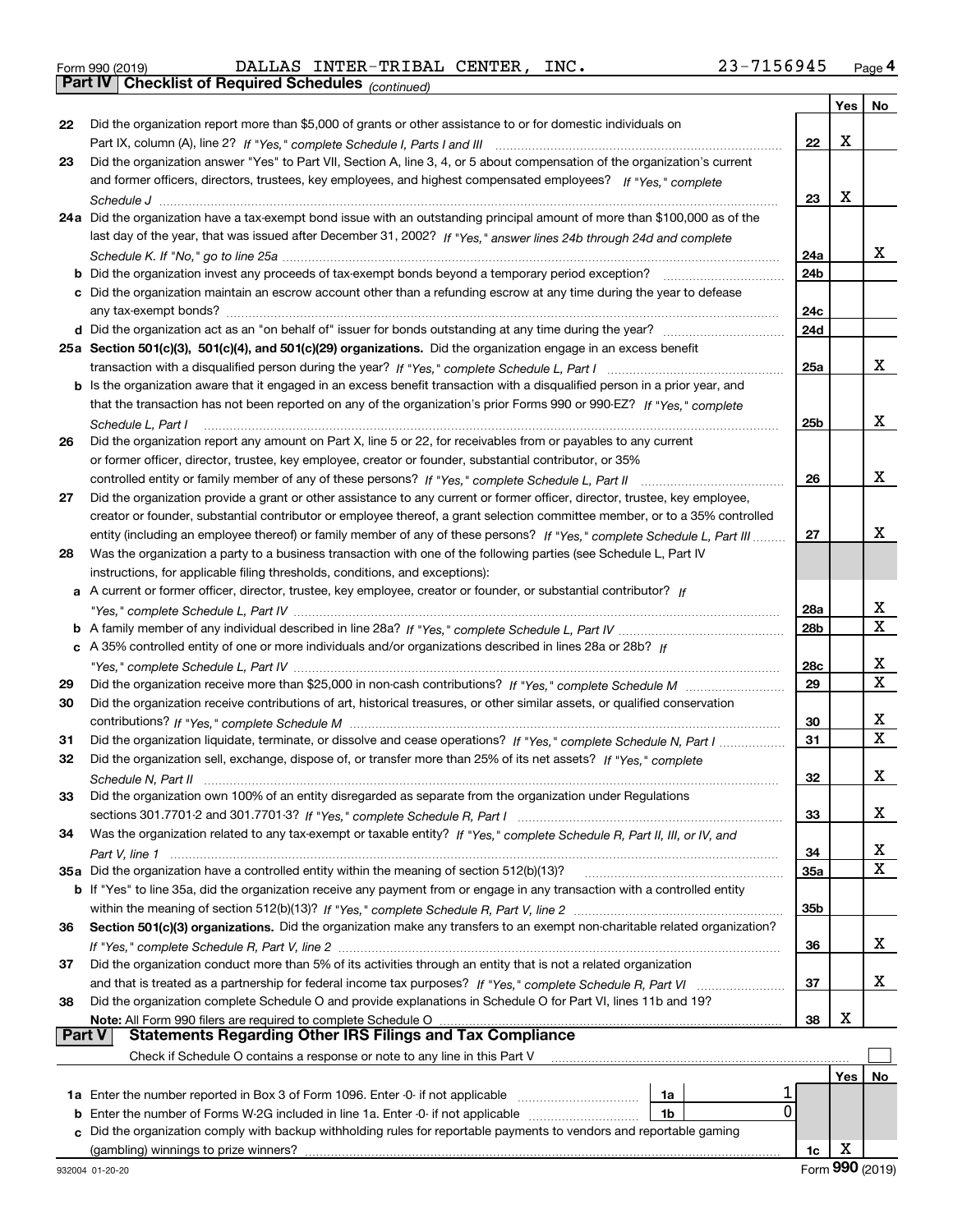| Form 990 (2019) |                                                                                                |  | DALLAS INTER-TRIBAL CENTER, INC. | 23-7156945 | Page 5 |
|-----------------|------------------------------------------------------------------------------------------------|--|----------------------------------|------------|--------|
|                 | <b>Part V</b> Statements Regarding Other IRS Filings and Tax Compliance <sub>(continued)</sub> |  |                                  |            |        |

*(continued)*

|        |                                                                                                                                                                                                                                                                        |                 |    |                | Yes | No |  |  |  |  |
|--------|------------------------------------------------------------------------------------------------------------------------------------------------------------------------------------------------------------------------------------------------------------------------|-----------------|----|----------------|-----|----|--|--|--|--|
|        | 2a Enter the number of employees reported on Form W-3, Transmittal of Wage and Tax Statements,                                                                                                                                                                         |                 |    |                |     |    |  |  |  |  |
|        | filed for the calendar year ending with or within the year covered by this return                                                                                                                                                                                      | 2a              | 79 |                |     |    |  |  |  |  |
|        |                                                                                                                                                                                                                                                                        |                 |    | 2 <sub>b</sub> | X   |    |  |  |  |  |
|        |                                                                                                                                                                                                                                                                        |                 |    | 3a             | x   |    |  |  |  |  |
| За     | Did the organization have unrelated business gross income of \$1,000 or more during the year?                                                                                                                                                                          |                 |    |                |     |    |  |  |  |  |
|        |                                                                                                                                                                                                                                                                        |                 |    |                |     |    |  |  |  |  |
|        | 4a At any time during the calendar year, did the organization have an interest in, or a signature or other authority over, a                                                                                                                                           |                 |    |                |     | x  |  |  |  |  |
|        | financial account in a foreign country (such as a bank account, securities account, or other financial account)?                                                                                                                                                       |                 |    | 4a             |     |    |  |  |  |  |
|        | <b>b</b> If "Yes," enter the name of the foreign country<br>See instructions for filing requirements for FinCEN Form 114, Report of Foreign Bank and Financial Accounts (FBAR).                                                                                        |                 |    |                |     |    |  |  |  |  |
| 5а     | Was the organization a party to a prohibited tax shelter transaction at any time during the tax year?                                                                                                                                                                  |                 |    | 5a             |     | x  |  |  |  |  |
| b      |                                                                                                                                                                                                                                                                        |                 |    | 5 <sub>b</sub> |     | x  |  |  |  |  |
|        |                                                                                                                                                                                                                                                                        |                 |    | 5c             |     |    |  |  |  |  |
|        | 6a Does the organization have annual gross receipts that are normally greater than \$100,000, and did the organization solicit                                                                                                                                         |                 |    |                |     |    |  |  |  |  |
|        | any contributions that were not tax deductible as charitable contributions?                                                                                                                                                                                            |                 |    | 6a             |     | x  |  |  |  |  |
|        | b If "Yes," did the organization include with every solicitation an express statement that such contributions or gifts                                                                                                                                                 |                 |    |                |     |    |  |  |  |  |
|        | were not tax deductible?                                                                                                                                                                                                                                               |                 |    | 6b             |     |    |  |  |  |  |
| 7      | Organizations that may receive deductible contributions under section 170(c).                                                                                                                                                                                          |                 |    |                |     |    |  |  |  |  |
| a      | Did the organization receive a payment in excess of \$75 made partly as a contribution and partly for goods and services provided to the payor?                                                                                                                        |                 |    | 7a             |     | х  |  |  |  |  |
|        | If "Yes," did the organization notify the donor of the value of the goods or services provided?                                                                                                                                                                        |                 |    | 7b             |     |    |  |  |  |  |
|        | Did the organization sell, exchange, or otherwise dispose of tangible personal property for which it was required                                                                                                                                                      |                 |    |                |     |    |  |  |  |  |
|        | to file Form 8282?                                                                                                                                                                                                                                                     |                 |    | 7c             |     | x  |  |  |  |  |
| d      | If "Yes," indicate the number of Forms 8282 filed during the year                                                                                                                                                                                                      | 7d              |    |                |     |    |  |  |  |  |
|        | Did the organization receive any funds, directly or indirectly, to pay premiums on a personal benefit contract?                                                                                                                                                        |                 |    | 7е             |     | х  |  |  |  |  |
|        | Did the organization, during the year, pay premiums, directly or indirectly, on a personal benefit contract?                                                                                                                                                           |                 |    | 7f             |     | x  |  |  |  |  |
| g      | If the organization received a contribution of qualified intellectual property, did the organization file Form 8899 as required?<br>If the organization received a contribution of cars, boats, airplanes, or other vehicles, did the organization file a Form 1098-C? |                 |    | 7g<br>7h       |     |    |  |  |  |  |
| h<br>8 | Sponsoring organizations maintaining donor advised funds. Did a donor advised fund maintained by the                                                                                                                                                                   |                 |    |                |     |    |  |  |  |  |
|        | sponsoring organization have excess business holdings at any time during the year?                                                                                                                                                                                     |                 |    | 8              |     |    |  |  |  |  |
| 9      | Sponsoring organizations maintaining donor advised funds.                                                                                                                                                                                                              |                 |    |                |     |    |  |  |  |  |
| а      | Did the sponsoring organization make any taxable distributions under section 4966?                                                                                                                                                                                     |                 |    | 9а             |     |    |  |  |  |  |
| b      | Did the sponsoring organization make a distribution to a donor, donor advisor, or related person?                                                                                                                                                                      |                 |    | <b>9b</b>      |     |    |  |  |  |  |
| 10     | Section 501(c)(7) organizations. Enter:                                                                                                                                                                                                                                |                 |    |                |     |    |  |  |  |  |
| а      |                                                                                                                                                                                                                                                                        | 10a             |    |                |     |    |  |  |  |  |
| b      | Gross receipts, included on Form 990, Part VIII, line 12, for public use of club facilities                                                                                                                                                                            | 10 <sub>b</sub> |    |                |     |    |  |  |  |  |
| 11     | Section 501(c)(12) organizations. Enter:                                                                                                                                                                                                                               |                 |    |                |     |    |  |  |  |  |
|        | Gross income from members or shareholders                                                                                                                                                                                                                              | 11a             |    |                |     |    |  |  |  |  |
|        | <b>b</b> Gross income from other sources (Do not net amounts due or paid to other sources against                                                                                                                                                                      |                 |    |                |     |    |  |  |  |  |
|        | amounts due or received from them.)                                                                                                                                                                                                                                    | 11b             |    |                |     |    |  |  |  |  |
|        | 12a Section 4947(a)(1) non-exempt charitable trusts. Is the organization filing Form 990 in lieu of Form 1041?                                                                                                                                                         | 12b             |    | 12a            |     |    |  |  |  |  |
|        | <b>b</b> If "Yes," enter the amount of tax-exempt interest received or accrued during the year                                                                                                                                                                         |                 |    |                |     |    |  |  |  |  |
| 13     | Section 501(c)(29) qualified nonprofit health insurance issuers.<br>a Is the organization licensed to issue qualified health plans in more than one state?                                                                                                             |                 |    | 13a            |     |    |  |  |  |  |
|        | Note: See the instructions for additional information the organization must report on Schedule O.                                                                                                                                                                      |                 |    |                |     |    |  |  |  |  |
|        | <b>b</b> Enter the amount of reserves the organization is required to maintain by the states in which the                                                                                                                                                              |                 |    |                |     |    |  |  |  |  |
|        |                                                                                                                                                                                                                                                                        | 13b             |    |                |     |    |  |  |  |  |
|        |                                                                                                                                                                                                                                                                        | 13с             |    |                |     |    |  |  |  |  |
|        | 14a Did the organization receive any payments for indoor tanning services during the tax year?                                                                                                                                                                         |                 |    | 14a            |     | х  |  |  |  |  |
|        | <b>b</b> If "Yes," has it filed a Form 720 to report these payments? If "No," provide an explanation on Schedule O                                                                                                                                                     |                 |    | 14b            |     |    |  |  |  |  |
| 15     | Is the organization subject to the section 4960 tax on payment(s) of more than \$1,000,000 in remuneration or                                                                                                                                                          |                 |    |                |     |    |  |  |  |  |
|        |                                                                                                                                                                                                                                                                        |                 |    | 15             |     | x  |  |  |  |  |
|        | If "Yes," see instructions and file Form 4720, Schedule N.                                                                                                                                                                                                             |                 |    |                |     |    |  |  |  |  |
| 16     | Is the organization an educational institution subject to the section 4968 excise tax on net investment income?                                                                                                                                                        |                 |    | 16             |     | х  |  |  |  |  |
|        | If "Yes," complete Form 4720, Schedule O.                                                                                                                                                                                                                              |                 |    |                |     |    |  |  |  |  |

Form (2019) **990**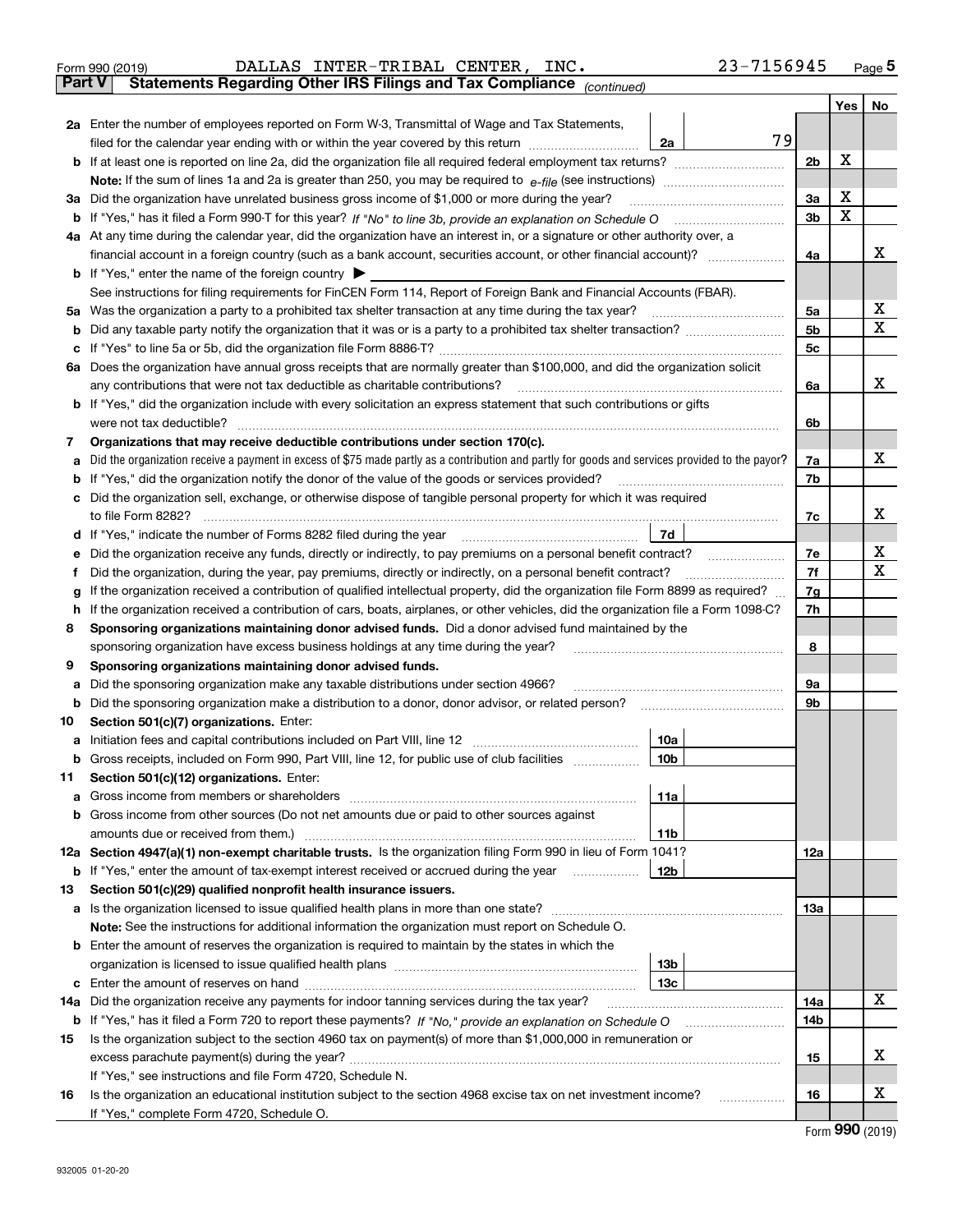| Form 990 (2019) |  |  |
|-----------------|--|--|
|                 |  |  |

| Form 990 (2019) |                                                                                                                  | DALLAS INTER-TRIBAL CENTER, INC. |  | 23-7156945                                                                                                                  | $P_{\text{aqe}}$ 6 |
|-----------------|------------------------------------------------------------------------------------------------------------------|----------------------------------|--|-----------------------------------------------------------------------------------------------------------------------------|--------------------|
|                 |                                                                                                                  |                                  |  | Part VI Governance, Management, and Disclosure For each "Yes" response to lines 2 through 7b below, and for a "No" response |                    |
|                 | to line 8a, 8b, or 10b below, describe the circumstances, processes, or changes on Schedule O. See instructions. |                                  |  |                                                                                                                             |                    |

|     | Check if Schedule O contains a response or note to any line in this Part VI                                                                                           |    |    |                 |             | $\boxed{\text{X}}$      |
|-----|-----------------------------------------------------------------------------------------------------------------------------------------------------------------------|----|----|-----------------|-------------|-------------------------|
|     | <b>Section A. Governing Body and Management</b>                                                                                                                       |    |    |                 |             |                         |
|     |                                                                                                                                                                       |    |    |                 | Yes         | No                      |
|     | <b>1a</b> Enter the number of voting members of the governing body at the end of the tax year                                                                         | 1a | 10 |                 |             |                         |
|     | If there are material differences in voting rights among members of the governing body, or if the governing                                                           |    |    |                 |             |                         |
|     | body delegated broad authority to an executive committee or similar committee, explain on Schedule O.                                                                 |    |    |                 |             |                         |
| b   | Enter the number of voting members included on line 1a, above, who are independent                                                                                    | 1b | 10 |                 |             |                         |
| 2   | Did any officer, director, trustee, or key employee have a family relationship or a business relationship with any other                                              |    |    |                 |             |                         |
|     | officer, director, trustee, or key employee?                                                                                                                          |    |    | $\mathbf{2}$    |             | X                       |
| 3   | Did the organization delegate control over management duties customarily performed by or under the direct supervision                                                 |    |    |                 |             |                         |
|     | of officers, directors, trustees, or key employees to a management company or other person?                                                                           |    |    | 3               |             | x                       |
| 4   | Did the organization make any significant changes to its governing documents since the prior Form 990 was filed?                                                      |    |    | 4               |             | $\overline{\mathbf{x}}$ |
| 5   | Did the organization become aware during the year of a significant diversion of the organization's assets?                                                            |    |    | 5               |             | X                       |
| 6   | Did the organization have members or stockholders?                                                                                                                    |    |    | 6               |             | $\mathbf x$             |
| 7a  | Did the organization have members, stockholders, or other persons who had the power to elect or appoint one or                                                        |    |    |                 |             |                         |
|     | more members of the governing body?                                                                                                                                   |    |    | 7a              |             | X                       |
| b   | Are any governance decisions of the organization reserved to (or subject to approval by) members, stockholders, or                                                    |    |    |                 |             |                         |
|     | persons other than the governing body?                                                                                                                                |    |    | 7b              |             | x                       |
| 8   | Did the organization contemporaneously document the meetings held or written actions undertaken during the year by the following:                                     |    |    |                 |             |                         |
| а   |                                                                                                                                                                       |    |    | 8а              | X           |                         |
| b   |                                                                                                                                                                       |    |    | 8b              | X           |                         |
| 9   | Is there any officer, director, trustee, or key employee listed in Part VII, Section A, who cannot be reached at the                                                  |    |    |                 |             |                         |
|     |                                                                                                                                                                       |    |    | 9               |             | x                       |
|     | Section B. Policies <sub>(This Section B requests information about policies not required by the Internal Revenue Code.)</sub>                                        |    |    |                 |             |                         |
|     |                                                                                                                                                                       |    |    |                 | Yes         | <u>No</u>               |
|     |                                                                                                                                                                       |    |    | 10a             |             | X                       |
|     | <b>b</b> If "Yes," did the organization have written policies and procedures governing the activities of such chapters, affiliates,                                   |    |    |                 |             |                         |
|     | and branches to ensure their operations are consistent with the organization's exempt purposes?                                                                       |    |    | 10 <sub>b</sub> |             |                         |
| 11a | Has the organization provided a complete copy of this Form 990 to all members of its governing body before filing the form?                                           |    |    | 11a             | $\mathbf X$ |                         |
| b   | Describe in Schedule O the process, if any, used by the organization to review this Form 990.                                                                         |    |    |                 |             |                         |
| 12a |                                                                                                                                                                       |    |    | 12a             | X           |                         |
| b   | Were officers, directors, or trustees, and key employees required to disclose annually interests that could give rise to conflicts?                                   |    |    | 12 <sub>b</sub> | X           |                         |
| с   | Did the organization regularly and consistently monitor and enforce compliance with the policy? If "Yes." describe                                                    |    |    |                 |             |                         |
|     | in Schedule O how this was done                                                                                                                                       |    |    | 12c             |             | х                       |
| 13  | Did the organization have a written whistleblower policy?                                                                                                             |    |    | 13              | X           |                         |
| 14  | Did the organization have a written document retention and destruction policy?                                                                                        |    |    | 14              | X           |                         |
| 15  | Did the process for determining compensation of the following persons include a review and approval by independent                                                    |    |    |                 |             |                         |
|     | persons, comparability data, and contemporaneous substantiation of the deliberation and decision?                                                                     |    |    |                 |             |                         |
| а   | The organization's CEO, Executive Director, or top management official manufactured content of the organization's CEO, Executive Director, or top management official |    |    | 15a             | х           |                         |
| b   | Other officers or key employees of the organization                                                                                                                   |    |    | 15b             | X           |                         |
|     | If "Yes" to line 15a or 15b, describe the process in Schedule O (see instructions).                                                                                   |    |    |                 |             |                         |
|     | 16a Did the organization invest in, contribute assets to, or participate in a joint venture or similar arrangement with a                                             |    |    |                 |             |                         |
|     | taxable entity during the year?                                                                                                                                       |    |    | 16a             |             | X                       |
|     | <b>b</b> If "Yes," did the organization follow a written policy or procedure requiring the organization to evaluate its participation                                 |    |    |                 |             |                         |
|     | in joint venture arrangements under applicable federal tax law, and take steps to safeguard the organization's                                                        |    |    |                 |             |                         |
|     | exempt status with respect to such arrangements?                                                                                                                      |    |    | 16b             |             |                         |
|     | <b>Section C. Disclosure</b>                                                                                                                                          |    |    |                 |             |                         |
| 17  | <b>NONE</b><br>List the states with which a copy of this Form 990 is required to be filed $\blacktriangleright$                                                       |    |    |                 |             |                         |
| 18  | Section 6104 requires an organization to make its Forms 1023 (1024 or 1024-A, if applicable), 990, and 990-T (Section 501(c)(3)s only) available                      |    |    |                 |             |                         |
|     | for public inspection. Indicate how you made these available. Check all that apply.                                                                                   |    |    |                 |             |                         |
|     | $X$ Upon request<br>Own website<br>Another's website<br>Other (explain on Schedule O)                                                                                 |    |    |                 |             |                         |
| 19  | Describe on Schedule O whether (and if so, how) the organization made its governing documents, conflict of interest policy, and financial                             |    |    |                 |             |                         |
|     | statements available to the public during the tax year.                                                                                                               |    |    |                 |             |                         |
| 20  | State the name, address, and telephone number of the person who possesses the organization's books and records                                                        |    |    |                 |             |                         |
|     | CARLTON ROACH - (214) 941-1050                                                                                                                                        |    |    |                 |             |                         |
|     | 75235-6001<br>1283 RECORD CROSSING ROAD, DALLAS, TX                                                                                                                   |    |    |                 |             |                         |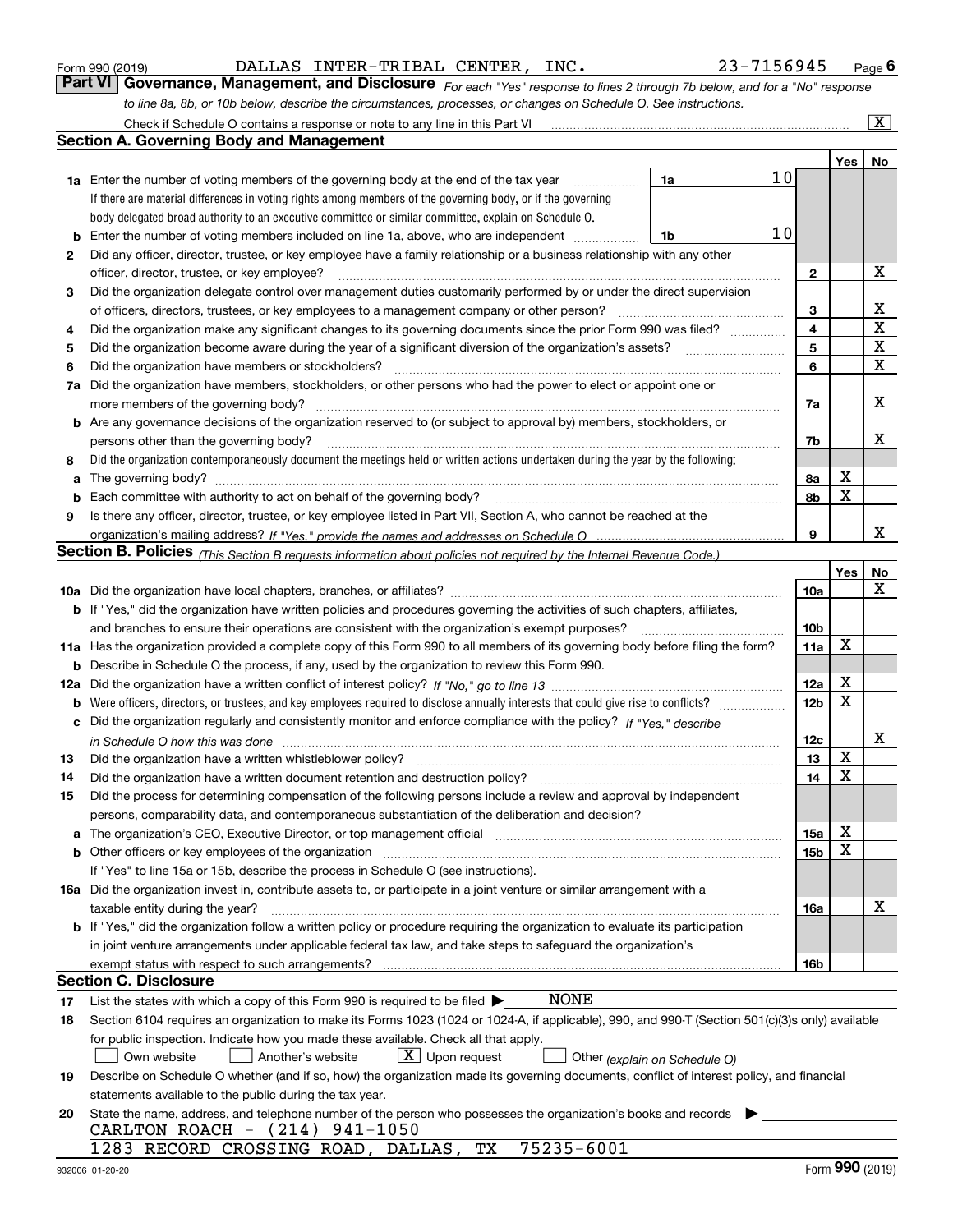### Form 990 (2019) DALLAS INTER-TRIBAL CENTER,INC. 23-7156945 Page **7Part VII Compensation of Officers, Directors, Trustees, Key Employees, Highest Compensated Employees, and Independent Contractors**

Check if Schedule O contains a response or note to any line in this Part VII

**Section A. Officers, Directors, Trustees, Key Employees, and Highest Compensated Employees**

**1a**  Complete this table for all persons required to be listed. Report compensation for the calendar year ending with or within the organization's tax year. **•** List all of the organization's current officers, directors, trustees (whether individuals or organizations), regardless of amount of compensation.

Enter -0- in columns (D), (E), and (F) if no compensation was paid.

 $\bullet$  List all of the organization's  $\,$ current key employees, if any. See instructions for definition of "key employee."

**•** List the organization's five current highest compensated employees (other than an officer, director, trustee, or key employee) who received reportable compensation (Box 5 of Form W-2 and/or Box 7 of Form 1099-MISC) of more than \$100,000 from the organization and any related organizations.

**•** List all of the organization's former officers, key employees, and highest compensated employees who received more than \$100,000 of reportable compensation from the organization and any related organizations.

**former directors or trustees**  ¥ List all of the organization's that received, in the capacity as a former director or trustee of the organization, more than \$10,000 of reportable compensation from the organization and any related organizations.

See instructions for the order in which to list the persons above.

Check this box if neither the organization nor any related organization compensated any current officer, director, or trustee.  $\mathcal{L}^{\text{max}}$ 

| (A)                    |                   | (B)<br>(C)                     |                                 | (D)                     | (E)          | (F)                               |        |                 |                 |               |
|------------------------|-------------------|--------------------------------|---------------------------------|-------------------------|--------------|-----------------------------------|--------|-----------------|-----------------|---------------|
| Name and title         | Average           |                                | (do not check more than one     | Position                |              |                                   |        | Reportable      | Reportable      | Estimated     |
|                        | hours per         |                                | box, unless person is both an   |                         |              |                                   |        | compensation    | compensation    | amount of     |
|                        | week              |                                | officer and a director/trustee) |                         |              |                                   |        | from            | from related    | other         |
|                        | (list any         |                                |                                 |                         |              |                                   |        | the             | organizations   | compensation  |
|                        | hours for         |                                |                                 |                         |              |                                   |        | organization    | (W-2/1099-MISC) | from the      |
|                        | related           |                                |                                 |                         |              |                                   |        | (W-2/1099-MISC) |                 | organization  |
|                        | organizations     |                                |                                 |                         |              |                                   |        |                 |                 | and related   |
|                        | below<br>line)    | Individual trustee or director | Institutional trustee           | Officer                 | Key employee | Highest compensated<br>  employee | Former |                 |                 | organizations |
| (1)<br>CHRISTINA COX   | 10.00             |                                |                                 |                         |              |                                   |        |                 |                 |               |
| CHAIRMAN               |                   | $\mathbf X$                    |                                 | $\mathbf x$             |              |                                   |        | $\mathbf 0$ .   | 0.              | 0.            |
| KOTY VAN ZILE<br>(2)   | $\overline{5.00}$ |                                |                                 |                         |              |                                   |        |                 |                 |               |
| VICE-CHAIRMAN          |                   | $\mathbf X$                    |                                 | X                       |              |                                   |        | $\mathbf 0$ .   | 0.              | $\mathbf 0$ . |
| HELEN BRADBURY<br>(3)  | 10.00             |                                |                                 |                         |              |                                   |        |                 |                 |               |
| <b>TREASURER</b>       |                   | $\mathbf x$                    |                                 | X                       |              |                                   |        | $\mathbf 0$ .   | $\mathbf 0$ .   | $\mathbf 0$ . |
| DEBRA FOLDOE<br>(4)    | 5.00              |                                |                                 |                         |              |                                   |        |                 |                 |               |
| SECRETARY              |                   | $\mathbf X$                    |                                 | X                       |              |                                   |        | 0.              | 0.              | $\mathbf 0$ . |
| JIMMY STEPHENS<br>(5)  | 5.00              |                                |                                 |                         |              |                                   |        |                 |                 |               |
| <b>DIRECTOR</b>        |                   | $\mathbf x$                    |                                 |                         |              |                                   |        | $\mathbf 0$ .   | $\mathbf 0$ .   | $\pmb{0}$ .   |
| (6)<br>DON SHELTON     | 5.00              |                                |                                 |                         |              |                                   |        |                 |                 |               |
| <b>DIRECTOR</b>        |                   | $\mathbf X$                    |                                 |                         |              |                                   |        | $0$ .           | 0.              | $\mathbf 0$ . |
| JOHN TIDDARK<br>(7)    | 5.00              |                                |                                 |                         |              |                                   |        |                 |                 |               |
| <b>DIRECTOR</b>        |                   | $\rm X$                        |                                 |                         |              |                                   |        | 0.              | $\mathbf 0$ .   | $0_{\cdot}$   |
| YULANDOR PLATER<br>(8) | 5.00              |                                |                                 |                         |              |                                   |        |                 |                 |               |
| <b>DIRECTOR</b>        |                   | $\mathbf X$                    |                                 |                         |              |                                   |        | $0$ .           | 0.              | 0.            |
| PAT PETERSON<br>(9)    | 5.00              |                                |                                 |                         |              |                                   |        |                 |                 |               |
| <b>DIRECTOR</b>        |                   | $\mathbf x$                    |                                 |                         |              |                                   |        | $\mathbf 0$ .   | 0.              | $\mathbf 0$ . |
| (10) JESSICA JOHNSON   | 5.00              |                                |                                 |                         |              |                                   |        |                 |                 |               |
| <b>DIRECTOR</b>        |                   | $\mathbf x$                    |                                 |                         |              |                                   |        | $\mathbf 0$ .   | 0.              | $0_{.}$       |
| (11) ROBERT MALONE     | 40.00             |                                |                                 |                         |              |                                   |        |                 |                 |               |
| CEO                    |                   |                                |                                 | X                       |              |                                   |        | 12,692.         | 0.              | $0_{.}$       |
| (12) ALICIA LEE        | 30.00             |                                |                                 |                         |              |                                   |        |                 |                 |               |
| INTERIM CEO            |                   |                                |                                 | $\overline{\textbf{X}}$ |              |                                   |        | 174,874.        | 0.              | 8,664.        |
| (13) CARLTON ROACH     | 40.00             |                                |                                 |                         |              |                                   |        |                 |                 |               |
| INTERIM CEO            |                   |                                |                                 | X                       |              |                                   |        | 93,991.         | 0.              | 7,659.        |
| (14) PEKAM TAKUSI      | 35.00             |                                |                                 |                         |              |                                   |        |                 |                 |               |
| PHARMACIST             |                   |                                |                                 |                         |              | $\overline{\mathbf{X}}$           |        | 132,090.        | 0.              | 0.            |
|                        |                   |                                |                                 |                         |              |                                   |        |                 |                 |               |
|                        |                   |                                |                                 |                         |              |                                   |        |                 |                 |               |
|                        |                   |                                |                                 |                         |              |                                   |        |                 |                 |               |
|                        |                   |                                |                                 |                         |              |                                   |        |                 |                 |               |
|                        |                   |                                |                                 |                         |              |                                   |        |                 |                 |               |
|                        |                   |                                |                                 |                         |              |                                   |        |                 |                 |               |

 $\mathcal{L}^{\text{max}}$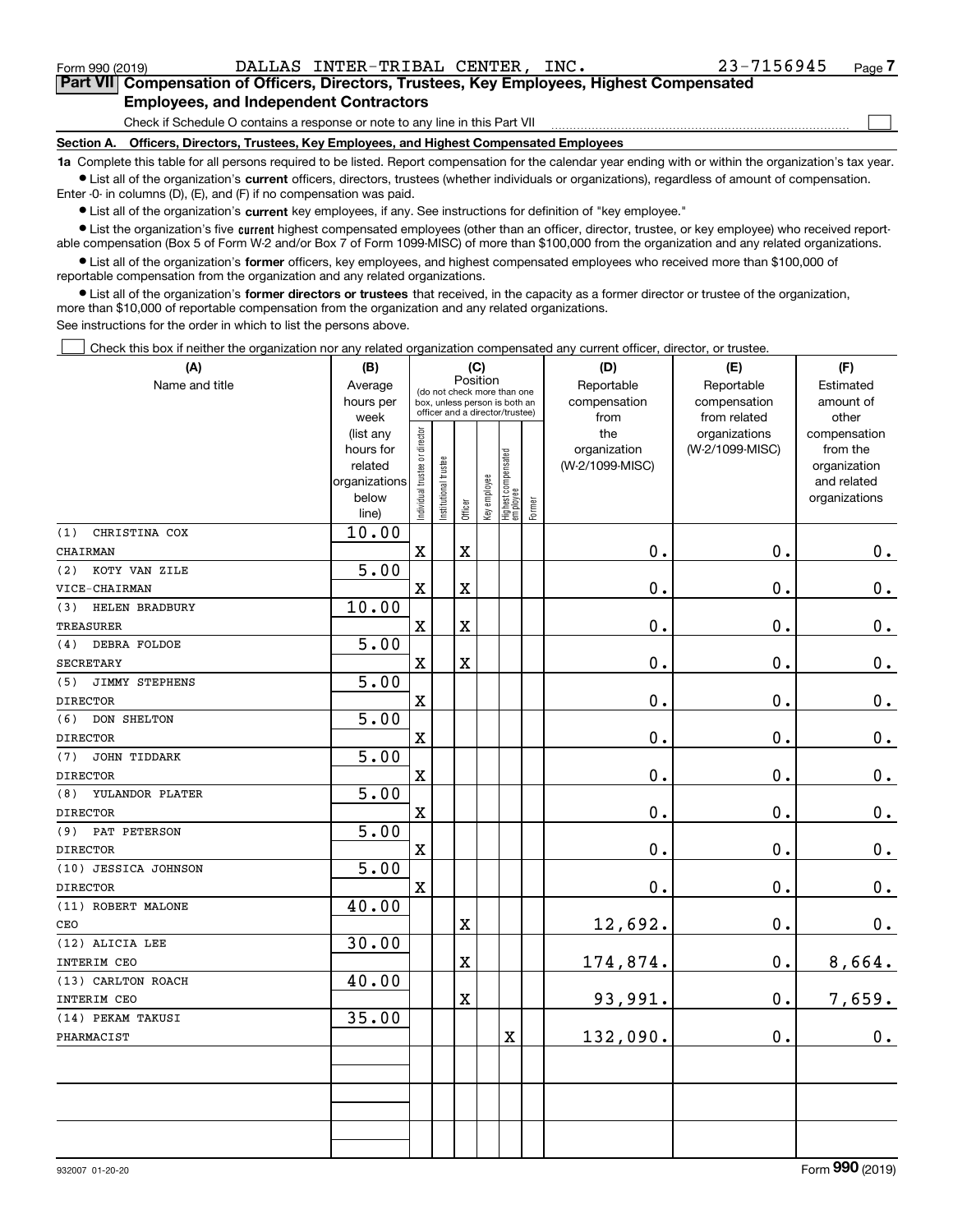|   | DALLAS INTER-TRIBAL CENTER, INC.<br>Form 990 (2019)                                                                                                                                                                                                                       |                                                         |                                                                                                                                 |                       |         |              |                                   |        |                                                  | 23-7156945                                                         |                        |                                                        |                                                          | Page 8            |
|---|---------------------------------------------------------------------------------------------------------------------------------------------------------------------------------------------------------------------------------------------------------------------------|---------------------------------------------------------|---------------------------------------------------------------------------------------------------------------------------------|-----------------------|---------|--------------|-----------------------------------|--------|--------------------------------------------------|--------------------------------------------------------------------|------------------------|--------------------------------------------------------|----------------------------------------------------------|-------------------|
|   | <b>Part VII</b><br>Section A. Officers, Directors, Trustees, Key Employees, and Highest Compensated Employees (continued)                                                                                                                                                 |                                                         |                                                                                                                                 |                       |         |              |                                   |        |                                                  |                                                                    |                        |                                                        |                                                          |                   |
|   | (A)<br>Name and title                                                                                                                                                                                                                                                     | (B)<br>Average<br>hours per<br>week                     | (C)<br>Position<br>(do not check more than one<br>box, unless person is both an<br>officer and a director/trustee)<br>(list any |                       |         |              |                                   |        | (D)<br>Reportable<br>compensation<br>from<br>the | (E)<br>Reportable<br>compensation<br>from related<br>organizations |                        | (F)<br>Estimated<br>amount of<br>other<br>compensation |                                                          |                   |
|   |                                                                                                                                                                                                                                                                           | hours for<br>related<br>organizations<br>below<br>line) | Individual trustee or director                                                                                                  | Institutional trustee | Officer | key employee | Highest compensated<br>  employee | Former | organization<br>(W-2/1099-MISC)                  | (W-2/1099-MISC)                                                    |                        |                                                        | from the<br>organization<br>and related<br>organizations |                   |
|   |                                                                                                                                                                                                                                                                           |                                                         |                                                                                                                                 |                       |         |              |                                   |        |                                                  |                                                                    |                        |                                                        |                                                          |                   |
|   |                                                                                                                                                                                                                                                                           |                                                         |                                                                                                                                 |                       |         |              |                                   |        |                                                  |                                                                    |                        |                                                        |                                                          |                   |
|   |                                                                                                                                                                                                                                                                           |                                                         |                                                                                                                                 |                       |         |              |                                   |        |                                                  |                                                                    |                        |                                                        |                                                          |                   |
|   |                                                                                                                                                                                                                                                                           |                                                         |                                                                                                                                 |                       |         |              |                                   |        |                                                  |                                                                    |                        |                                                        |                                                          |                   |
|   |                                                                                                                                                                                                                                                                           |                                                         |                                                                                                                                 |                       |         |              |                                   |        |                                                  |                                                                    |                        |                                                        |                                                          |                   |
|   |                                                                                                                                                                                                                                                                           |                                                         |                                                                                                                                 |                       |         |              |                                   |        |                                                  |                                                                    |                        |                                                        |                                                          |                   |
|   |                                                                                                                                                                                                                                                                           |                                                         |                                                                                                                                 |                       |         |              |                                   |        |                                                  |                                                                    |                        |                                                        |                                                          |                   |
|   |                                                                                                                                                                                                                                                                           |                                                         |                                                                                                                                 |                       |         |              |                                   |        |                                                  |                                                                    |                        |                                                        |                                                          |                   |
|   |                                                                                                                                                                                                                                                                           |                                                         |                                                                                                                                 |                       |         |              |                                   |        |                                                  |                                                                    |                        |                                                        |                                                          |                   |
|   |                                                                                                                                                                                                                                                                           |                                                         |                                                                                                                                 |                       |         |              |                                   |        | 413,647.                                         |                                                                    | 0.                     |                                                        |                                                          | 16,323.           |
|   | c Total from continuation sheets to Part VII, Section A [111] [120] [20]                                                                                                                                                                                                  |                                                         |                                                                                                                                 |                       |         |              |                                   |        | 0.<br>413,647.                                   |                                                                    | $\overline{0}$ .<br>0. |                                                        |                                                          | $0$ .<br>16, 323. |
| 2 | Total number of individuals (including but not limited to those listed above) who received more than \$100,000 of reportable<br>compensation from the organization $\blacktriangleright$                                                                                  |                                                         |                                                                                                                                 |                       |         |              |                                   |        |                                                  |                                                                    |                        |                                                        |                                                          | 2                 |
|   |                                                                                                                                                                                                                                                                           |                                                         |                                                                                                                                 |                       |         |              |                                   |        |                                                  |                                                                    |                        |                                                        | Yes                                                      | No.               |
| 3 | Did the organization list any former officer, director, trustee, key employee, or highest compensated employee on<br>line 1a? If "Yes," complete Schedule J for such individual manufactured contained and the line 1a? If "Yes," complete Schedule J for such individual |                                                         |                                                                                                                                 |                       |         |              |                                   |        |                                                  |                                                                    |                        | З                                                      |                                                          | х                 |
|   | For any individual listed on line 1a, is the sum of reportable compensation and other compensation from the organization                                                                                                                                                  |                                                         |                                                                                                                                 |                       |         |              |                                   |        |                                                  |                                                                    |                        | 4                                                      | х                                                        |                   |
| 5 | Did any person listed on line 1a receive or accrue compensation from any unrelated organization or individual for services                                                                                                                                                |                                                         |                                                                                                                                 |                       |         |              |                                   |        |                                                  |                                                                    |                        | 5                                                      |                                                          | x                 |
|   | <b>Section B. Independent Contractors</b>                                                                                                                                                                                                                                 |                                                         |                                                                                                                                 |                       |         |              |                                   |        |                                                  |                                                                    |                        |                                                        |                                                          |                   |
| 1 | Complete this table for your five highest compensated independent contractors that received more than \$100,000 of compensation from<br>the organization. Report compensation for the calendar year ending with or within the organization's tax year.                    |                                                         |                                                                                                                                 |                       |         |              |                                   |        |                                                  |                                                                    |                        |                                                        |                                                          |                   |
|   | (A)<br>Name and business address                                                                                                                                                                                                                                          |                                                         |                                                                                                                                 | <b>NONE</b>           |         |              |                                   |        | (B)<br>Description of services                   |                                                                    |                        | (C)                                                    | Compensation                                             |                   |
|   |                                                                                                                                                                                                                                                                           |                                                         |                                                                                                                                 |                       |         |              |                                   |        |                                                  |                                                                    |                        |                                                        |                                                          |                   |
|   |                                                                                                                                                                                                                                                                           |                                                         |                                                                                                                                 |                       |         |              |                                   |        |                                                  |                                                                    |                        |                                                        |                                                          |                   |
|   |                                                                                                                                                                                                                                                                           |                                                         |                                                                                                                                 |                       |         |              |                                   |        |                                                  |                                                                    |                        |                                                        |                                                          |                   |
|   |                                                                                                                                                                                                                                                                           |                                                         |                                                                                                                                 |                       |         |              |                                   |        |                                                  |                                                                    |                        |                                                        |                                                          |                   |
|   |                                                                                                                                                                                                                                                                           |                                                         |                                                                                                                                 |                       |         |              |                                   |        |                                                  |                                                                    |                        |                                                        |                                                          |                   |
| 2 | Total number of independent contractors (including but not limited to those listed above) who received more than<br>\$100,000 of compensation from the organization                                                                                                       |                                                         |                                                                                                                                 |                       |         | 0            |                                   |        |                                                  |                                                                    |                        |                                                        |                                                          |                   |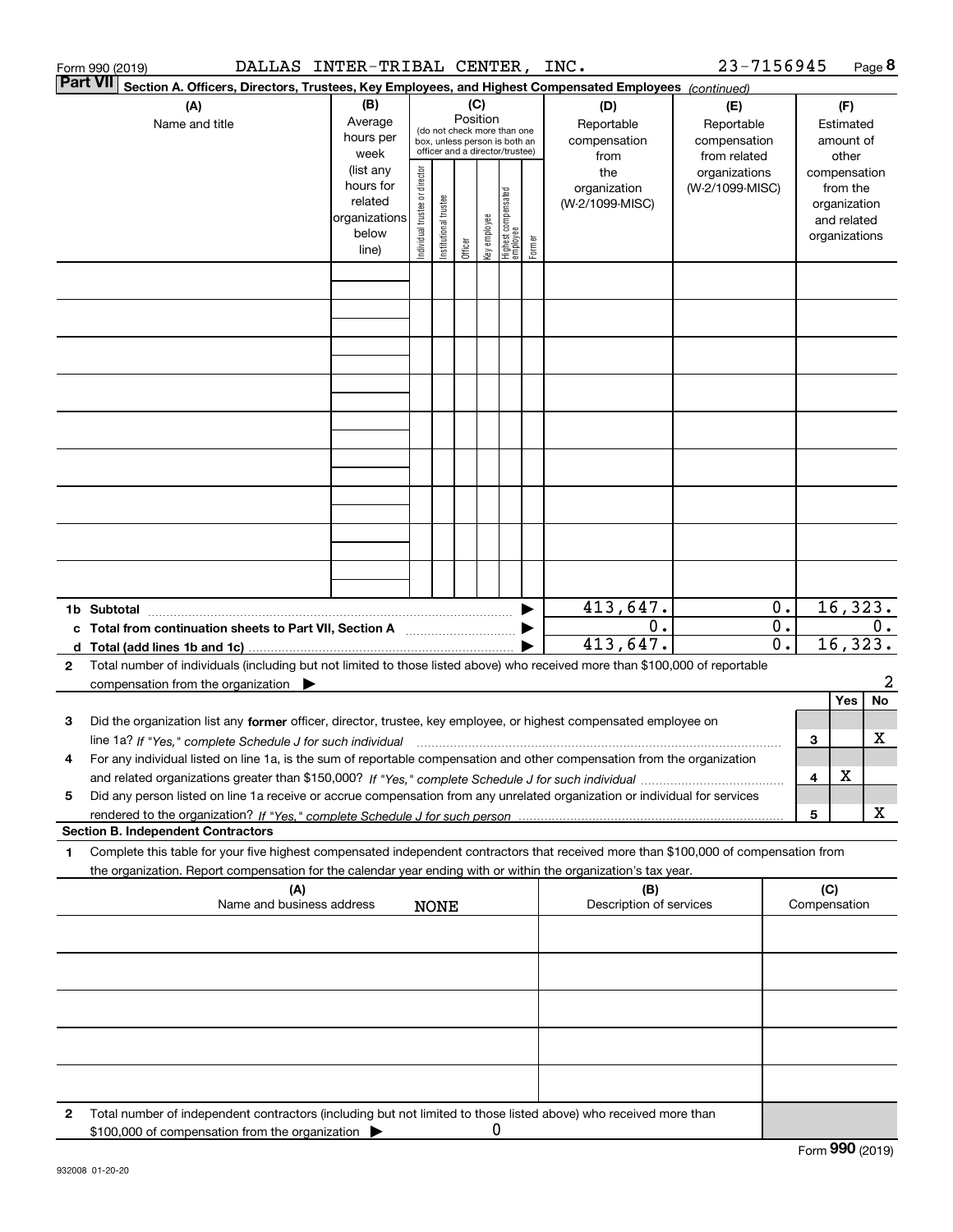|                                                           |                  | Form 990 (2019)                                                                                                      |                                      |                |                        | DALLAS INTER-TRIBAL CENTER,    | INC.                             |                                       | 23-7156945                    | Page 9                                                          |
|-----------------------------------------------------------|------------------|----------------------------------------------------------------------------------------------------------------------|--------------------------------------|----------------|------------------------|--------------------------------|----------------------------------|---------------------------------------|-------------------------------|-----------------------------------------------------------------|
|                                                           | <b>Part VIII</b> | <b>Statement of Revenue</b>                                                                                          |                                      |                |                        |                                |                                  |                                       |                               |                                                                 |
|                                                           |                  | Check if Schedule O contains a response or note to any line in this Part VIII                                        |                                      |                |                        |                                |                                  |                                       |                               |                                                                 |
|                                                           |                  |                                                                                                                      |                                      |                |                        |                                | (A)<br>Total revenue             | Related or exempt<br>function revenue | Unrelated<br>business revenue | (D)<br>Revenue excluded<br>from tax under<br>sections 512 - 514 |
|                                                           |                  | 1 a Federated campaigns                                                                                              |                                      | 1a             |                        |                                |                                  |                                       |                               |                                                                 |
| Contributions, Gifts, Grants<br>and Other Similar Amounts | b                | Membership dues                                                                                                      | $\ldots \ldots \ldots \ldots \ldots$ | 1 <sub>b</sub> |                        |                                |                                  |                                       |                               |                                                                 |
|                                                           |                  | c Fundraising events                                                                                                 |                                      | 1 <sub>c</sub> |                        |                                |                                  |                                       |                               |                                                                 |
|                                                           |                  | d Related organizations                                                                                              |                                      | 1 <sub>d</sub> |                        |                                |                                  |                                       |                               |                                                                 |
|                                                           |                  | e Government grants (contributions)                                                                                  |                                      | 1e             |                        | 3,535,081.                     |                                  |                                       |                               |                                                                 |
|                                                           |                  | f All other contributions, gifts, grants, and                                                                        |                                      |                |                        |                                |                                  |                                       |                               |                                                                 |
|                                                           |                  | similar amounts not included above                                                                                   |                                      | 1f             |                        | 6,830.                         |                                  |                                       |                               |                                                                 |
|                                                           | a                | Noncash contributions included in lines 1a-1f                                                                        |                                      | $1g$ \$        |                        | 40.                            |                                  |                                       |                               |                                                                 |
|                                                           |                  |                                                                                                                      |                                      |                |                        |                                | 3,541,911.                       |                                       |                               |                                                                 |
|                                                           |                  |                                                                                                                      |                                      |                |                        | <b>Business Code</b><br>621400 | 232,748.                         | 232,748.                              |                               |                                                                 |
|                                                           |                  | 2 a MEDICAL FEES                                                                                                     |                                      |                |                        |                                |                                  |                                       |                               |                                                                 |
|                                                           | b                | <u> 1980 - Johann Barn, mars ann an t-Amhain Aonaich an t-Aonaich an t-Aonaich ann an t-Aonaich ann an t-Aonaich</u> |                                      |                |                        |                                |                                  |                                       |                               |                                                                 |
|                                                           | c<br>d           | <u> 1989 - Johann Stein, marwolaethau a bhann an t-Amhainn an t-Amhainn an t-Amhainn an t-Amhainn an t-Amhainn a</u> |                                      |                |                        |                                |                                  |                                       |                               |                                                                 |
| Program Service<br>Revenue                                |                  | the contract of the contract of the contract of the contract of the contract of                                      |                                      |                |                        |                                |                                  |                                       |                               |                                                                 |
|                                                           |                  |                                                                                                                      |                                      |                |                        |                                |                                  |                                       |                               |                                                                 |
|                                                           |                  |                                                                                                                      |                                      |                |                        |                                | 232,748.                         |                                       |                               |                                                                 |
|                                                           | 3                | Investment income (including dividends, interest, and                                                                |                                      |                |                        |                                |                                  |                                       |                               |                                                                 |
|                                                           |                  |                                                                                                                      |                                      |                |                        |                                | 679.                             |                                       |                               | 679.                                                            |
|                                                           | 4                | Income from investment of tax-exempt bond proceeds                                                                   |                                      |                |                        |                                |                                  |                                       |                               |                                                                 |
|                                                           | 5                |                                                                                                                      |                                      |                |                        |                                |                                  |                                       |                               |                                                                 |
|                                                           |                  |                                                                                                                      |                                      | (i) Real       |                        | (ii) Personal                  |                                  |                                       |                               |                                                                 |
|                                                           |                  | 6 a Gross rents                                                                                                      |                                      | 6a 306, 239.   |                        |                                |                                  |                                       |                               |                                                                 |
|                                                           |                  | <b>b</b> Less: rental expenses                                                                                       | $6b$ 282, 400.<br>$ 6c $ 23,839.     |                |                        |                                |                                  |                                       |                               |                                                                 |
|                                                           | c                | Rental income or (loss)                                                                                              |                                      |                |                        |                                |                                  |                                       |                               |                                                                 |
|                                                           |                  | d Net rental income or (loss)                                                                                        |                                      |                |                        |                                | 23,839.                          |                                       | 16,396.                       | 7,443.                                                          |
|                                                           |                  | 7 a Gross amount from sales of                                                                                       |                                      | (i) Securities |                        | (ii) Other                     |                                  |                                       |                               |                                                                 |
|                                                           |                  | assets other than inventory                                                                                          | 7a                                   |                |                        |                                |                                  |                                       |                               |                                                                 |
|                                                           |                  | <b>b</b> Less: cost or other basis<br>and sales expenses                                                             | 7 <sub>b</sub>                       |                |                        |                                |                                  |                                       |                               |                                                                 |
| evenue                                                    |                  | c Gain or (loss)                                                                                                     | 7c                                   |                |                        |                                |                                  |                                       |                               |                                                                 |
|                                                           |                  |                                                                                                                      |                                      |                |                        |                                |                                  |                                       |                               |                                                                 |
| Œ                                                         |                  | 8 a Gross income from fundraising events (not                                                                        |                                      |                |                        |                                |                                  |                                       |                               |                                                                 |
| Other                                                     |                  |                                                                                                                      |                                      |                |                        |                                |                                  |                                       |                               |                                                                 |
|                                                           |                  | contributions reported on line 1c). See                                                                              |                                      |                |                        |                                |                                  |                                       |                               |                                                                 |
|                                                           |                  |                                                                                                                      |                                      |                | 8a                     |                                |                                  |                                       |                               |                                                                 |
|                                                           |                  | <b>b</b> Less: direct expenses <i>manually contained</i>                                                             |                                      |                | 8 <sub>b</sub>         |                                |                                  |                                       |                               |                                                                 |
|                                                           |                  | c Net income or (loss) from fundraising events                                                                       |                                      |                |                        |                                |                                  |                                       |                               |                                                                 |
|                                                           |                  | 9 a Gross income from gaming activities. See                                                                         |                                      |                |                        |                                |                                  |                                       |                               |                                                                 |
|                                                           |                  |                                                                                                                      |                                      |                | 9a                     |                                |                                  |                                       |                               |                                                                 |
|                                                           |                  | <b>b</b> Less: direct expenses                                                                                       |                                      |                | 9 <sub>b</sub>         |                                |                                  |                                       |                               |                                                                 |
|                                                           |                  | c Net income or (loss) from gaming activities                                                                        |                                      |                |                        |                                |                                  |                                       |                               |                                                                 |
|                                                           |                  | 10 a Gross sales of inventory, less returns                                                                          |                                      |                |                        |                                |                                  |                                       |                               |                                                                 |
|                                                           |                  |                                                                                                                      |                                      |                | 10a<br>10 <sub>b</sub> |                                |                                  |                                       |                               |                                                                 |
|                                                           |                  | <b>b</b> Less: cost of goods sold                                                                                    |                                      |                |                        |                                |                                  |                                       |                               |                                                                 |
|                                                           |                  | c Net income or (loss) from sales of inventory                                                                       |                                      |                |                        | <b>Business Code</b>           |                                  |                                       |                               |                                                                 |
|                                                           |                  | 11 a MISCELLANEOUS INCOME                                                                                            |                                      |                |                        | 900099                         | 2,241.                           | 2, 241.                               |                               |                                                                 |
| Miscellaneous<br>Revenue                                  | b                |                                                                                                                      |                                      |                |                        |                                |                                  |                                       |                               |                                                                 |
|                                                           | c                |                                                                                                                      |                                      |                |                        |                                |                                  |                                       |                               |                                                                 |
|                                                           |                  |                                                                                                                      |                                      |                |                        |                                |                                  |                                       |                               |                                                                 |
|                                                           |                  |                                                                                                                      |                                      |                |                        | $\blacktriangleright$          | 2, 241.                          |                                       |                               |                                                                 |
|                                                           | 12               |                                                                                                                      |                                      |                |                        |                                | $\blacktriangleright$ 3,801,418. | 234,989.                              | 16,396.                       | 8,122.                                                          |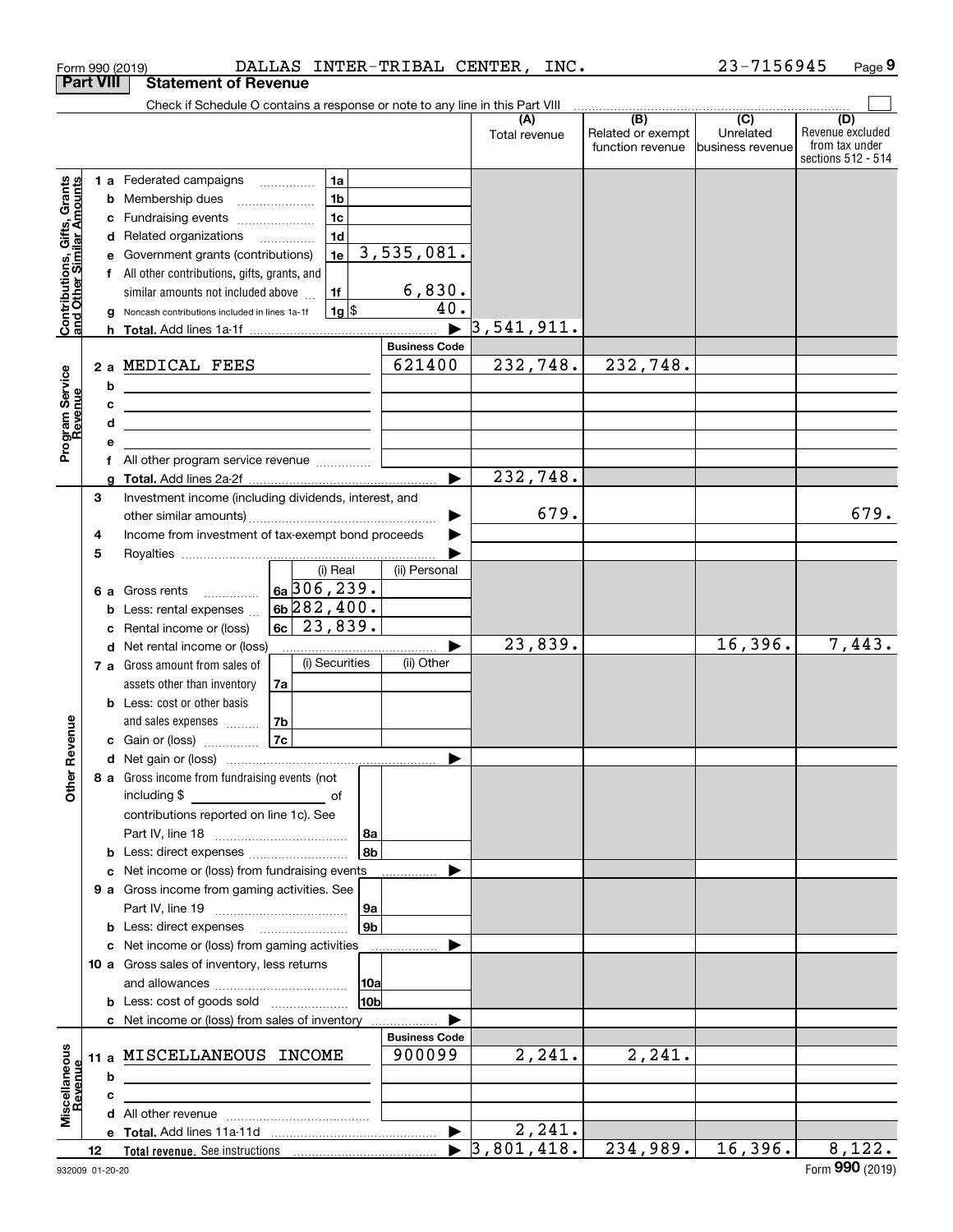Form 990 (2019) DALLAS INTER-TRIBAL CENTER,INC. 2 $\,$ 3- $\,$ 7 $\,156945$  Page **Part IX Statement of Functional Expenses**

|              | Section 501(c)(3) and 501(c)(4) organizations must complete all columns. All other organizations must complete column (A).                                                                                 |                       |                                    |                                           |                                |
|--------------|------------------------------------------------------------------------------------------------------------------------------------------------------------------------------------------------------------|-----------------------|------------------------------------|-------------------------------------------|--------------------------------|
|              | Check if Schedule O contains a response or note to any line in this Part IX                                                                                                                                |                       |                                    |                                           | $\overline{\mathbf{X}}$        |
|              | Do not include amounts reported on lines 6b,<br>7b, 8b, 9b, and 10b of Part VIII.                                                                                                                          | (A)<br>Total expenses | (B)<br>Program service<br>expenses | (C)<br>Management and<br>general expenses | (D)<br>Fundraising<br>expenses |
| 1            | Grants and other assistance to domestic organizations                                                                                                                                                      |                       |                                    |                                           |                                |
|              | and domestic governments. See Part IV, line 21                                                                                                                                                             |                       |                                    |                                           |                                |
| $\mathbf{2}$ | Grants and other assistance to domestic                                                                                                                                                                    |                       |                                    |                                           |                                |
|              | individuals. See Part IV, line 22                                                                                                                                                                          | 75,917.               | 75,917.                            |                                           |                                |
| 3            | Grants and other assistance to foreign                                                                                                                                                                     |                       |                                    |                                           |                                |
|              | organizations, foreign governments, and foreign                                                                                                                                                            |                       |                                    |                                           |                                |
|              | individuals. See Part IV, lines 15 and 16                                                                                                                                                                  |                       |                                    |                                           |                                |
| 4            | Benefits paid to or for members                                                                                                                                                                            |                       |                                    |                                           |                                |
| 5            | Compensation of current officers, directors,                                                                                                                                                               |                       |                                    |                                           |                                |
|              | trustees, and key employees                                                                                                                                                                                | 293,267.              | 244,595.                           | 48,507.                                   | 165.                           |
| 6            | Compensation not included above to disqualified                                                                                                                                                            |                       |                                    |                                           |                                |
|              | persons (as defined under section 4958(f)(1)) and                                                                                                                                                          |                       |                                    |                                           |                                |
|              | persons described in section $4958(c)(3)(B)$                                                                                                                                                               |                       |                                    |                                           |                                |
| 7            |                                                                                                                                                                                                            | 1,805,895.            | 1,506,182.                         | 298,696.                                  | 1,017.                         |
| 8            | Pension plan accruals and contributions (include                                                                                                                                                           |                       |                                    |                                           |                                |
|              | section 401(k) and 403(b) employer contributions)                                                                                                                                                          | 38,019.               | 30,962.                            | $\frac{7,041}{35,310}$ .                  | $\frac{16}{82}$ .              |
| 9            |                                                                                                                                                                                                            | 190,658.              | 155, 266.                          |                                           |                                |
| 10           |                                                                                                                                                                                                            | 151, 335.             | 123, 243.                          | 28,027.                                   | $\overline{65}$ .              |
| 11           | Fees for services (nonemployees):                                                                                                                                                                          |                       |                                    |                                           |                                |
| a            |                                                                                                                                                                                                            |                       |                                    |                                           |                                |
| b            |                                                                                                                                                                                                            | 43,918.               |                                    | 30,950.                                   | 12,968.                        |
| c            |                                                                                                                                                                                                            | 72,945.               |                                    | 51,407.                                   | 21,538.                        |
| d            |                                                                                                                                                                                                            |                       |                                    |                                           |                                |
| е            | Professional fundraising services. See Part IV, line 17                                                                                                                                                    |                       |                                    |                                           |                                |
| f            | Investment management fees                                                                                                                                                                                 |                       |                                    |                                           |                                |
| g            | Other. (If line 11g amount exceeds 10% of line 25,                                                                                                                                                         |                       |                                    |                                           |                                |
|              | column (A) amount, list line 11g expenses on Sch O.)                                                                                                                                                       | 335,198.              | 309,438.                           | 23,947.                                   | 1,813.                         |
| 12           |                                                                                                                                                                                                            | 7,177.                | 5,776.                             | 1,136.                                    | 265.                           |
| 13           |                                                                                                                                                                                                            | 53,128.               | 44,955.                            | 7,826.                                    | 347.                           |
| 14           |                                                                                                                                                                                                            | 28,081.               | 20, 287.                           | $\overline{5,908}$ .                      | 1,886.                         |
| 15           |                                                                                                                                                                                                            |                       |                                    |                                           |                                |
| 16           |                                                                                                                                                                                                            | 178,227.              | 163,667.                           | 14,560.                                   |                                |
| 17           |                                                                                                                                                                                                            | 49,388.               | 48,708.                            | 298.                                      | 382.                           |
| 18           | Payments of travel or entertainment expenses                                                                                                                                                               |                       |                                    |                                           |                                |
|              | for any federal, state, or local public officials                                                                                                                                                          |                       |                                    |                                           |                                |
| 19           | Conferences, conventions, and meetings                                                                                                                                                                     |                       |                                    |                                           |                                |
| 20           | Interest                                                                                                                                                                                                   | 19,837.               | 19,837.                            |                                           |                                |
| 21           |                                                                                                                                                                                                            |                       |                                    |                                           |                                |
| 22           | Depreciation, depletion, and amortization                                                                                                                                                                  | 23,423.               | 9,754.                             | 9,086.                                    | 4,583.                         |
| 23           | Insurance                                                                                                                                                                                                  | 43,674.               | 24,492.                            | 19,182.                                   |                                |
| 24           | Other expenses. Itemize expenses not covered<br>above (List miscellaneous expenses on line 24e. If<br>line 24e amount exceeds 10% of line 25, column (A)<br>amount, list line 24e expenses on Schedule 0.) |                       |                                    |                                           |                                |
|              | a MEDICAL SUPPLIES                                                                                                                                                                                         | 202,784.              | 172,487.                           | 29,635.                                   | 662.                           |
| b            | UNCOLLECTIBLE DOUBTFUL                                                                                                                                                                                     | 126, 464.             | 126,464.                           | 0.                                        | 0.                             |
| c            | <b>BANK FEES</b>                                                                                                                                                                                           | 29,270.               | 22, 271.                           | 6,927.                                    | 72.                            |
| d            | DUES AND SUBSCRIPTIONS                                                                                                                                                                                     | 25,683.               | 22,676.                            | 3,007.                                    | 0.                             |
|              | e All other expenses                                                                                                                                                                                       | 68,041.               | $\overline{54,207}$ .              | 10,866.                                   | 2,968.                         |
| 25           | Total functional expenses. Add lines 1 through 24e                                                                                                                                                         | 3,862,329.            | 3, 181, 184.                       | 632, 316.                                 | 48,829.                        |
| 26           | Joint costs. Complete this line only if the organization                                                                                                                                                   |                       |                                    |                                           |                                |
|              | reported in column (B) joint costs from a combined                                                                                                                                                         |                       |                                    |                                           |                                |
|              | educational campaign and fundraising solicitation.                                                                                                                                                         |                       |                                    |                                           |                                |
|              | Check here $\blacktriangleright$<br>if following SOP 98-2 (ASC 958-720)                                                                                                                                    |                       |                                    |                                           |                                |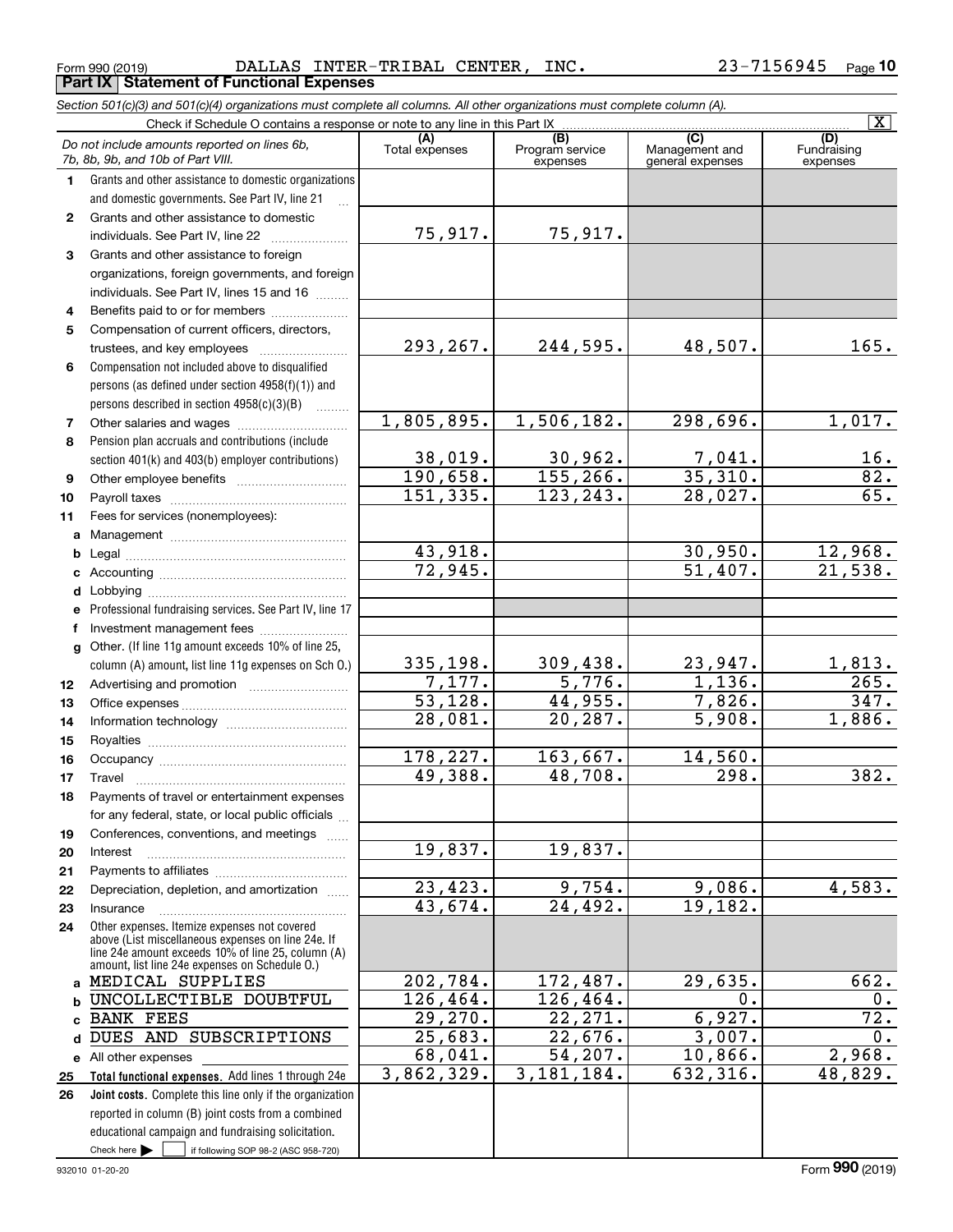| 56945.<br>. .<br>DALLAS<br>INC.<br>INTER-TRIBAL<br><b>CENTER</b><br>Form 990 (2019) | $P$ age |
|-------------------------------------------------------------------------------------|---------|
|-------------------------------------------------------------------------------------|---------|

|                             |    | Check if Schedule O contains a response or note to any line in this Part X                                                                                                                                                     |                 |                               |                          |                         |                    |
|-----------------------------|----|--------------------------------------------------------------------------------------------------------------------------------------------------------------------------------------------------------------------------------|-----------------|-------------------------------|--------------------------|-------------------------|--------------------|
|                             |    |                                                                                                                                                                                                                                |                 |                               | (A)<br>Beginning of year |                         | (B)<br>End of year |
|                             | 1. |                                                                                                                                                                                                                                |                 |                               | $\overline{21,993}$ .    | $\mathbf{1}$            | 45,112.            |
|                             | 2  |                                                                                                                                                                                                                                |                 |                               | $\overline{1,777,642}$ . | $\mathbf{2}$            | 4,904,153.         |
|                             | з  |                                                                                                                                                                                                                                |                 |                               |                          | 3                       |                    |
|                             | 4  |                                                                                                                                                                                                                                |                 |                               | 229,516.                 | $\overline{\mathbf{4}}$ | 277,895.           |
|                             | 5  | Loans and other receivables from any current or former officer, director,                                                                                                                                                      |                 |                               |                          |                         |                    |
|                             |    | trustee, key employee, creator or founder, substantial contributor, or 35%                                                                                                                                                     |                 |                               |                          |                         |                    |
|                             |    | controlled entity or family member of any of these persons                                                                                                                                                                     |                 |                               |                          | 5                       |                    |
|                             | 6  | Loans and other receivables from other disqualified persons (as defined                                                                                                                                                        |                 |                               |                          |                         |                    |
|                             |    | under section $4958(f)(1)$ , and persons described in section $4958(c)(3)(B)$                                                                                                                                                  |                 | 6                             |                          |                         |                    |
|                             | 7  |                                                                                                                                                                                                                                |                 |                               | $\overline{7}$           |                         |                    |
| Assets                      | 8  |                                                                                                                                                                                                                                |                 |                               | 6, 253.                  | 8                       | 6, 253.            |
|                             | 9  | Prepaid expenses and deferred charges                                                                                                                                                                                          |                 |                               | 9                        |                         |                    |
|                             |    | 10a Land, buildings, and equipment: cost or other                                                                                                                                                                              |                 |                               |                          |                         |                    |
|                             |    | basis. Complete Part VI of Schedule D  10a                                                                                                                                                                                     | 10 <sub>b</sub> | $\frac{3,471,715.}{587,543.}$ |                          |                         |                    |
|                             |    | <b>b</b> Less: accumulated depreciation<br>. 1                                                                                                                                                                                 | 2,901,121.      | 10 <sub>c</sub>               | 2,884,172.               |                         |                    |
|                             | 11 |                                                                                                                                                                                                                                |                 |                               | 11                       |                         |                    |
|                             | 12 |                                                                                                                                                                                                                                |                 |                               | 12                       |                         |                    |
|                             | 13 |                                                                                                                                                                                                                                |                 | 13                            |                          |                         |                    |
|                             | 14 |                                                                                                                                                                                                                                |                 | 14                            |                          |                         |                    |
|                             | 15 |                                                                                                                                                                                                                                | 1,350.          | 15                            | 1,351.                   |                         |                    |
|                             | 16 |                                                                                                                                                                                                                                |                 |                               | 4,937,875.               | 16                      | 8,118,936.         |
|                             | 17 |                                                                                                                                                                                                                                | 185,628.        | 17                            | 304,980.                 |                         |                    |
|                             | 18 |                                                                                                                                                                                                                                |                 | 18                            |                          |                         |                    |
|                             | 19 | Deferred revenue manual contracts and contracts are contracted and contract and contract are contracted and contract are contracted and contract are contracted and contract are contracted and contract are contracted and co |                 |                               | 672,752.                 | 19                      | 4, 103, 569.       |
|                             | 20 |                                                                                                                                                                                                                                |                 |                               |                          | 20                      |                    |
|                             | 21 | Escrow or custodial account liability. Complete Part IV of Schedule D                                                                                                                                                          |                 |                               | 22,226.                  | 21                      | 22, 226.           |
|                             | 22 | Loans and other payables to any current or former officer, director,                                                                                                                                                           |                 |                               |                          |                         |                    |
| Liabilities                 |    | trustee, key employee, creator or founder, substantial contributor, or 35%                                                                                                                                                     |                 |                               |                          |                         |                    |
|                             |    | controlled entity or family member of any of these persons                                                                                                                                                                     |                 |                               |                          | 22                      |                    |
|                             | 23 | Secured mortgages and notes payable to unrelated third parties                                                                                                                                                                 |                 |                               | 1,893,325.               | 23                      | 1,862,174.         |
|                             | 24 | Unsecured notes and loans payable to unrelated third parties                                                                                                                                                                   |                 |                               |                          | 24                      |                    |
|                             | 25 | Other liabilities (including federal income tax, payables to related third                                                                                                                                                     |                 |                               |                          |                         |                    |
|                             |    | parties, and other liabilities not included on lines 17-24). Complete Part X                                                                                                                                                   |                 |                               |                          |                         |                    |
|                             |    | of Schedule D                                                                                                                                                                                                                  |                 |                               |                          | 25                      |                    |
|                             | 26 | Total liabilities. Add lines 17 through 25                                                                                                                                                                                     |                 |                               | 2,773,931.               | 26                      | 6,292,949.         |
|                             |    | Organizations that follow FASB ASC 958, check here $\triangleright \lfloor X \rfloor$                                                                                                                                          |                 |                               |                          |                         |                    |
|                             |    | and complete lines 27, 28, 32, and 33.                                                                                                                                                                                         |                 |                               | 2, 163, 944.             |                         |                    |
|                             | 27 |                                                                                                                                                                                                                                |                 |                               |                          | 27                      | 1,825,987.         |
|                             | 28 |                                                                                                                                                                                                                                |                 | 28                            |                          |                         |                    |
|                             |    | Organizations that do not follow FASB ASC 958, check here $\blacktriangleright$                                                                                                                                                |                 |                               |                          |                         |                    |
|                             |    | and complete lines 29 through 33.                                                                                                                                                                                              |                 |                               |                          |                         |                    |
|                             | 29 |                                                                                                                                                                                                                                |                 |                               |                          | 29                      |                    |
|                             | 30 | Paid-in or capital surplus, or land, building, or equipment fund                                                                                                                                                               |                 |                               |                          | 30                      |                    |
| Net Assets or Fund Balances | 31 | Retained earnings, endowment, accumulated income, or other funds                                                                                                                                                               |                 |                               | $\overline{2,163,944}$ . | 31<br>32                | 1,825,987.         |
|                             | 32 |                                                                                                                                                                                                                                |                 |                               | 4,937,875.               | 33                      | 8,118,936.         |
|                             | 33 |                                                                                                                                                                                                                                |                 |                               |                          |                         |                    |

Form (2019) **990**

# **Part X Balance Sheet**

| Form 990 (2019 |  |
|----------------|--|
|                |  |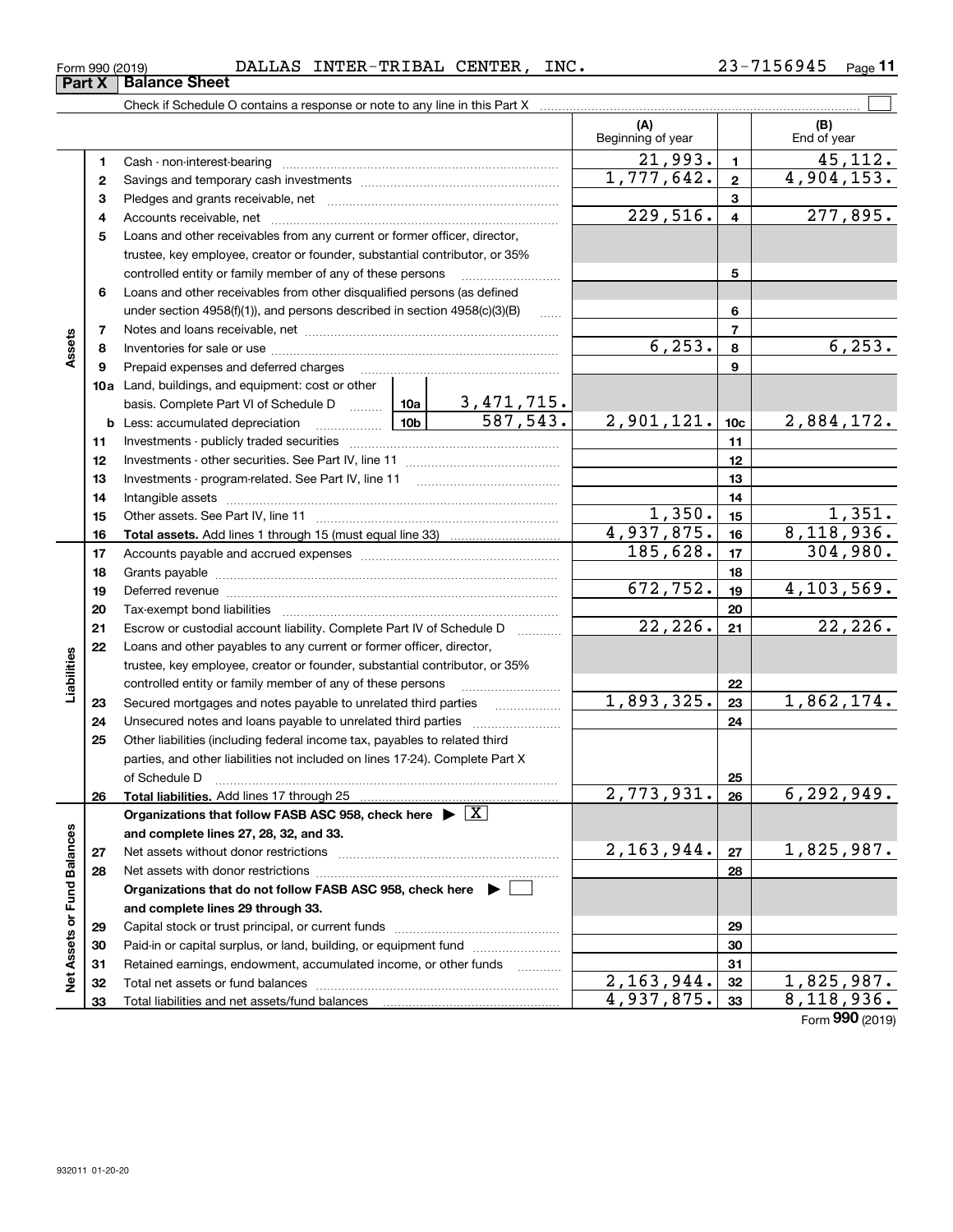|    | DALLAS INTER-TRIBAL CENTER, INC.<br>Form 990 (2019)                                                                                                                                                                            |                         | 23-7156945     |             | Page $12$  |
|----|--------------------------------------------------------------------------------------------------------------------------------------------------------------------------------------------------------------------------------|-------------------------|----------------|-------------|------------|
|    | Part XI<br><b>Reconciliation of Net Assets</b>                                                                                                                                                                                 |                         |                |             |            |
|    |                                                                                                                                                                                                                                |                         |                |             |            |
|    |                                                                                                                                                                                                                                |                         |                |             |            |
| 1  |                                                                                                                                                                                                                                | 1                       | 3,801,418.     |             |            |
| 2  |                                                                                                                                                                                                                                | $\mathbf{2}$            | 3,862,329.     |             |            |
| з  | Revenue less expenses. Subtract line 2 from line 1                                                                                                                                                                             | 3                       |                |             | $-60,911.$ |
| 4  |                                                                                                                                                                                                                                | $\overline{\mathbf{4}}$ | 2, 163, 944.   |             |            |
| 5  | Net unrealized gains (losses) on investments [11] matter contracts and the state of the state of the state of the state of the state of the state of the state of the state of the state of the state of the state of the stat | 5                       |                |             |            |
| 6  |                                                                                                                                                                                                                                | 6                       |                |             |            |
| 7  | Investment expenses www.communication.com/www.communication.com/www.communication.com/www.com                                                                                                                                  | $\overline{7}$          |                |             |            |
| 8  | Prior period adjustments material contents and content of the content of the content of the content of the content of the content of the content of the content of the content of the content of the content of the content of | 8                       | $-277,046.$    |             |            |
| 9  | Other changes in net assets or fund balances (explain on Schedule O)                                                                                                                                                           | 9                       |                |             | 0.         |
| 10 | Net assets or fund balances at end of year. Combine lines 3 through 9 (must equal Part X, line 32,                                                                                                                             |                         |                |             |            |
|    |                                                                                                                                                                                                                                | 10                      | 1,825,987.     |             |            |
|    | Part XII Financial Statements and Reporting                                                                                                                                                                                    |                         |                |             |            |
|    |                                                                                                                                                                                                                                |                         |                |             |            |
|    |                                                                                                                                                                                                                                |                         |                | Yes         | No         |
| 1  | $\boxed{\mathbf{X}}$ Accrual<br>Accounting method used to prepare the Form 990: [139] Cash<br>Other                                                                                                                            |                         |                |             |            |
|    | If the organization changed its method of accounting from a prior year or checked "Other," explain in Schedule O.                                                                                                              |                         |                |             |            |
|    | 2a Were the organization's financial statements compiled or reviewed by an independent accountant?                                                                                                                             |                         | 2a             |             | Χ          |
|    | If "Yes," check a box below to indicate whether the financial statements for the year were compiled or reviewed on a                                                                                                           |                         |                |             |            |
|    | separate basis, consolidated basis, or both:                                                                                                                                                                                   |                         |                |             |            |
|    | Separate basis<br>Consolidated basis<br>Both consolidated and separate basis                                                                                                                                                   |                         |                |             |            |
|    | b Were the organization's financial statements audited by an independent accountant?                                                                                                                                           |                         | 2 <sub>b</sub> | $\mathbf X$ |            |
|    | If "Yes," check a box below to indicate whether the financial statements for the year were audited on a separate basis,                                                                                                        |                         |                |             |            |
|    | consolidated basis, or both:                                                                                                                                                                                                   |                         |                |             |            |
|    | $ \mathbf{X} $ Separate basis<br>Consolidated basis<br>Both consolidated and separate basis                                                                                                                                    |                         |                |             |            |
|    | c If "Yes" to line 2a or 2b, does the organization have a committee that assumes responsibility for oversight of the audit,                                                                                                    |                         |                |             |            |
|    |                                                                                                                                                                                                                                |                         | 2c             |             | x          |
|    | If the organization changed either its oversight process or selection process during the tax year, explain on Schedule O.                                                                                                      |                         |                |             |            |
|    | 3a As a result of a federal award, was the organization required to undergo an audit or audits as set forth in the Single Audit                                                                                                |                         |                |             |            |
|    |                                                                                                                                                                                                                                |                         | 3a             |             | x          |
|    | <b>b</b> If "Yes," did the organization undergo the required audit or audits? If the organization did not undergo the required audit                                                                                           |                         |                |             |            |
|    |                                                                                                                                                                                                                                |                         | 3b             |             |            |

Form (2019) **990**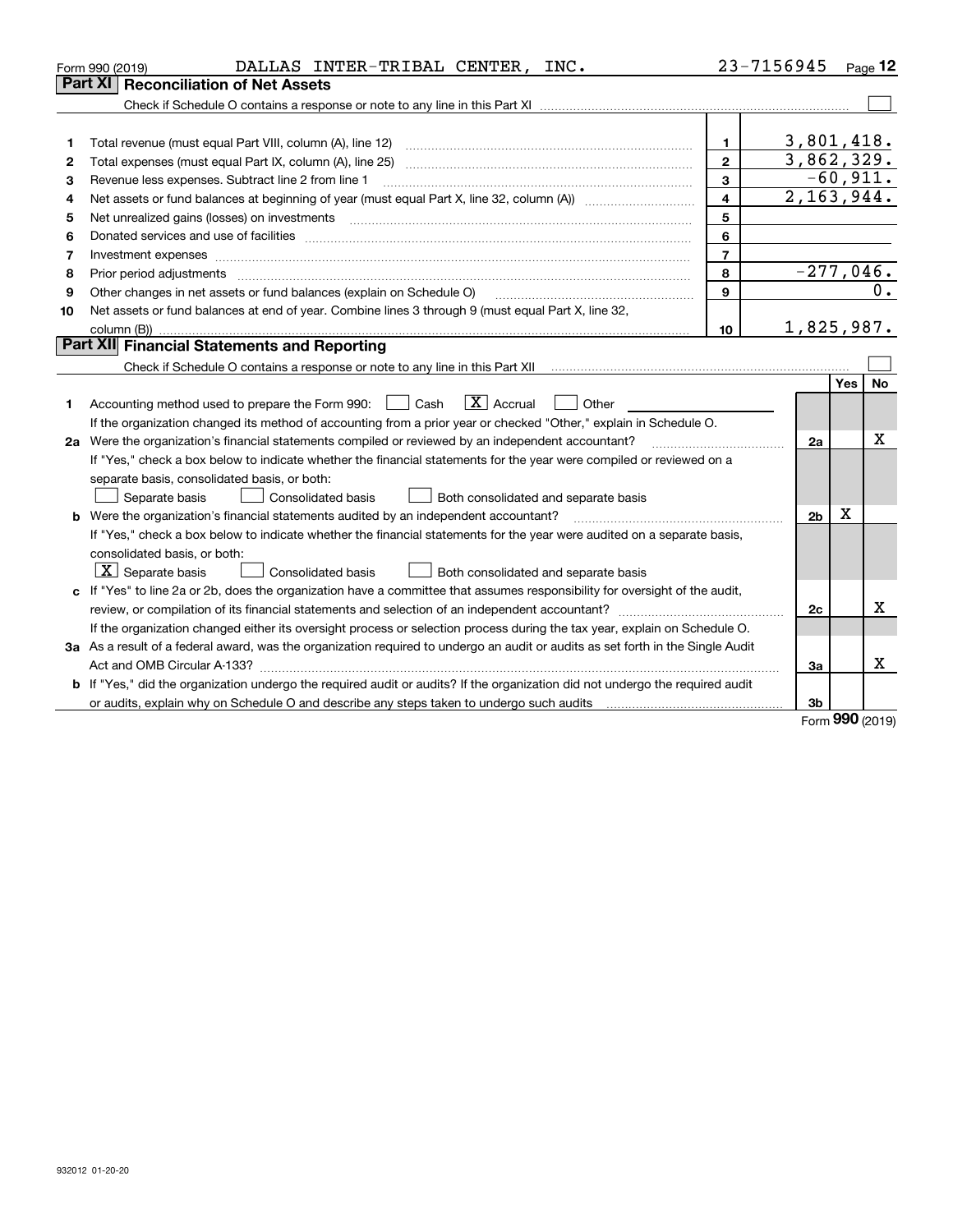|  | <b>SCHEDULE A</b> |
|--|-------------------|
|--|-------------------|

**(Form 990 or 990-EZ)**

# **Public Charity Status and Public Support**

**Complete if the organization is a section 501(c)(3) organization or a section 4947(a)(1) nonexempt charitable trust. | Attach to Form 990 or Form 990-EZ.** 

|  | o www.irs.gov/Form990 for instructions and the latest information |  |
|--|-------------------------------------------------------------------|--|

| OMB No. 1545-0047                   |
|-------------------------------------|
| 2019                                |
| <b>Open to Public</b><br>Insnection |

٦

|                |                     | Department of the Treasury<br>Internal Revenue Service |                                             |                                                                                                                                     | ▶ Attach to Form 990 or Form 990-EZ.<br>Go to www.irs.gov/Form990 for instructions and the latest information.                                |                                                                |    |                            |  | <b>Open to Public</b><br><b>Inspection</b> |  |
|----------------|---------------------|--------------------------------------------------------|---------------------------------------------|-------------------------------------------------------------------------------------------------------------------------------------|-----------------------------------------------------------------------------------------------------------------------------------------------|----------------------------------------------------------------|----|----------------------------|--|--------------------------------------------|--|
|                |                     | Name of the organization                               |                                             |                                                                                                                                     |                                                                                                                                               | <b>Employer identification number</b>                          |    |                            |  |                                            |  |
|                |                     |                                                        |                                             |                                                                                                                                     |                                                                                                                                               |                                                                |    |                            |  | 23-7156945                                 |  |
|                | Part I              |                                                        |                                             | DALLAS INTER-TRIBAL CENTER, INC.<br>Reason for Public Charity Status (All organizations must complete this part.) See instructions. |                                                                                                                                               |                                                                |    |                            |  |                                            |  |
|                |                     |                                                        |                                             |                                                                                                                                     |                                                                                                                                               |                                                                |    |                            |  |                                            |  |
|                |                     |                                                        |                                             |                                                                                                                                     | The organization is not a private foundation because it is: (For lines 1 through 12, check only one box.)                                     |                                                                |    |                            |  |                                            |  |
| 1              |                     |                                                        |                                             |                                                                                                                                     | A church, convention of churches, or association of churches described in section 170(b)(1)(A)(i).                                            |                                                                |    |                            |  |                                            |  |
| 2              |                     |                                                        |                                             |                                                                                                                                     | A school described in section 170(b)(1)(A)(ii). (Attach Schedule E (Form 990 or 990-EZ).)                                                     |                                                                |    |                            |  |                                            |  |
| з              |                     |                                                        |                                             |                                                                                                                                     | A hospital or a cooperative hospital service organization described in section 170(b)(1)(A)(iii).                                             |                                                                |    |                            |  |                                            |  |
| 4              |                     |                                                        |                                             |                                                                                                                                     | A medical research organization operated in conjunction with a hospital described in section 170(b)(1)(A)(iii). Enter the hospital's name,    |                                                                |    |                            |  |                                            |  |
|                |                     | city, and state:                                       |                                             |                                                                                                                                     |                                                                                                                                               |                                                                |    |                            |  |                                            |  |
| 5              |                     |                                                        |                                             |                                                                                                                                     | An organization operated for the benefit of a college or university owned or operated by a governmental unit described in                     |                                                                |    |                            |  |                                            |  |
|                |                     | section 170(b)(1)(A)(iv). (Complete Part II.)          |                                             |                                                                                                                                     |                                                                                                                                               |                                                                |    |                            |  |                                            |  |
| 6              |                     |                                                        |                                             |                                                                                                                                     | A federal, state, or local government or governmental unit described in section 170(b)(1)(A)(v).                                              |                                                                |    |                            |  |                                            |  |
| $\overline{7}$ | $\lfloor x \rfloor$ |                                                        |                                             |                                                                                                                                     | An organization that normally receives a substantial part of its support from a governmental unit or from the general public described in     |                                                                |    |                            |  |                                            |  |
|                |                     |                                                        |                                             | section 170(b)(1)(A)(vi). (Complete Part II.)                                                                                       |                                                                                                                                               |                                                                |    |                            |  |                                            |  |
| 8              |                     |                                                        |                                             |                                                                                                                                     | A community trust described in section 170(b)(1)(A)(vi). (Complete Part II.)                                                                  |                                                                |    |                            |  |                                            |  |
| 9              |                     |                                                        |                                             |                                                                                                                                     | An agricultural research organization described in section 170(b)(1)(A)(ix) operated in conjunction with a land-grant college                 |                                                                |    |                            |  |                                            |  |
|                |                     |                                                        |                                             |                                                                                                                                     | or university or a non-land-grant college of agriculture (see instructions). Enter the name, city, and state of the college or                |                                                                |    |                            |  |                                            |  |
|                |                     | university:                                            |                                             |                                                                                                                                     |                                                                                                                                               |                                                                |    |                            |  |                                            |  |
| 10             |                     |                                                        |                                             |                                                                                                                                     | An organization that normally receives: (1) more than 33 1/3% of its support from contributions, membership fees, and gross receipts from     |                                                                |    |                            |  |                                            |  |
|                |                     |                                                        |                                             |                                                                                                                                     | activities related to its exempt functions - subject to certain exceptions, and (2) no more than 33 1/3% of its support from gross investment |                                                                |    |                            |  |                                            |  |
|                |                     |                                                        |                                             |                                                                                                                                     | income and unrelated business taxable income (less section 511 tax) from businesses acquired by the organization after June 30, 1975.         |                                                                |    |                            |  |                                            |  |
|                |                     |                                                        |                                             | See section 509(a)(2). (Complete Part III.)                                                                                         |                                                                                                                                               |                                                                |    |                            |  |                                            |  |
| 11             |                     |                                                        |                                             |                                                                                                                                     | An organization organized and operated exclusively to test for public safety. See section 509(a)(4).                                          |                                                                |    |                            |  |                                            |  |
| 12             |                     |                                                        |                                             |                                                                                                                                     | An organization organized and operated exclusively for the benefit of, to perform the functions of, or to carry out the purposes of one or    |                                                                |    |                            |  |                                            |  |
|                |                     |                                                        |                                             |                                                                                                                                     | more publicly supported organizations described in section 509(a)(1) or section 509(a)(2). See section 509(a)(3). Check the box in            |                                                                |    |                            |  |                                            |  |
|                |                     |                                                        |                                             |                                                                                                                                     | lines 12a through 12d that describes the type of supporting organization and complete lines 12e, 12f, and 12g.                                |                                                                |    |                            |  |                                            |  |
| а              |                     |                                                        |                                             |                                                                                                                                     | Type I. A supporting organization operated, supervised, or controlled by its supported organization(s), typically by giving                   |                                                                |    |                            |  |                                            |  |
|                |                     |                                                        |                                             |                                                                                                                                     | the supported organization(s) the power to regularly appoint or elect a majority of the directors or trustees of the supporting               |                                                                |    |                            |  |                                            |  |
|                |                     |                                                        |                                             | organization. You must complete Part IV, Sections A and B.                                                                          |                                                                                                                                               |                                                                |    |                            |  |                                            |  |
| b              |                     |                                                        |                                             |                                                                                                                                     | Type II. A supporting organization supervised or controlled in connection with its supported organization(s), by having                       |                                                                |    |                            |  |                                            |  |
|                |                     |                                                        |                                             |                                                                                                                                     | control or management of the supporting organization vested in the same persons that control or manage the supported                          |                                                                |    |                            |  |                                            |  |
|                |                     |                                                        |                                             | organization(s). You must complete Part IV, Sections A and C.                                                                       |                                                                                                                                               |                                                                |    |                            |  |                                            |  |
| с              |                     |                                                        |                                             |                                                                                                                                     | Type III functionally integrated. A supporting organization operated in connection with, and functionally integrated with,                    |                                                                |    |                            |  |                                            |  |
|                |                     |                                                        |                                             |                                                                                                                                     | its supported organization(s) (see instructions). You must complete Part IV, Sections A, D, and E.                                            |                                                                |    |                            |  |                                            |  |
| d              |                     |                                                        |                                             |                                                                                                                                     | Type III non-functionally integrated. A supporting organization operated in connection with its supported organization(s)                     |                                                                |    |                            |  |                                            |  |
|                |                     |                                                        |                                             |                                                                                                                                     | that is not functionally integrated. The organization generally must satisfy a distribution requirement and an attentiveness                  |                                                                |    |                            |  |                                            |  |
|                |                     |                                                        |                                             |                                                                                                                                     | requirement (see instructions). You must complete Part IV, Sections A and D, and Part V.                                                      |                                                                |    |                            |  |                                            |  |
| е              |                     |                                                        |                                             |                                                                                                                                     | Check this box if the organization received a written determination from the IRS that it is a Type I, Type II, Type III                       |                                                                |    |                            |  |                                            |  |
|                |                     |                                                        |                                             |                                                                                                                                     | functionally integrated, or Type III non-functionally integrated supporting organization.                                                     |                                                                |    |                            |  |                                            |  |
|                |                     |                                                        | Enter the number of supported organizations |                                                                                                                                     |                                                                                                                                               |                                                                |    |                            |  |                                            |  |
|                |                     |                                                        |                                             | Provide the following information about the supported organization(s).                                                              |                                                                                                                                               |                                                                |    |                            |  |                                            |  |
|                |                     | (i) Name of supported                                  |                                             | (ii) EIN                                                                                                                            | (iii) Type of organization                                                                                                                    | (iv) Is the organization listed<br>in your governing document? |    | (v) Amount of monetary     |  | (vi) Amount of other                       |  |
|                |                     | organization                                           |                                             |                                                                                                                                     | (described on lines 1-10<br>above (see instructions))                                                                                         | Yes                                                            | No | support (see instructions) |  | support (see instructions)                 |  |
|                |                     |                                                        |                                             |                                                                                                                                     |                                                                                                                                               |                                                                |    |                            |  |                                            |  |
|                |                     |                                                        |                                             |                                                                                                                                     |                                                                                                                                               |                                                                |    |                            |  |                                            |  |
|                |                     |                                                        |                                             |                                                                                                                                     |                                                                                                                                               |                                                                |    |                            |  |                                            |  |
|                |                     |                                                        |                                             |                                                                                                                                     |                                                                                                                                               |                                                                |    |                            |  |                                            |  |
|                |                     |                                                        |                                             |                                                                                                                                     |                                                                                                                                               |                                                                |    |                            |  |                                            |  |
|                |                     |                                                        |                                             |                                                                                                                                     |                                                                                                                                               |                                                                |    |                            |  |                                            |  |
|                |                     |                                                        |                                             |                                                                                                                                     |                                                                                                                                               |                                                                |    |                            |  |                                            |  |
|                |                     |                                                        |                                             |                                                                                                                                     |                                                                                                                                               |                                                                |    |                            |  |                                            |  |
|                |                     |                                                        |                                             |                                                                                                                                     |                                                                                                                                               |                                                                |    |                            |  |                                            |  |
|                |                     |                                                        |                                             |                                                                                                                                     |                                                                                                                                               |                                                                |    |                            |  |                                            |  |
|                |                     |                                                        |                                             |                                                                                                                                     |                                                                                                                                               |                                                                |    |                            |  |                                            |  |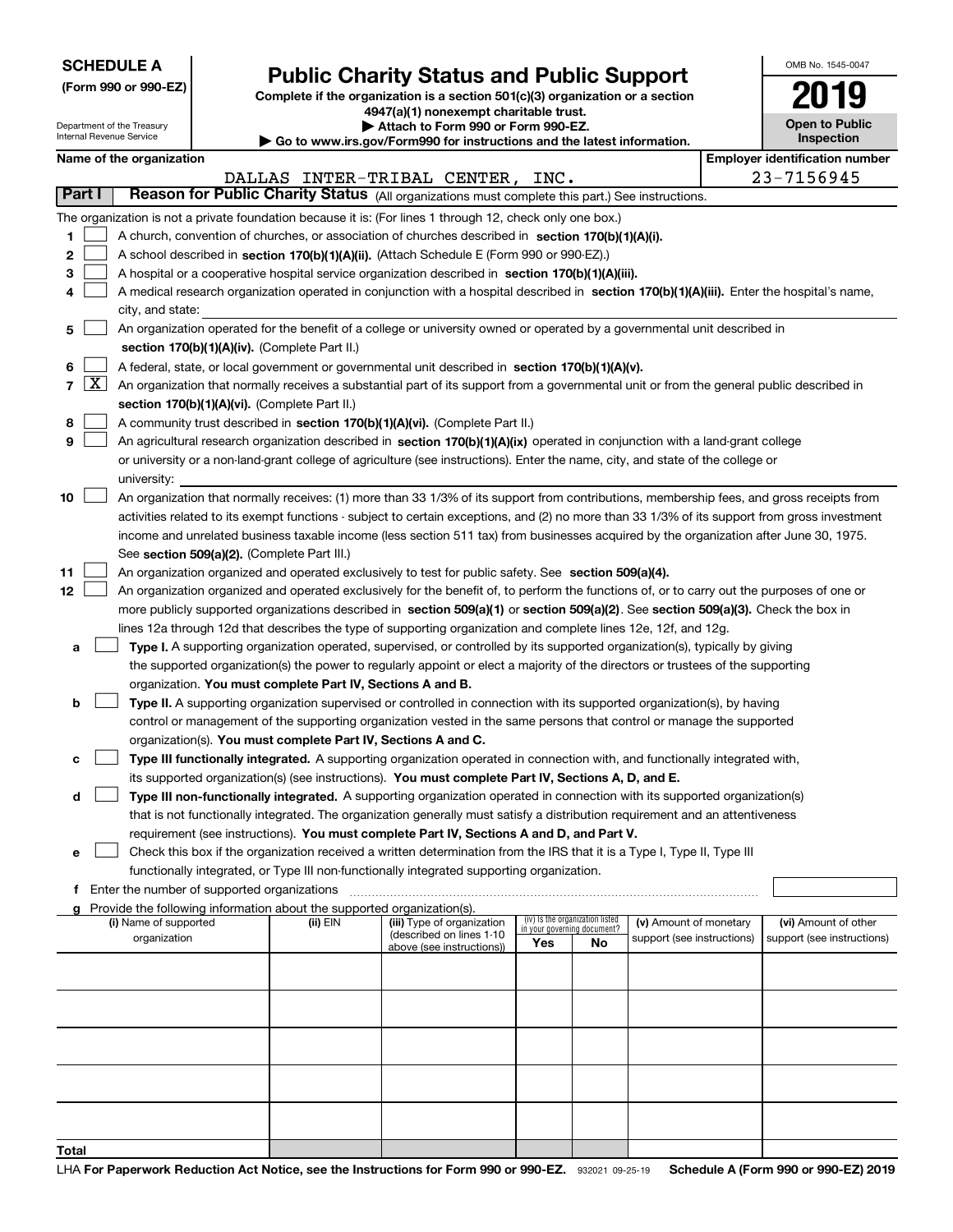#### Schedule A (Form 990 or 990-EZ) 2019 Page DALLAS INTER-TRIBAL CENTER, INC. 23-7156945**Part II Support Schedule for Organizations Described in Sections 170(b)(1)(A)(iv) and 170(b)(1)(A)(vi)**

(Complete only if you checked the box on line 5, 7, or 8 of Part I or if the organization failed to qualify under Part III. If the organization fails to qualify under the tests listed below, please complete Part III.)

| <b>Section A. Public Support</b>                                                                                                                                                                                       |          |            |            |            |          |                                          |
|------------------------------------------------------------------------------------------------------------------------------------------------------------------------------------------------------------------------|----------|------------|------------|------------|----------|------------------------------------------|
| Calendar year (or fiscal year beginning in)                                                                                                                                                                            | (a) 2015 | $(b)$ 2016 | $(c)$ 2017 | $(d)$ 2018 | (e) 2019 | (f) Total                                |
| 1 Gifts, grants, contributions, and                                                                                                                                                                                    |          |            |            |            |          |                                          |
| membership fees received. (Do not                                                                                                                                                                                      |          |            |            |            |          |                                          |
| include any "unusual grants.")                                                                                                                                                                                         | 2608146. | 3046147.   | 3656148.   | 3499288.   |          | 3541911.16351640.                        |
| 2 Tax revenues levied for the organ-                                                                                                                                                                                   |          |            |            |            |          |                                          |
| ization's benefit and either paid to                                                                                                                                                                                   |          |            |            |            |          |                                          |
| or expended on its behalf                                                                                                                                                                                              |          |            |            |            |          |                                          |
| 3 The value of services or facilities                                                                                                                                                                                  |          |            |            |            |          |                                          |
| furnished by a governmental unit to                                                                                                                                                                                    |          |            |            |            |          |                                          |
| the organization without charge                                                                                                                                                                                        |          |            |            |            |          |                                          |
| 4 Total. Add lines 1 through 3                                                                                                                                                                                         | 2608146. | 3046147.   | 3656148.   | 3499288.   |          | 3541911.16351640.                        |
| 5 The portion of total contributions                                                                                                                                                                                   |          |            |            |            |          |                                          |
| by each person (other than a                                                                                                                                                                                           |          |            |            |            |          |                                          |
| governmental unit or publicly                                                                                                                                                                                          |          |            |            |            |          |                                          |
| supported organization) included                                                                                                                                                                                       |          |            |            |            |          |                                          |
| on line 1 that exceeds 2% of the                                                                                                                                                                                       |          |            |            |            |          |                                          |
| amount shown on line 11,                                                                                                                                                                                               |          |            |            |            |          |                                          |
| column (f)                                                                                                                                                                                                             |          |            |            |            |          |                                          |
| 6 Public support. Subtract line 5 from line 4.                                                                                                                                                                         |          |            |            |            |          | 16351640.                                |
| <b>Section B. Total Support</b>                                                                                                                                                                                        |          |            |            |            |          |                                          |
| Calendar year (or fiscal year beginning in)                                                                                                                                                                            | (a) 2015 | (b) 2016   | $(c)$ 2017 | $(d)$ 2018 | (e) 2019 | (f) Total                                |
| <b>7</b> Amounts from line 4                                                                                                                                                                                           | 2608146. | 3046147.   | 3656148.   | 3499288.   |          | 3541911.16351640.                        |
| 8 Gross income from interest,                                                                                                                                                                                          |          |            |            |            |          |                                          |
| dividends, payments received on                                                                                                                                                                                        |          |            |            |            |          |                                          |
| securities loans, rents, royalties,                                                                                                                                                                                    |          |            |            |            |          |                                          |
| and income from similar sources                                                                                                                                                                                        | 4,038.   | 85,400.    | 82,288.    | 101,656.   | 96,287.  | 369,669.                                 |
| 9 Net income from unrelated business                                                                                                                                                                                   |          |            |            |            |          |                                          |
| activities, whether or not the                                                                                                                                                                                         |          |            |            |            |          |                                          |
| business is regularly carried on                                                                                                                                                                                       | 121,902. | 66,249.    | 44,121.    | 49,381.    | 16,396.  | 298,049.                                 |
| 10 Other income. Do not include gain                                                                                                                                                                                   |          |            |            |            |          |                                          |
| or loss from the sale of capital                                                                                                                                                                                       |          |            |            |            |          |                                          |
| assets (Explain in Part VI.)                                                                                                                                                                                           | 4,731.   | 3,909.     | 1,414.     | 23,827.    | 2, 241.  | 36, 122.                                 |
| 11 Total support. Add lines 7 through 10                                                                                                                                                                               |          |            |            |            |          | 17055480.                                |
| 12 Gross receipts from related activities, etc. (see instructions)                                                                                                                                                     |          |            |            |            | 12       | 870,110.                                 |
| 13 First five years. If the Form 990 is for the organization's first, second, third, fourth, or fifth tax year as a section 501(c)(3)                                                                                  |          |            |            |            |          |                                          |
| organization, check this box and stop here                                                                                                                                                                             |          |            |            |            |          |                                          |
| Section C. Computation of Public Support Percentage                                                                                                                                                                    |          |            |            |            |          |                                          |
| 14 Public support percentage for 2019 (line 6, column (f) divided by line 11, column (f) <i>manumanomeron</i>                                                                                                          |          |            |            |            | 14       | 95.87<br>%                               |
|                                                                                                                                                                                                                        |          |            |            |            | 15       | 96.02<br>%                               |
| 16a 33 1/3% support test - 2019. If the organization did not check the box on line 13, and line 14 is 33 1/3% or more, check this box and                                                                              |          |            |            |            |          |                                          |
|                                                                                                                                                                                                                        |          |            |            |            |          | $\blacktriangleright$ $\boxed{\text{X}}$ |
| stop here. The organization qualifies as a publicly supported organization<br>b 33 1/3% support test - 2018. If the organization did not check a box on line 13 or 16a, and line 15 is 33 1/3% or more, check this box |          |            |            |            |          |                                          |
| and stop here. The organization qualifies as a publicly supported organization                                                                                                                                         |          |            |            |            |          |                                          |
| 17a 10% -facts-and-circumstances test - 2019. If the organization did not check a box on line 13, 16a, or 16b, and line 14 is 10% or more,                                                                             |          |            |            |            |          |                                          |
|                                                                                                                                                                                                                        |          |            |            |            |          |                                          |
| and if the organization meets the "facts-and-circumstances" test, check this box and stop here. Explain in Part VI how the organization                                                                                |          |            |            |            |          |                                          |
| meets the "facts-and-circumstances" test. The organization qualifies as a publicly supported organization                                                                                                              |          |            |            |            |          |                                          |
| <b>b 10% -facts-and-circumstances test - 2018.</b> If the organization did not check a box on line 13, 16a, 16b, or 17a, and line 15 is 10% or                                                                         |          |            |            |            |          |                                          |
| more, and if the organization meets the "facts-and-circumstances" test, check this box and stop here. Explain in Part VI how the                                                                                       |          |            |            |            |          |                                          |
| organization meets the "facts-and-circumstances" test. The organization qualifies as a publicly supported organization                                                                                                 |          |            |            |            |          |                                          |
| 18 Private foundation. If the organization did not check a box on line 13, 16a, 16b, 17a, or 17b, check this box and see instructions                                                                                  |          |            |            |            |          |                                          |

**Schedule A (Form 990 or 990-EZ) 2019**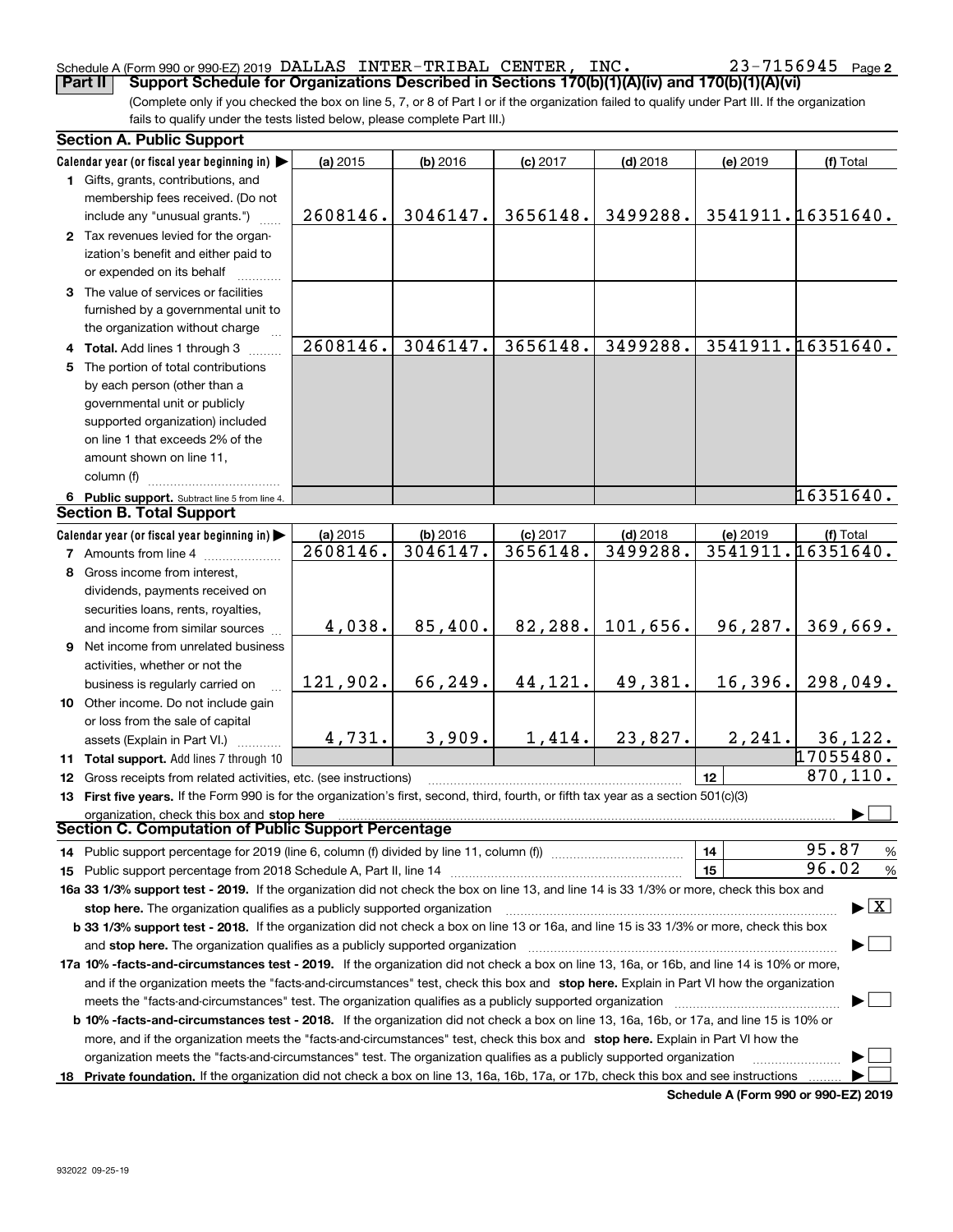#### Schedule A (Form 990 or 990-EZ) 2019 Page DALLAS INTER-TRIBAL CENTER, INC. 23-7156945**Part III Support Schedule for Organizations Described in Section 509(a)(2)**

(Complete only if you checked the box on line 10 of Part I or if the organization failed to qualify under Part II. If the organization fails to qualify under the tests listed below, please complete Part II.)

|    | <b>Section A. Public Support</b>                                                                                                                                                                                                                                                             |          |          |            |            |          |           |
|----|----------------------------------------------------------------------------------------------------------------------------------------------------------------------------------------------------------------------------------------------------------------------------------------------|----------|----------|------------|------------|----------|-----------|
|    | Calendar year (or fiscal year beginning in) $\blacktriangleright$                                                                                                                                                                                                                            | (a) 2015 | (b) 2016 | $(c)$ 2017 | $(d)$ 2018 | (e) 2019 | (f) Total |
|    | 1 Gifts, grants, contributions, and                                                                                                                                                                                                                                                          |          |          |            |            |          |           |
|    | membership fees received. (Do not                                                                                                                                                                                                                                                            |          |          |            |            |          |           |
|    | include any "unusual grants.")                                                                                                                                                                                                                                                               |          |          |            |            |          |           |
|    | <b>2</b> Gross receipts from admissions,                                                                                                                                                                                                                                                     |          |          |            |            |          |           |
|    | merchandise sold or services per-                                                                                                                                                                                                                                                            |          |          |            |            |          |           |
|    | formed, or facilities furnished in                                                                                                                                                                                                                                                           |          |          |            |            |          |           |
|    | any activity that is related to the<br>organization's tax-exempt purpose                                                                                                                                                                                                                     |          |          |            |            |          |           |
|    | 3 Gross receipts from activities that                                                                                                                                                                                                                                                        |          |          |            |            |          |           |
|    | are not an unrelated trade or bus-                                                                                                                                                                                                                                                           |          |          |            |            |          |           |
|    | iness under section 513                                                                                                                                                                                                                                                                      |          |          |            |            |          |           |
|    |                                                                                                                                                                                                                                                                                              |          |          |            |            |          |           |
|    | 4 Tax revenues levied for the organ-                                                                                                                                                                                                                                                         |          |          |            |            |          |           |
|    | ization's benefit and either paid to                                                                                                                                                                                                                                                         |          |          |            |            |          |           |
|    | or expended on its behalf<br>.                                                                                                                                                                                                                                                               |          |          |            |            |          |           |
|    | 5 The value of services or facilities                                                                                                                                                                                                                                                        |          |          |            |            |          |           |
|    | furnished by a governmental unit to                                                                                                                                                                                                                                                          |          |          |            |            |          |           |
|    | the organization without charge                                                                                                                                                                                                                                                              |          |          |            |            |          |           |
|    | <b>6 Total.</b> Add lines 1 through 5                                                                                                                                                                                                                                                        |          |          |            |            |          |           |
|    | 7a Amounts included on lines 1, 2, and                                                                                                                                                                                                                                                       |          |          |            |            |          |           |
|    | 3 received from disqualified persons                                                                                                                                                                                                                                                         |          |          |            |            |          |           |
|    | <b>b</b> Amounts included on lines 2 and 3 received                                                                                                                                                                                                                                          |          |          |            |            |          |           |
|    | from other than disqualified persons that<br>exceed the greater of \$5,000 or 1% of the                                                                                                                                                                                                      |          |          |            |            |          |           |
|    | amount on line 13 for the year                                                                                                                                                                                                                                                               |          |          |            |            |          |           |
|    | c Add lines 7a and 7b                                                                                                                                                                                                                                                                        |          |          |            |            |          |           |
|    | 8 Public support. (Subtract line 7c from line 6.)                                                                                                                                                                                                                                            |          |          |            |            |          |           |
|    | <b>Section B. Total Support</b>                                                                                                                                                                                                                                                              |          |          |            |            |          |           |
|    | Calendar year (or fiscal year beginning in)                                                                                                                                                                                                                                                  | (a) 2015 | (b) 2016 | $(c)$ 2017 | $(d)$ 2018 | (e) 2019 | (f) Total |
|    | 9 Amounts from line 6                                                                                                                                                                                                                                                                        |          |          |            |            |          |           |
|    | 10a Gross income from interest,                                                                                                                                                                                                                                                              |          |          |            |            |          |           |
|    | dividends, payments received on                                                                                                                                                                                                                                                              |          |          |            |            |          |           |
|    | securities loans, rents, royalties,<br>and income from similar sources                                                                                                                                                                                                                       |          |          |            |            |          |           |
|    | <b>b</b> Unrelated business taxable income                                                                                                                                                                                                                                                   |          |          |            |            |          |           |
|    | (less section 511 taxes) from businesses                                                                                                                                                                                                                                                     |          |          |            |            |          |           |
|    | acquired after June 30, 1975                                                                                                                                                                                                                                                                 |          |          |            |            |          |           |
|    | c Add lines 10a and 10b                                                                                                                                                                                                                                                                      |          |          |            |            |          |           |
|    | 11 Net income from unrelated business                                                                                                                                                                                                                                                        |          |          |            |            |          |           |
|    | activities not included in line 10b,                                                                                                                                                                                                                                                         |          |          |            |            |          |           |
|    | whether or not the business is<br>regularly carried on                                                                                                                                                                                                                                       |          |          |            |            |          |           |
|    | <b>12</b> Other income. Do not include gain                                                                                                                                                                                                                                                  |          |          |            |            |          |           |
|    | or loss from the sale of capital                                                                                                                                                                                                                                                             |          |          |            |            |          |           |
|    | assets (Explain in Part VI.)                                                                                                                                                                                                                                                                 |          |          |            |            |          |           |
|    | 13 Total support. (Add lines 9, 10c, 11, and 12.)                                                                                                                                                                                                                                            |          |          |            |            |          |           |
|    | 14 First five years. If the Form 990 is for the organization's first, second, third, fourth, or fifth tax year as a section 501(c)(3) organization,                                                                                                                                          |          |          |            |            |          |           |
|    | check this box and stop here measurements and contain the state of the state of the state of the state of the state of the state of the state of the state of the state of the state of the state of the state of the state of<br><b>Section C. Computation of Public Support Percentage</b> |          |          |            |            |          |           |
|    |                                                                                                                                                                                                                                                                                              |          |          |            |            |          |           |
|    | 15 Public support percentage for 2019 (line 8, column (f), divided by line 13, column (f))                                                                                                                                                                                                   |          |          |            |            | 15       | %         |
|    | 16 Public support percentage from 2018 Schedule A, Part III, line 15<br><b>Section D. Computation of Investment Income Percentage</b>                                                                                                                                                        |          |          |            |            | 16       | %         |
|    |                                                                                                                                                                                                                                                                                              |          |          |            |            |          |           |
|    | 17 Investment income percentage for 2019 (line 10c, column (f), divided by line 13, column (f))                                                                                                                                                                                              |          |          |            |            | 17       | %         |
|    | <b>18</b> Investment income percentage from <b>2018</b> Schedule A, Part III, line 17                                                                                                                                                                                                        |          |          |            |            | 18       | %         |
|    | 19a 33 1/3% support tests - 2019. If the organization did not check the box on line 14, and line 15 is more than 33 1/3%, and line 17 is not                                                                                                                                                 |          |          |            |            |          |           |
|    | more than 33 1/3%, check this box and stop here. The organization qualifies as a publicly supported organization                                                                                                                                                                             |          |          |            |            |          | $\sim$    |
|    | b 33 1/3% support tests - 2018. If the organization did not check a box on line 14 or line 19a, and line 16 is more than 33 1/3%, and                                                                                                                                                        |          |          |            |            |          |           |
|    | line 18 is not more than 33 1/3%, check this box and stop here. The organization qualifies as a publicly supported organization                                                                                                                                                              |          |          |            |            |          |           |
| 20 |                                                                                                                                                                                                                                                                                              |          |          |            |            |          |           |

**Schedule A (Form 990 or 990-EZ) 2019**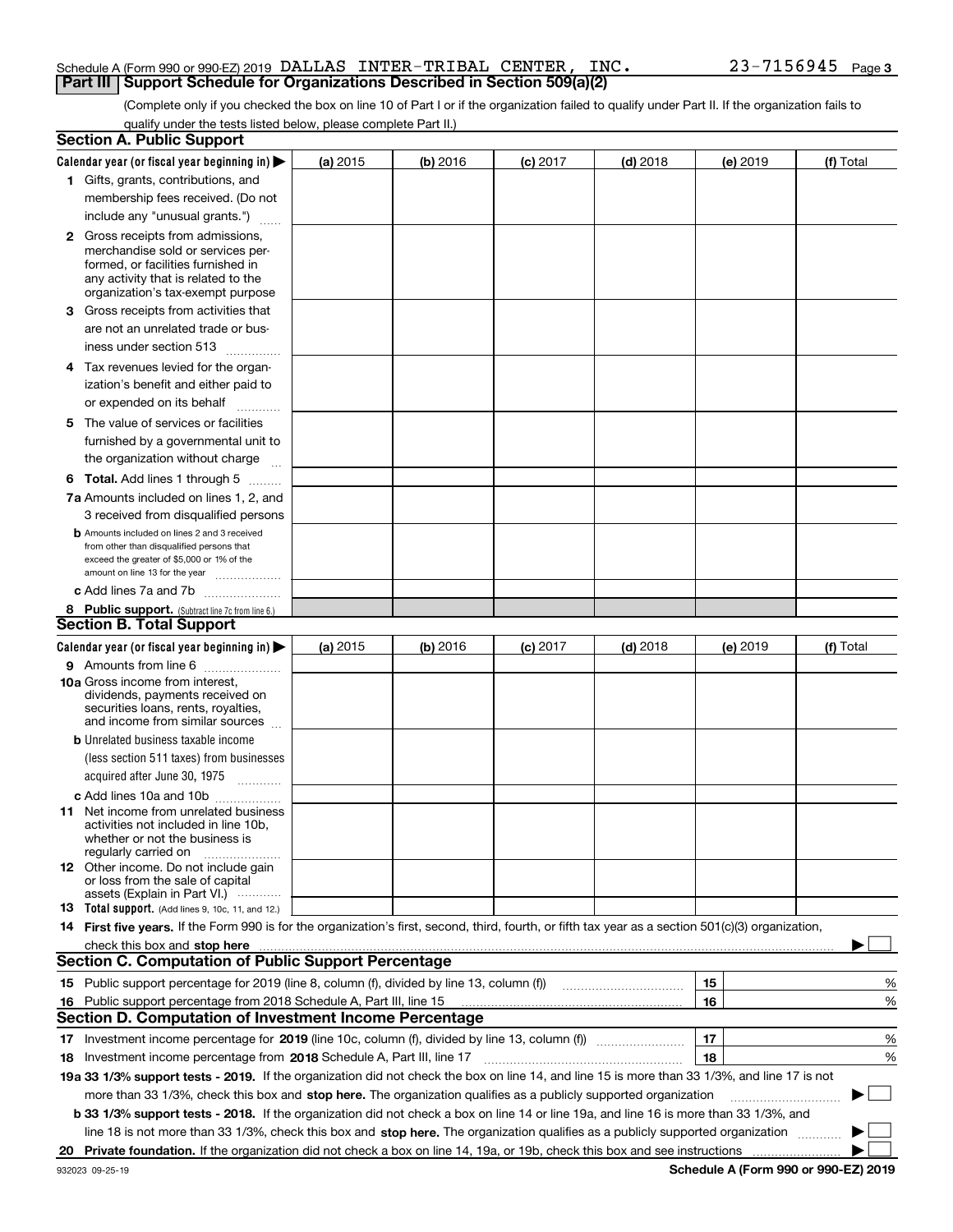**1**

**2**

**3a**

**YesNo**

# **Part IV Supporting Organizations**

(Complete only if you checked a box in line 12 on Part I. If you checked 12a of Part I, complete Sections A and B. If you checked 12b of Part I, complete Sections A and C. If you checked 12c of Part I, complete Sections A, D, and E. If you checked 12d of Part I, complete Sections A and D, and complete Part V.)

#### **Section A. All Supporting Organizations**

- **1** Are all of the organization's supported organizations listed by name in the organization's governing documents? If "No," describe in **Part VI** how the supported organizations are designated. If designated by *class or purpose, describe the designation. If historic and continuing relationship, explain.*
- **2** Did the organization have any supported organization that does not have an IRS determination of status under section 509(a)(1) or (2)? If "Yes," explain in Part VI how the organization determined that the supported *organization was described in section 509(a)(1) or (2).*
- **3a** Did the organization have a supported organization described in section 501(c)(4), (5), or (6)? If "Yes," answer *(b) and (c) below.*
- **b** Did the organization confirm that each supported organization qualified under section 501(c)(4), (5), or (6) and satisfied the public support tests under section 509(a)(2)? If "Yes," describe in **Part VI** when and how the *organization made the determination.*
- **c**Did the organization ensure that all support to such organizations was used exclusively for section 170(c)(2)(B) purposes? If "Yes," explain in **Part VI** what controls the organization put in place to ensure such use.
- **4a***If* Was any supported organization not organized in the United States ("foreign supported organization")? *"Yes," and if you checked 12a or 12b in Part I, answer (b) and (c) below.*
- **b** Did the organization have ultimate control and discretion in deciding whether to make grants to the foreign supported organization? If "Yes," describe in **Part VI** how the organization had such control and discretion *despite being controlled or supervised by or in connection with its supported organizations.*
- **c** Did the organization support any foreign supported organization that does not have an IRS determination under sections 501(c)(3) and 509(a)(1) or (2)? If "Yes," explain in **Part VI** what controls the organization used *to ensure that all support to the foreign supported organization was used exclusively for section 170(c)(2)(B) purposes.*
- **5a***If "Yes,"* Did the organization add, substitute, or remove any supported organizations during the tax year? answer (b) and (c) below (if applicable). Also, provide detail in **Part VI,** including (i) the names and EIN *numbers of the supported organizations added, substituted, or removed; (ii) the reasons for each such action; (iii) the authority under the organization's organizing document authorizing such action; and (iv) how the action was accomplished (such as by amendment to the organizing document).*
- **b** Type I or Type II only. Was any added or substituted supported organization part of a class already designated in the organization's organizing document?
- **cSubstitutions only.**  Was the substitution the result of an event beyond the organization's control?
- **6** Did the organization provide support (whether in the form of grants or the provision of services or facilities) to **Part VI.** *If "Yes," provide detail in* support or benefit one or more of the filing organization's supported organizations? anyone other than (i) its supported organizations, (ii) individuals that are part of the charitable class benefited by one or more of its supported organizations, or (iii) other supporting organizations that also
- **7**Did the organization provide a grant, loan, compensation, or other similar payment to a substantial contributor *If "Yes," complete Part I of Schedule L (Form 990 or 990-EZ).* regard to a substantial contributor? (as defined in section 4958(c)(3)(C)), a family member of a substantial contributor, or a 35% controlled entity with
- **8** Did the organization make a loan to a disqualified person (as defined in section 4958) not described in line 7? *If "Yes," complete Part I of Schedule L (Form 990 or 990-EZ).*
- **9a** Was the organization controlled directly or indirectly at any time during the tax year by one or more in section 509(a)(1) or (2))? If "Yes," *provide detail in* <code>Part VI.</code> disqualified persons as defined in section 4946 (other than foundation managers and organizations described
- **b** Did one or more disqualified persons (as defined in line 9a) hold a controlling interest in any entity in which the supporting organization had an interest? If "Yes," provide detail in P**art VI**.
- **c**Did a disqualified person (as defined in line 9a) have an ownership interest in, or derive any personal benefit from, assets in which the supporting organization also had an interest? If "Yes," provide detail in P**art VI.**
- **10a** Was the organization subject to the excess business holdings rules of section 4943 because of section supporting organizations)? If "Yes," answer 10b below. 4943(f) (regarding certain Type II supporting organizations, and all Type III non-functionally integrated
- **b** Did the organization have any excess business holdings in the tax year? (Use Schedule C, Form 4720, to *determine whether the organization had excess business holdings.)*

**10b**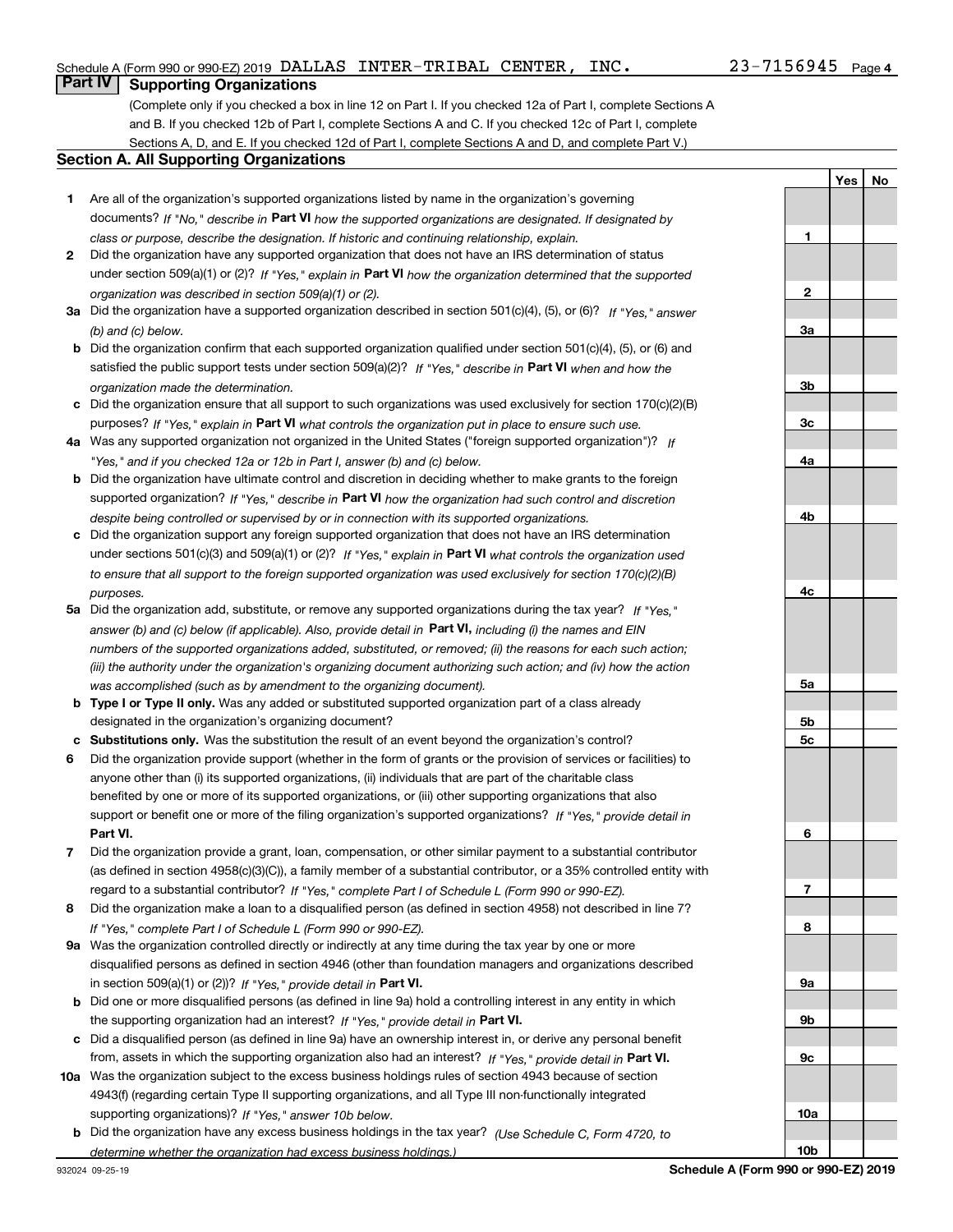### Schedule A (Form 990 or 990-EZ) 2019 Page DALLAS INTER-TRIBAL CENTER, INC. 23-7156945

|     | <b>Part IV</b><br><b>Supporting Organizations (continued)</b>                                                                     |                 |     |    |
|-----|-----------------------------------------------------------------------------------------------------------------------------------|-----------------|-----|----|
|     |                                                                                                                                   |                 | Yes | No |
| 11. | Has the organization accepted a gift or contribution from any of the following persons?                                           |                 |     |    |
|     | a A person who directly or indirectly controls, either alone or together with persons described in (b) and (c)                    |                 |     |    |
|     | below, the governing body of a supported organization?                                                                            | 11a             |     |    |
|     | <b>b</b> A family member of a person described in (a) above?                                                                      | 11 <sub>b</sub> |     |    |
|     | c A 35% controlled entity of a person described in (a) or (b) above? If "Yes" to a, b, or c, provide detail in Part VI.           | 11c             |     |    |
|     | <b>Section B. Type I Supporting Organizations</b>                                                                                 |                 |     |    |
|     |                                                                                                                                   |                 | Yes | No |
| 1   | Did the directors, trustees, or membership of one or more supported organizations have the power to                               |                 |     |    |
|     | regularly appoint or elect at least a majority of the organization's directors or trustees at all times during the                |                 |     |    |
|     | tax year? If "No," describe in Part VI how the supported organization(s) effectively operated, supervised, or                     |                 |     |    |
|     | controlled the organization's activities. If the organization had more than one supported organization,                           |                 |     |    |
|     | describe how the powers to appoint and/or remove directors or trustees were allocated among the supported                         |                 |     |    |
|     | organizations and what conditions or restrictions, if any, applied to such powers during the tax year.                            | 1               |     |    |
| 2   | Did the organization operate for the benefit of any supported organization other than the supported                               |                 |     |    |
|     | organization(s) that operated, supervised, or controlled the supporting organization? If "Yes," explain in                        |                 |     |    |
|     | <b>Part VI</b> how providing such benefit carried out the purposes of the supported organization(s) that operated,                |                 |     |    |
|     | supervised, or controlled the supporting organization.                                                                            | $\mathbf{2}$    |     |    |
|     | <b>Section C. Type II Supporting Organizations</b>                                                                                |                 |     |    |
|     |                                                                                                                                   |                 | Yes | No |
| 1.  | Were a majority of the organization's directors or trustees during the tax year also a majority of the directors                  |                 |     |    |
|     | or trustees of each of the organization's supported organization(s)? If "No." describe in Part VI how control                     |                 |     |    |
|     | or management of the supporting organization was vested in the same persons that controlled or managed                            |                 |     |    |
|     | the supported organization(s).                                                                                                    | 1               |     |    |
|     | <b>Section D. All Type III Supporting Organizations</b>                                                                           |                 |     |    |
|     |                                                                                                                                   |                 | Yes | No |
| 1   | Did the organization provide to each of its supported organizations, by the last day of the fifth month of the                    |                 |     |    |
|     | organization's tax year, (i) a written notice describing the type and amount of support provided during the prior tax             |                 |     |    |
|     | year, (ii) a copy of the Form 990 that was most recently filed as of the date of notification, and (iii) copies of the            |                 |     |    |
|     | organization's governing documents in effect on the date of notification, to the extent not previously provided?                  | 1               |     |    |
| 2   | Were any of the organization's officers, directors, or trustees either (i) appointed or elected by the supported                  |                 |     |    |
|     | organization(s) or (ii) serving on the governing body of a supported organization? If "No," explain in Part VI how                |                 |     |    |
|     | the organization maintained a close and continuous working relationship with the supported organization(s).                       | $\mathbf{2}$    |     |    |
| з   | By reason of the relationship described in (2), did the organization's supported organizations have a                             |                 |     |    |
|     | significant voice in the organization's investment policies and in directing the use of the organization's                        |                 |     |    |
|     | income or assets at all times during the tax year? If "Yes," describe in Part VI the role the organization's                      |                 |     |    |
|     | supported organizations played in this regard.                                                                                    | 3               |     |    |
|     | Section E. Type III Functionally Integrated Supporting Organizations                                                              |                 |     |    |
| 1   | Check the box next to the method that the organization used to satisfy the Integral Part Test during the year (see instructions). |                 |     |    |
| a   | The organization satisfied the Activities Test. Complete line 2 below.                                                            |                 |     |    |
| b   | The organization is the parent of each of its supported organizations. Complete line 3 below.                                     |                 |     |    |
| c   | The organization supported a governmental entity. Describe in Part VI how you supported a government entity (see instructions),   |                 |     |    |
| 2   | Activities Test. Answer (a) and (b) below.                                                                                        |                 | Yes | No |
| a   | Did substantially all of the organization's activities during the tax year directly further the exempt purposes of                |                 |     |    |
|     | the supported organization(s) to which the organization was responsive? If "Yes." then in Part VI identify                        |                 |     |    |
|     | those supported organizations and explain how these activities directly furthered their exempt purposes,                          |                 |     |    |
|     | how the organization was responsive to those supported organizations, and how the organization determined                         |                 |     |    |
|     | that these activities constituted substantially all of its activities.                                                            | 2a              |     |    |
|     | <b>b</b> Did the activities described in (a) constitute activities that, but for the organization's involvement, one or more      |                 |     |    |
|     | of the organization's supported organization(s) would have been engaged in? If "Yes," explain in Part VI the                      |                 |     |    |
|     | reasons for the organization's position that its supported organization(s) would have engaged in these                            |                 |     |    |
|     | activities but for the organization's involvement.                                                                                | 2b              |     |    |
| з   | Parent of Supported Organizations. Answer (a) and (b) below.                                                                      |                 |     |    |
|     | a Did the organization have the power to regularly appoint or elect a majority of the officers, directors, or                     |                 |     |    |
|     | trustees of each of the supported organizations? Provide details in Part VI.                                                      | За              |     |    |
|     | <b>b</b> Did the organization exercise a substantial degree of direction over the policies, programs, and activities of each      |                 |     |    |
|     | of its supported organizations? If "Yes." describe in Part VI the role played by the organization in this regard.                 | 3b              |     |    |

**Schedule A (Form 990 or 990-EZ) 2019**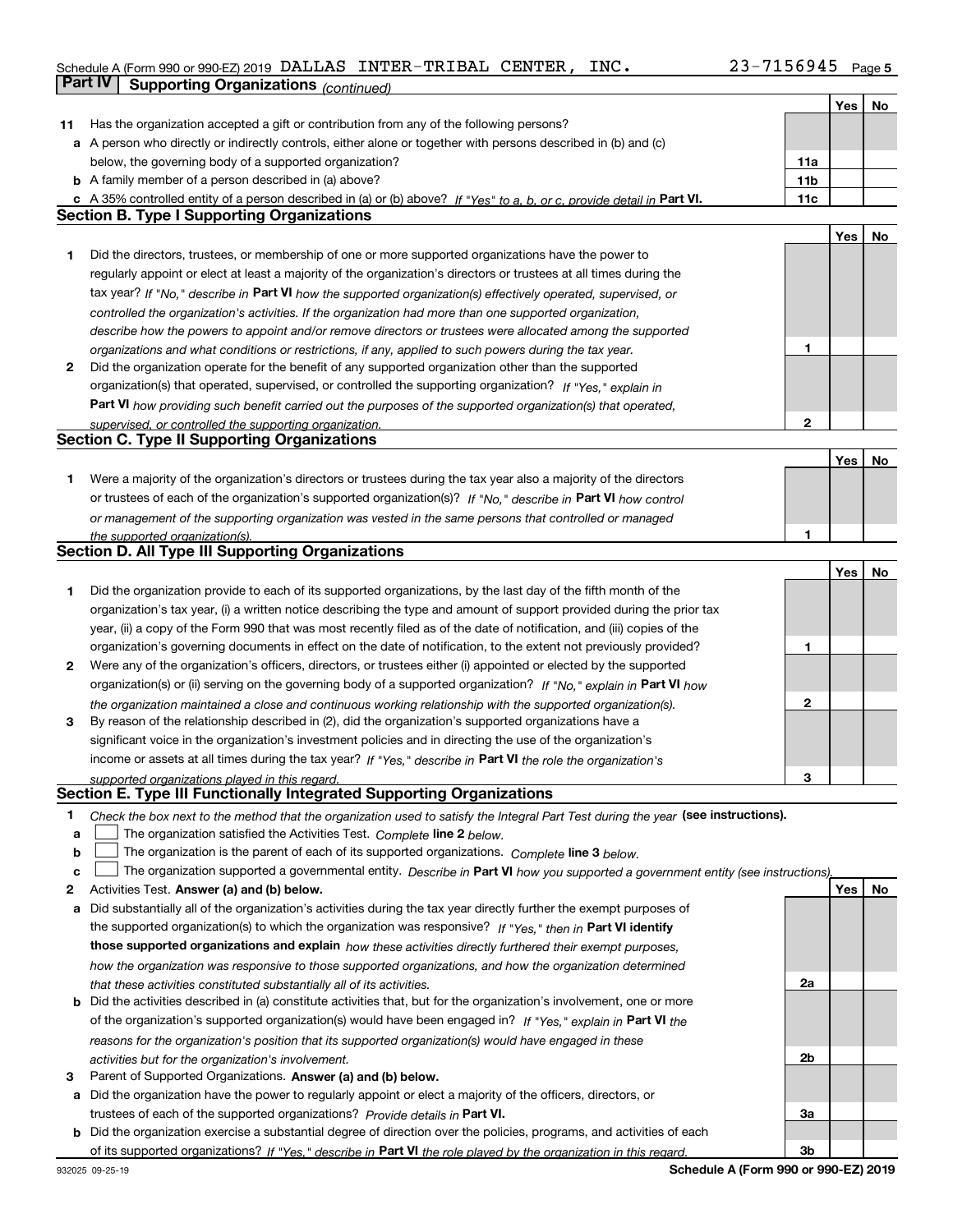| <b>Part V</b> | Type III Non-Functionally Integrated 509(a)(3) Supporting Organizations                                                                            |                |                                |                                |
|---------------|----------------------------------------------------------------------------------------------------------------------------------------------------|----------------|--------------------------------|--------------------------------|
| 1             | Check here if the organization satisfied the Integral Part Test as a qualifying trust on Nov. 20, 1970 (explain in Part VI). See instructions. All |                |                                |                                |
|               | other Type III non-functionally integrated supporting organizations must complete Sections A through E.                                            |                |                                |                                |
|               | Section A - Adjusted Net Income                                                                                                                    | (A) Prior Year | (B) Current Year<br>(optional) |                                |
| 1             | Net short-term capital gain                                                                                                                        | 1              |                                |                                |
| $\mathbf{2}$  | Recoveries of prior-year distributions                                                                                                             | $\overline{2}$ |                                |                                |
| 3             | Other gross income (see instructions)                                                                                                              | 3              |                                |                                |
| 4             | Add lines 1 through 3.                                                                                                                             | 4              |                                |                                |
| 5             | Depreciation and depletion                                                                                                                         | 5              |                                |                                |
| 6             | Portion of operating expenses paid or incurred for production or                                                                                   |                |                                |                                |
|               | collection of gross income or for management, conservation, or                                                                                     |                |                                |                                |
|               | maintenance of property held for production of income (see instructions)                                                                           | 6              |                                |                                |
| 7             | Other expenses (see instructions)                                                                                                                  | $\overline{7}$ |                                |                                |
| 8             | Adjusted Net Income (subtract lines 5, 6, and 7 from line 4)                                                                                       | 8              |                                |                                |
|               | <b>Section B - Minimum Asset Amount</b>                                                                                                            |                | (A) Prior Year                 | (B) Current Year<br>(optional) |
| 1             | Aggregate fair market value of all non-exempt-use assets (see                                                                                      |                |                                |                                |
|               | instructions for short tax year or assets held for part of year):                                                                                  |                |                                |                                |
|               | <b>a</b> Average monthly value of securities                                                                                                       | 1a             |                                |                                |
|               | <b>b</b> Average monthly cash balances                                                                                                             | 1b             |                                |                                |
|               | c Fair market value of other non-exempt-use assets                                                                                                 | 1c             |                                |                                |
|               | d Total (add lines 1a, 1b, and 1c)                                                                                                                 | 1d             |                                |                                |
|               | e Discount claimed for blockage or other                                                                                                           |                |                                |                                |
|               | factors (explain in detail in <b>Part VI</b> ):                                                                                                    |                |                                |                                |
| $\mathbf{2}$  | Acquisition indebtedness applicable to non-exempt-use assets                                                                                       | $\mathbf{2}$   |                                |                                |
| 3             | Subtract line 2 from line 1d.                                                                                                                      | 3              |                                |                                |
| 4             | Cash deemed held for exempt use. Enter 1-1/2% of line 3 (for greater amount,                                                                       |                |                                |                                |
|               | see instructions).                                                                                                                                 | 4              |                                |                                |
| 5             | Net value of non-exempt-use assets (subtract line 4 from line 3)                                                                                   | 5              |                                |                                |
| 6             | Multiply line 5 by .035.                                                                                                                           | 6              |                                |                                |
| 7             | Recoveries of prior-year distributions                                                                                                             | $\overline{7}$ |                                |                                |
| 8             | Minimum Asset Amount (add line 7 to line 6)                                                                                                        | 8              |                                |                                |
|               | <b>Section C - Distributable Amount</b>                                                                                                            |                |                                | <b>Current Year</b>            |
| 1             | Adjusted net income for prior year (from Section A, line 8, Column A)                                                                              | 1              |                                |                                |
| 2             | Enter 85% of line 1.                                                                                                                               | $\overline{2}$ |                                |                                |
| з             | Minimum asset amount for prior year (from Section B, line 8, Column A)                                                                             | 3              |                                |                                |
| 4             | Enter greater of line 2 or line 3.                                                                                                                 | 4              |                                |                                |
| 5             | Income tax imposed in prior year                                                                                                                   | 5              |                                |                                |
| 6             | <b>Distributable Amount.</b> Subtract line 5 from line 4, unless subject to                                                                        |                |                                |                                |
|               | emergency temporary reduction (see instructions).                                                                                                  | 6              |                                |                                |

Schedule A (Form 990 or 990-EZ) 2019 Page DALLAS INTER-TRIBAL CENTER, INC. 23-7156945

**7**Check here if the current year is the organization's first as a non-functionally integrated Type III supporting organization (see instructions).

**Schedule A (Form 990 or 990-EZ) 2019**

**6**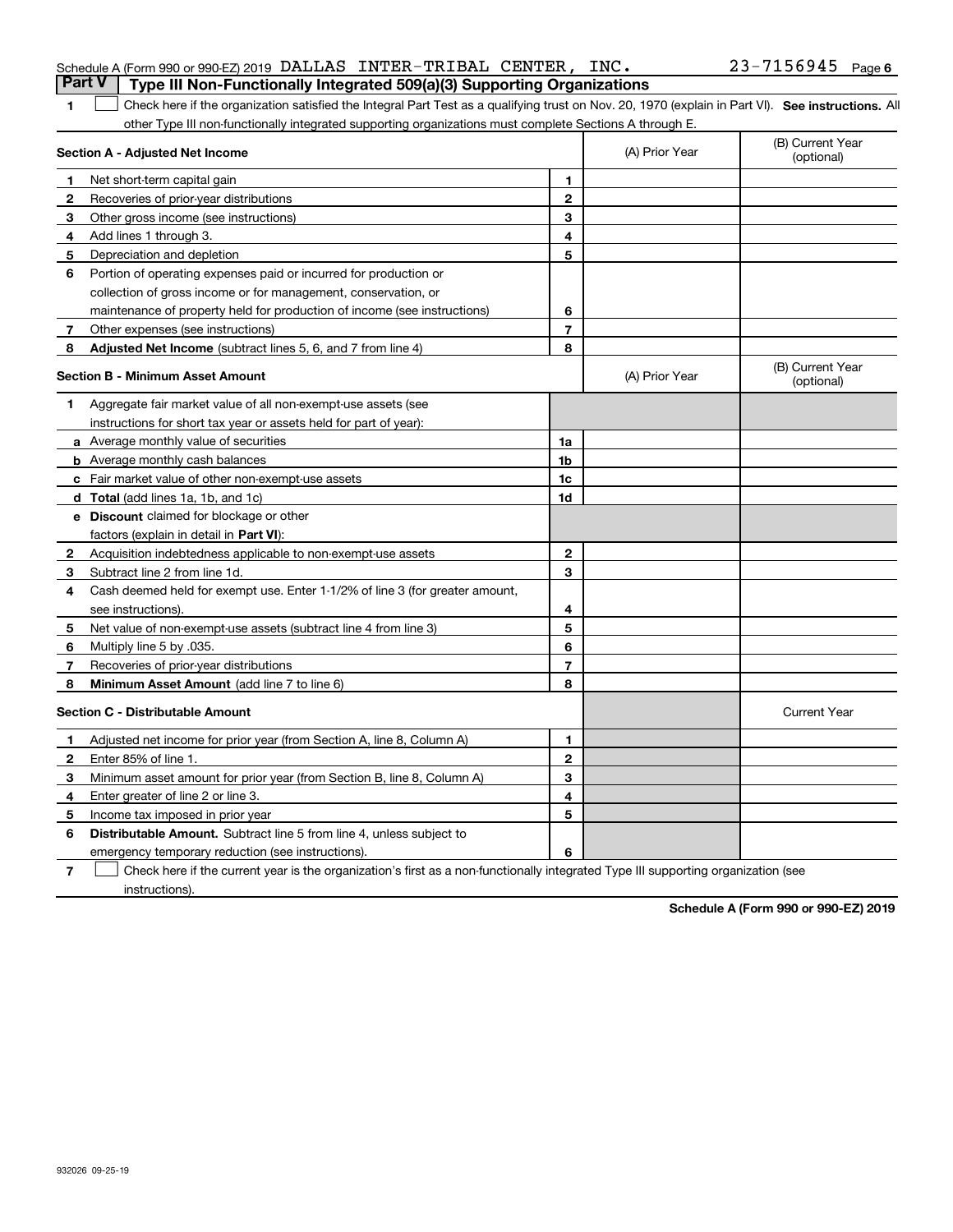### Schedule A (Form 990 or 990-EZ) 2019 Page DALLAS INTER-TRIBAL CENTER, INC. 23-7156945

| Part V | Type III Non-Functionally Integrated 509(a)(3) Supporting Organizations                    |                             | (continued)                           |                                         |
|--------|--------------------------------------------------------------------------------------------|-----------------------------|---------------------------------------|-----------------------------------------|
|        | <b>Section D - Distributions</b>                                                           |                             |                                       | <b>Current Year</b>                     |
| 1      | Amounts paid to supported organizations to accomplish exempt purposes                      |                             |                                       |                                         |
| 2      | Amounts paid to perform activity that directly furthers exempt purposes of supported       |                             |                                       |                                         |
|        | organizations, in excess of income from activity                                           |                             |                                       |                                         |
| з      | Administrative expenses paid to accomplish exempt purposes of supported organizations      |                             |                                       |                                         |
| 4      | Amounts paid to acquire exempt-use assets                                                  |                             |                                       |                                         |
| 5      | Qualified set-aside amounts (prior IRS approval required)                                  |                             |                                       |                                         |
| 6      | Other distributions (describe in Part VI). See instructions.                               |                             |                                       |                                         |
| 7      | <b>Total annual distributions.</b> Add lines 1 through 6.                                  |                             |                                       |                                         |
| 8      | Distributions to attentive supported organizations to which the organization is responsive |                             |                                       |                                         |
|        | (provide details in Part VI). See instructions.                                            |                             |                                       |                                         |
| 9      | Distributable amount for 2019 from Section C, line 6                                       |                             |                                       |                                         |
| 10     | Line 8 amount divided by line 9 amount                                                     |                             |                                       |                                         |
|        |                                                                                            | (i)                         | (iii)                                 | (iii)                                   |
|        | <b>Section E - Distribution Allocations</b> (see instructions)                             | <b>Excess Distributions</b> | <b>Underdistributions</b><br>Pre-2019 | <b>Distributable</b><br>Amount for 2019 |
| 1      | Distributable amount for 2019 from Section C, line 6                                       |                             |                                       |                                         |
| 2      | Underdistributions, if any, for years prior to 2019 (reason-                               |                             |                                       |                                         |
|        | able cause required- explain in Part VI). See instructions.                                |                             |                                       |                                         |
| з      | Excess distributions carryover, if any, to 2019                                            |                             |                                       |                                         |
|        | <b>a</b> From 2014                                                                         |                             |                                       |                                         |
|        | <b>b</b> From 2015                                                                         |                             |                                       |                                         |
|        | $c$ From 2016                                                                              |                             |                                       |                                         |
|        | d From 2017                                                                                |                             |                                       |                                         |
|        | e From 2018                                                                                |                             |                                       |                                         |
|        | Total of lines 3a through e                                                                |                             |                                       |                                         |
|        | <b>g</b> Applied to underdistributions of prior years                                      |                             |                                       |                                         |
|        | <b>h</b> Applied to 2019 distributable amount                                              |                             |                                       |                                         |
|        | Carryover from 2014 not applied (see instructions)                                         |                             |                                       |                                         |
|        | Remainder. Subtract lines 3g, 3h, and 3i from 3f.                                          |                             |                                       |                                         |
| 4      | Distributions for 2019 from Section D,                                                     |                             |                                       |                                         |
|        | line $7:$                                                                                  |                             |                                       |                                         |
|        | <b>a</b> Applied to underdistributions of prior years                                      |                             |                                       |                                         |
|        | <b>b</b> Applied to 2019 distributable amount                                              |                             |                                       |                                         |
| с      | Remainder. Subtract lines 4a and 4b from 4.                                                |                             |                                       |                                         |
| 5      | Remaining underdistributions for years prior to 2019, if                                   |                             |                                       |                                         |
|        | any. Subtract lines 3g and 4a from line 2. For result greater                              |                             |                                       |                                         |
|        | than zero, explain in Part VI. See instructions.                                           |                             |                                       |                                         |
| 6      | Remaining underdistributions for 2019. Subtract lines 3h                                   |                             |                                       |                                         |
|        | and 4b from line 1. For result greater than zero, explain in                               |                             |                                       |                                         |
|        | Part VI. See instructions.                                                                 |                             |                                       |                                         |
| 7      | Excess distributions carryover to 2020. Add lines 3j                                       |                             |                                       |                                         |
|        | and 4c.                                                                                    |                             |                                       |                                         |
| 8      | Breakdown of line 7:                                                                       |                             |                                       |                                         |
|        | a Excess from 2015                                                                         |                             |                                       |                                         |
|        | <b>b</b> Excess from 2016                                                                  |                             |                                       |                                         |
|        | c Excess from 2017                                                                         |                             |                                       |                                         |
|        | d Excess from 2018                                                                         |                             |                                       |                                         |
|        |                                                                                            |                             |                                       |                                         |
|        | e Excess from 2019                                                                         |                             |                                       |                                         |

**Schedule A (Form 990 or 990-EZ) 2019**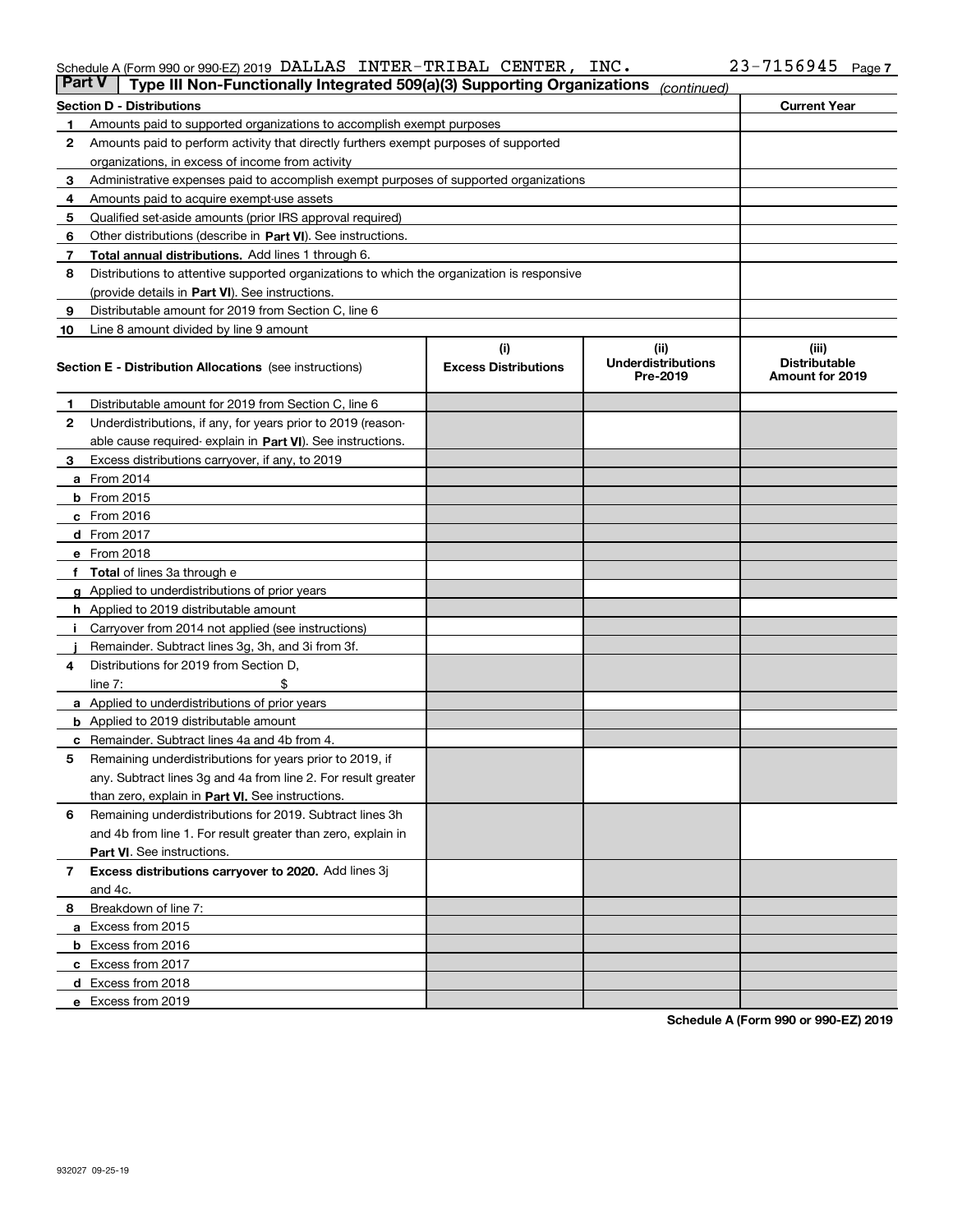|                | $23 - 7156945$ Page 8<br>Schedule A (Form 990 or 990-EZ) 2019 DALLAS INTER-TRIBAL CENTER, INC.                                                                                                                                                                                                                                                                                                                                                                                                                                                                                              |
|----------------|---------------------------------------------------------------------------------------------------------------------------------------------------------------------------------------------------------------------------------------------------------------------------------------------------------------------------------------------------------------------------------------------------------------------------------------------------------------------------------------------------------------------------------------------------------------------------------------------|
| <b>Part VI</b> | Supplemental Information. Provide the explanations required by Part II, line 10; Part II, line 17a or 17b; Part III, line 12;<br>Part IV, Section A, lines 1, 2, 3b, 3c, 4b, 4c, 5a, 6, 9a, 9b, 9c, 11a, 11b, and 11c; Part IV, Section B, lines 1 and 2; Part IV, Section C,<br>line 1; Part IV, Section D, lines 2 and 3; Part IV, Section E, lines 1c, 2a, 2b, 3a, and 3b; Part V, line 1; Part V, Section B, line 1e; Part V,<br>Section D, lines 5, 6, and 8; and Part V, Section E, lines 2, 5, and 6. Also complete this part for any additional information.<br>(See instructions.) |
|                |                                                                                                                                                                                                                                                                                                                                                                                                                                                                                                                                                                                             |
|                |                                                                                                                                                                                                                                                                                                                                                                                                                                                                                                                                                                                             |
|                |                                                                                                                                                                                                                                                                                                                                                                                                                                                                                                                                                                                             |
|                |                                                                                                                                                                                                                                                                                                                                                                                                                                                                                                                                                                                             |
|                |                                                                                                                                                                                                                                                                                                                                                                                                                                                                                                                                                                                             |
|                |                                                                                                                                                                                                                                                                                                                                                                                                                                                                                                                                                                                             |
|                |                                                                                                                                                                                                                                                                                                                                                                                                                                                                                                                                                                                             |
|                |                                                                                                                                                                                                                                                                                                                                                                                                                                                                                                                                                                                             |
|                |                                                                                                                                                                                                                                                                                                                                                                                                                                                                                                                                                                                             |
|                |                                                                                                                                                                                                                                                                                                                                                                                                                                                                                                                                                                                             |
|                |                                                                                                                                                                                                                                                                                                                                                                                                                                                                                                                                                                                             |
|                |                                                                                                                                                                                                                                                                                                                                                                                                                                                                                                                                                                                             |
|                |                                                                                                                                                                                                                                                                                                                                                                                                                                                                                                                                                                                             |
|                |                                                                                                                                                                                                                                                                                                                                                                                                                                                                                                                                                                                             |
|                |                                                                                                                                                                                                                                                                                                                                                                                                                                                                                                                                                                                             |
|                |                                                                                                                                                                                                                                                                                                                                                                                                                                                                                                                                                                                             |
|                |                                                                                                                                                                                                                                                                                                                                                                                                                                                                                                                                                                                             |
|                |                                                                                                                                                                                                                                                                                                                                                                                                                                                                                                                                                                                             |
|                |                                                                                                                                                                                                                                                                                                                                                                                                                                                                                                                                                                                             |
|                |                                                                                                                                                                                                                                                                                                                                                                                                                                                                                                                                                                                             |
|                |                                                                                                                                                                                                                                                                                                                                                                                                                                                                                                                                                                                             |
|                |                                                                                                                                                                                                                                                                                                                                                                                                                                                                                                                                                                                             |
|                |                                                                                                                                                                                                                                                                                                                                                                                                                                                                                                                                                                                             |
|                |                                                                                                                                                                                                                                                                                                                                                                                                                                                                                                                                                                                             |
|                |                                                                                                                                                                                                                                                                                                                                                                                                                                                                                                                                                                                             |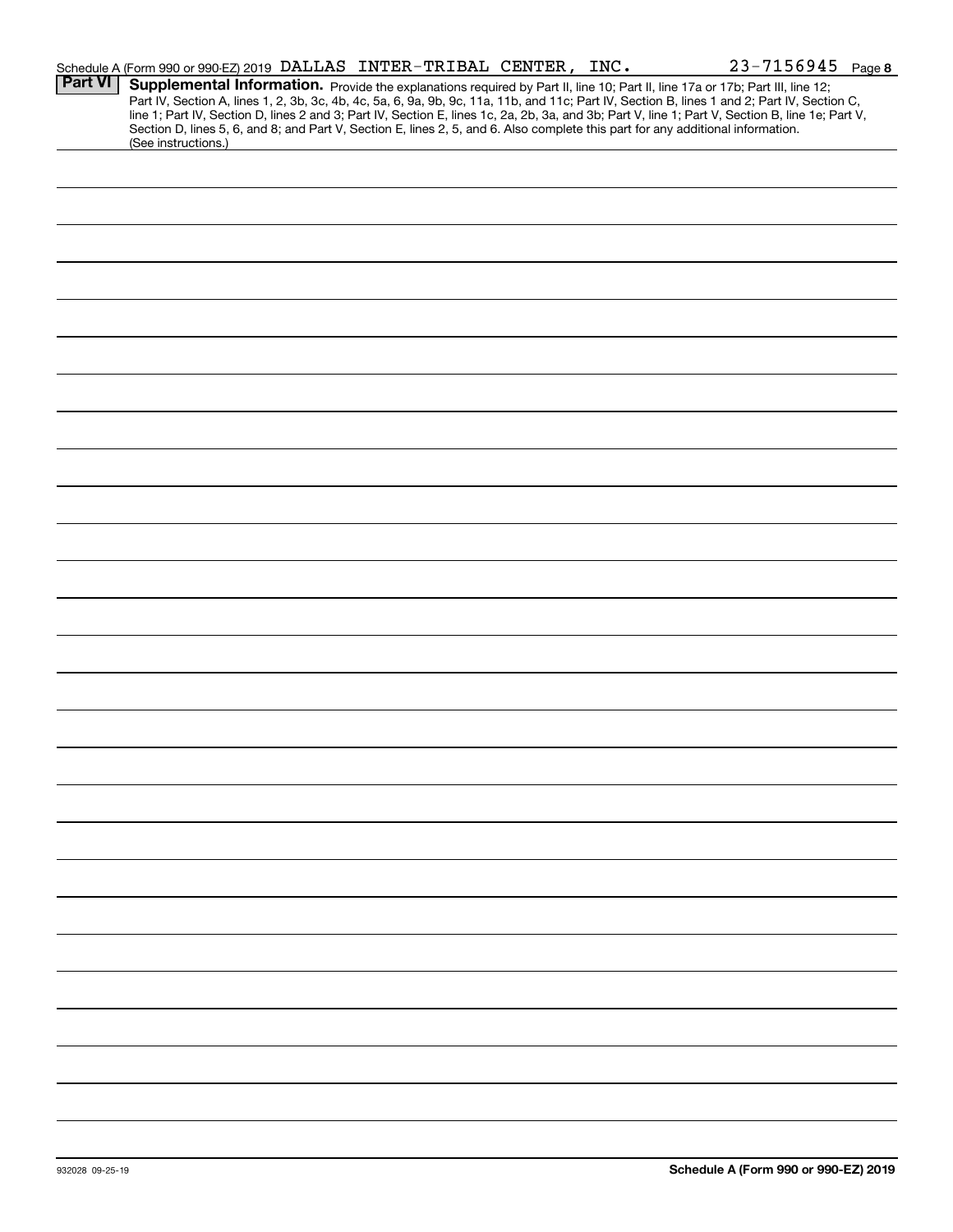Department of the Treasury Internal Revenue Service **(Form 990, 990-EZ, or 990-PF)** Name of the organization

# **Schedule B Schedule of Contributors**

**| Attach to Form 990, Form 990-EZ, or Form 990-PF. | Go to www.irs.gov/Form990 for the latest information.** OMB No. 1545-0047

**2019**

**Employer identification number**

|                                       | DALLAS INTER-TRIBAL CENTER, INC.                                                                                                          | 23-7156945 |
|---------------------------------------|-------------------------------------------------------------------------------------------------------------------------------------------|------------|
| <b>Organization type (check one):</b> |                                                                                                                                           |            |
| Filers of:                            | Section:                                                                                                                                  |            |
| Form 990 or 990-EZ                    | $\lfloor x \rfloor$ 501(c)( 3) (enter number) organization                                                                                |            |
|                                       | $4947(a)(1)$ nonexempt charitable trust not treated as a private foundation                                                               |            |
|                                       | 527 political organization                                                                                                                |            |
| Form 990-PF                           | 501(c)(3) exempt private foundation                                                                                                       |            |
|                                       | 4947(a)(1) nonexempt charitable trust treated as a private foundation                                                                     |            |
|                                       | 501(c)(3) taxable private foundation                                                                                                      |            |
|                                       |                                                                                                                                           |            |
|                                       | Check if your organization is covered by the General Rule or a Special Rule.                                                              |            |
|                                       | Note: Only a section 501(c)(7), (8), or (10) organization can check boxes for both the General Rule and a Special Rule. See instructions. |            |

#### **General Rule**

 $\mathcal{L}^{\text{max}}$ 

For an organization filing Form 990, 990-EZ, or 990-PF that received, during the year, contributions totaling \$5,000 or more (in money or property) from any one contributor. Complete Parts I and II. See instructions for determining a contributor's total contributions.

#### **Special Rules**

any one contributor, during the year, total contributions of the greater of  $\,$  (1) \$5,000; or **(2)** 2% of the amount on (i) Form 990, Part VIII, line 1h;  $\boxed{\textbf{X}}$  For an organization described in section 501(c)(3) filing Form 990 or 990-EZ that met the 33 1/3% support test of the regulations under sections 509(a)(1) and 170(b)(1)(A)(vi), that checked Schedule A (Form 990 or 990-EZ), Part II, line 13, 16a, or 16b, and that received from or (ii) Form 990-EZ, line 1. Complete Parts I and II.

year, total contributions of more than \$1,000 *exclusively* for religious, charitable, scientific, literary, or educational purposes, or for the For an organization described in section 501(c)(7), (8), or (10) filing Form 990 or 990-EZ that received from any one contributor, during the prevention of cruelty to children or animals. Complete Parts I, II, and III.  $\mathcal{L}^{\text{max}}$ 

purpose. Don't complete any of the parts unless the **General Rule** applies to this organization because it received *nonexclusively* year, contributions <sub>exclusively</sub> for religious, charitable, etc., purposes, but no such contributions totaled more than \$1,000. If this box is checked, enter here the total contributions that were received during the year for an  $\;$ exclusively religious, charitable, etc., For an organization described in section 501(c)(7), (8), or (10) filing Form 990 or 990-EZ that received from any one contributor, during the religious, charitable, etc., contributions totaling \$5,000 or more during the year  $\Box$ — $\Box$  =  $\Box$  $\mathcal{L}^{\text{max}}$ 

**Caution:**  An organization that isn't covered by the General Rule and/or the Special Rules doesn't file Schedule B (Form 990, 990-EZ, or 990-PF),  **must** but it answer "No" on Part IV, line 2, of its Form 990; or check the box on line H of its Form 990-EZ or on its Form 990-PF, Part I, line 2, to certify that it doesn't meet the filing requirements of Schedule B (Form 990, 990-EZ, or 990-PF).

**For Paperwork Reduction Act Notice, see the instructions for Form 990, 990-EZ, or 990-PF. Schedule B (Form 990, 990-EZ, or 990-PF) (2019)** LHA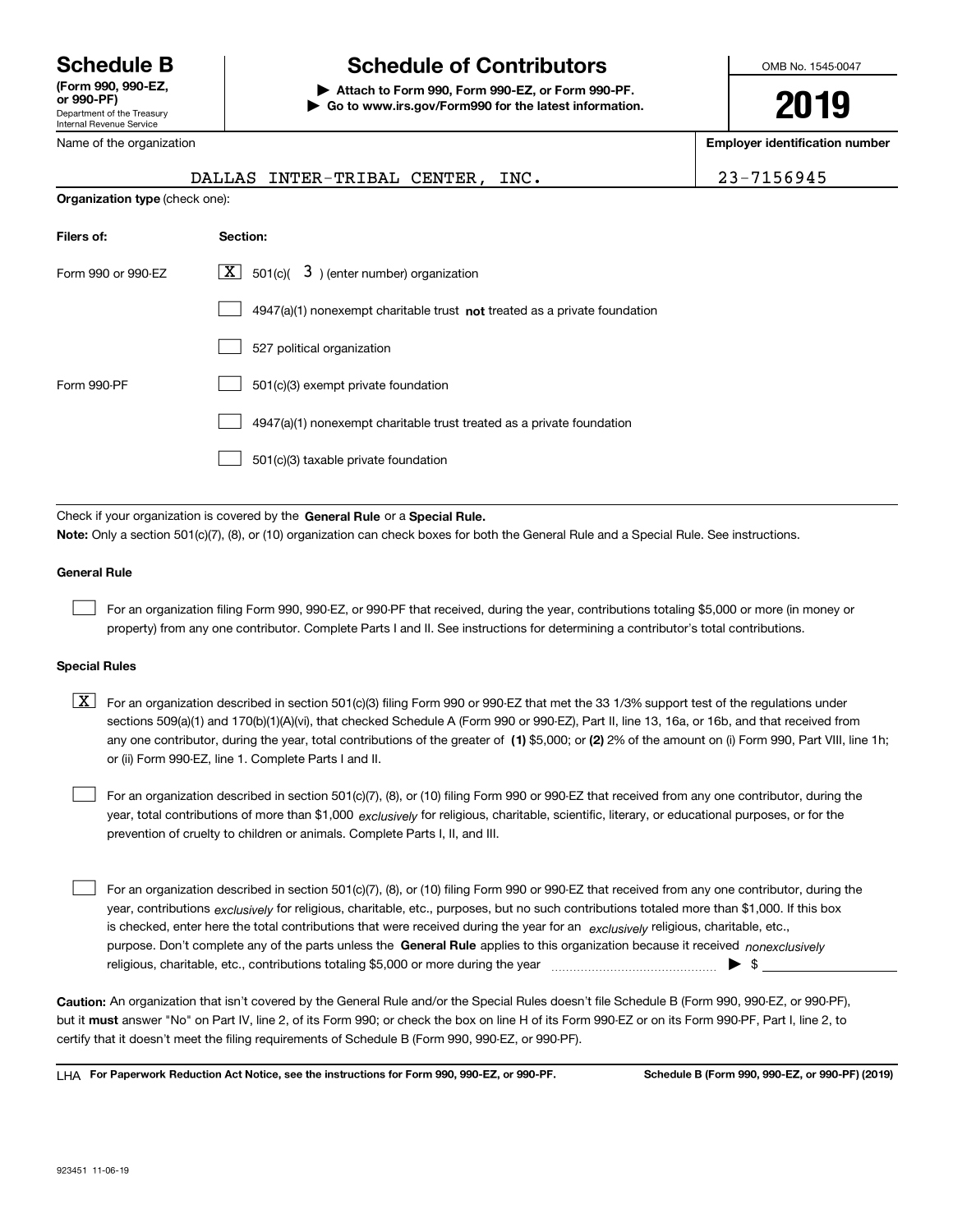**Employer identification number**

## DALLAS INTER-TRIBAL CENTER, INC. 23-7156945

(schedule B (Form 990, 990-EZ, or 990-PF) (2019)<br> **23-7156945**<br> **23-7156945**<br> **23-7156945**<br> **23-7156945**<br> **23-7156945** 

| (a)<br>No. | (b)<br>Name, address, and ZIP + 4 | (c)<br><b>Total contributions</b> | (d)<br>Type of contribution                                                                                 |
|------------|-----------------------------------|-----------------------------------|-------------------------------------------------------------------------------------------------------------|
| 1          |                                   | 2,915,749.<br>\$                  | $\overline{\text{X}}$<br>Person<br>Payroll<br>Noncash<br>(Complete Part II for<br>noncash contributions.)   |
| (a)<br>No. | (b)<br>Name, address, and ZIP + 4 | (c)<br><b>Total contributions</b> | (d)<br>Type of contribution                                                                                 |
| 2          |                                   | 358,266.<br>\$                    | $\overline{\text{X}}$<br>Person<br>Payroll<br>Noncash<br>(Complete Part II for<br>noncash contributions.)   |
| (a)<br>No. | (b)<br>Name, address, and ZIP + 4 | (c)<br><b>Total contributions</b> | (d)<br>Type of contribution                                                                                 |
| 3          |                                   | 235,083.<br>\$                    | $\overline{\texttt{X}}$<br>Person<br>Payroll<br>Noncash<br>(Complete Part II for<br>noncash contributions.) |
| (a)<br>No. | (b)<br>Name, address, and ZIP + 4 | (c)<br><b>Total contributions</b> | (d)<br>Type of contribution                                                                                 |
|            |                                   | \$                                | Person<br>Payroll<br>Noncash<br>(Complete Part II for<br>noncash contributions.)                            |
| (a)<br>No. | (b)<br>Name, address, and ZIP + 4 | (c)<br><b>Total contributions</b> | (d)<br>Type of contribution                                                                                 |
|            |                                   | \$                                | Person<br>Payroll<br>Noncash<br>(Complete Part II for<br>noncash contributions.)                            |
| (a)<br>No. | (b)<br>Name, address, and ZIP + 4 | (c)<br><b>Total contributions</b> | (d)<br>Type of contribution                                                                                 |
|            |                                   | \$                                | Person<br>Payroll<br>Noncash<br>(Complete Part II for<br>noncash contributions.)                            |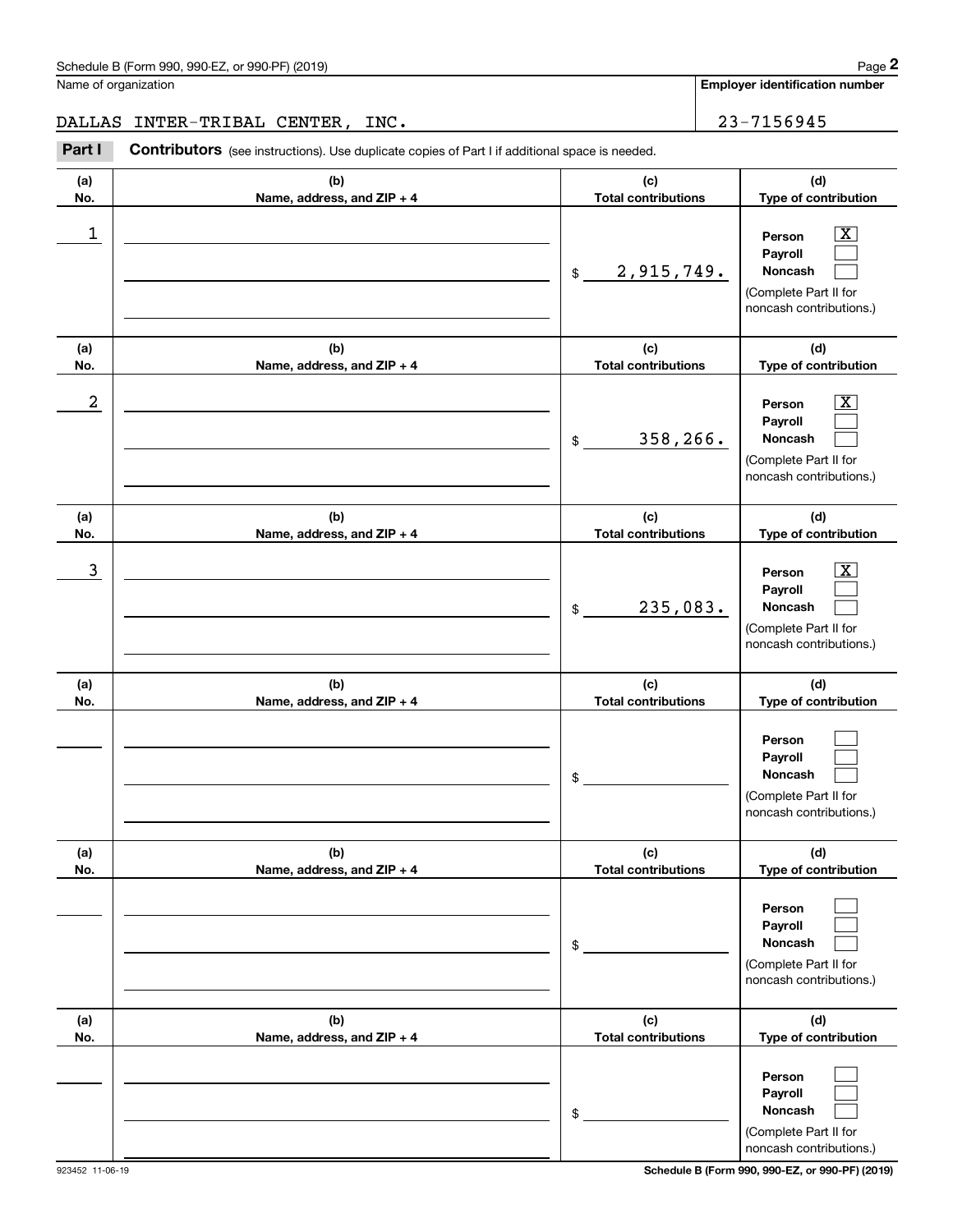**Employer identification number**

DALLAS INTER-TRIBAL CENTER, INC. 23-7156945

(see instructions). Use duplicate copies of Part II if additional space is needed.<br> **29-7156945**<br> **Part II Moncash Property** (see instructions). Use duplicate copies of Part II if additional space is needed.

| (a)<br>No.<br>from<br>Part I | (b)<br>Description of noncash property given | (c)<br>FMV (or estimate)<br>(See instructions.) | (d)<br>Date received |
|------------------------------|----------------------------------------------|-------------------------------------------------|----------------------|
|                              |                                              |                                                 |                      |
|                              |                                              | $$\tilde{\phantom{a}}$$                         |                      |
| (a)<br>No.<br>from<br>Part I | (b)<br>Description of noncash property given | (c)<br>FMV (or estimate)<br>(See instructions.) | (d)<br>Date received |
|                              |                                              |                                                 |                      |
|                              |                                              | $$\tilde{\phantom{a}}$$                         |                      |
| (a)<br>No.<br>from<br>Part I | (b)<br>Description of noncash property given | (c)<br>FMV (or estimate)<br>(See instructions.) | (d)<br>Date received |
|                              |                                              |                                                 |                      |
|                              |                                              | \$                                              |                      |
| (a)<br>No.<br>from<br>Part I | (b)<br>Description of noncash property given | (c)<br>FMV (or estimate)<br>(See instructions.) | (d)<br>Date received |
|                              |                                              |                                                 |                      |
|                              |                                              | \$                                              |                      |
| (a)<br>No.<br>from<br>Part I | (b)<br>Description of noncash property given | (c)<br>FMV (or estimate)<br>(See instructions.) | (d)<br>Date received |
|                              |                                              |                                                 |                      |
|                              |                                              | \$                                              |                      |
| (a)<br>No.<br>from<br>Part I | (b)<br>Description of noncash property given | (c)<br>FMV (or estimate)<br>(See instructions.) | (d)<br>Date received |
|                              |                                              |                                                 |                      |
|                              |                                              | \$                                              |                      |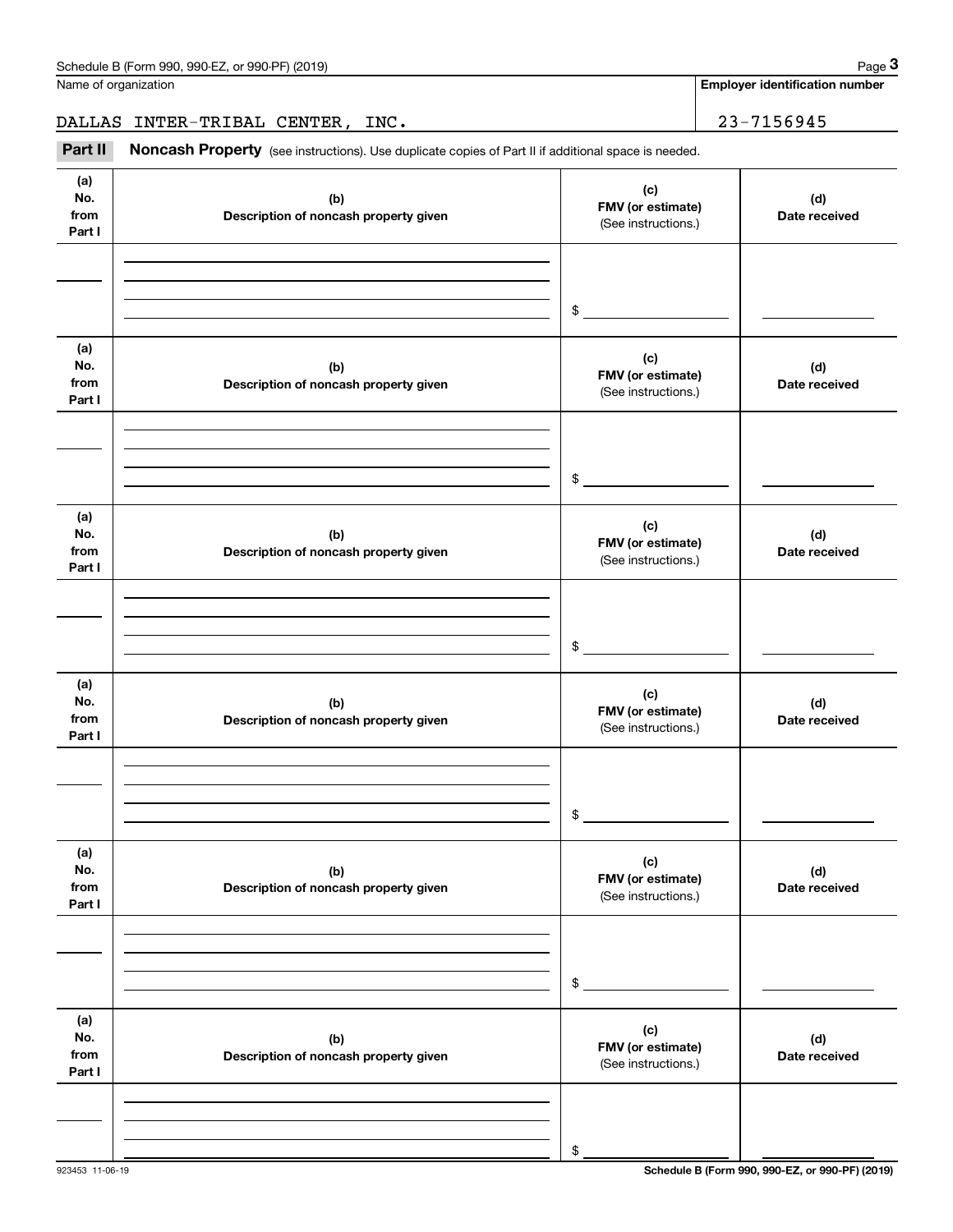|                           | Schedule B (Form 990, 990-EZ, or 990-PF) (2019)                                                                                                              |                      | Page 4                                                                                                                                                         |  |  |  |  |
|---------------------------|--------------------------------------------------------------------------------------------------------------------------------------------------------------|----------------------|----------------------------------------------------------------------------------------------------------------------------------------------------------------|--|--|--|--|
| Name of organization      |                                                                                                                                                              |                      | <b>Employer identification number</b>                                                                                                                          |  |  |  |  |
|                           | DALLAS INTER-TRIBAL CENTER, INC.                                                                                                                             |                      | 23-7156945                                                                                                                                                     |  |  |  |  |
| Part III                  | from any one contributor. Complete columns (a) through (e) and the following line entry. For organizations                                                   |                      | Exclusively religious, charitable, etc., contributions to organizations described in section 501(c)(7), (8), or (10) that total more than \$1,000 for the year |  |  |  |  |
|                           | completing Part III, enter the total of exclusively religious, charitable, etc., contributions of \$1,000 or less for the year. (Enter this info. once.) \\$ |                      |                                                                                                                                                                |  |  |  |  |
| (a) No.                   | Use duplicate copies of Part III if additional space is needed.                                                                                              |                      |                                                                                                                                                                |  |  |  |  |
| from<br>Part I            | (b) Purpose of gift                                                                                                                                          | (c) Use of gift      | (d) Description of how gift is held                                                                                                                            |  |  |  |  |
|                           |                                                                                                                                                              |                      |                                                                                                                                                                |  |  |  |  |
|                           |                                                                                                                                                              |                      |                                                                                                                                                                |  |  |  |  |
|                           |                                                                                                                                                              |                      |                                                                                                                                                                |  |  |  |  |
|                           |                                                                                                                                                              | (e) Transfer of gift |                                                                                                                                                                |  |  |  |  |
|                           |                                                                                                                                                              |                      |                                                                                                                                                                |  |  |  |  |
|                           | Transferee's name, address, and ZIP + 4                                                                                                                      |                      | Relationship of transferor to transferee                                                                                                                       |  |  |  |  |
|                           |                                                                                                                                                              |                      |                                                                                                                                                                |  |  |  |  |
|                           |                                                                                                                                                              |                      |                                                                                                                                                                |  |  |  |  |
|                           |                                                                                                                                                              |                      |                                                                                                                                                                |  |  |  |  |
| (a) No.<br>from<br>Part I | (b) Purpose of gift                                                                                                                                          | (c) Use of gift      | (d) Description of how gift is held                                                                                                                            |  |  |  |  |
|                           |                                                                                                                                                              |                      |                                                                                                                                                                |  |  |  |  |
|                           |                                                                                                                                                              |                      |                                                                                                                                                                |  |  |  |  |
|                           |                                                                                                                                                              |                      |                                                                                                                                                                |  |  |  |  |
|                           | (e) Transfer of gift                                                                                                                                         |                      |                                                                                                                                                                |  |  |  |  |
|                           |                                                                                                                                                              |                      |                                                                                                                                                                |  |  |  |  |
|                           | Transferee's name, address, and ZIP + 4                                                                                                                      |                      | Relationship of transferor to transferee                                                                                                                       |  |  |  |  |
|                           |                                                                                                                                                              |                      |                                                                                                                                                                |  |  |  |  |
|                           |                                                                                                                                                              |                      |                                                                                                                                                                |  |  |  |  |
| (a) No.                   |                                                                                                                                                              |                      |                                                                                                                                                                |  |  |  |  |
| from<br>Part I            | (b) Purpose of gift                                                                                                                                          | (c) Use of gift      | (d) Description of how gift is held                                                                                                                            |  |  |  |  |
|                           |                                                                                                                                                              |                      |                                                                                                                                                                |  |  |  |  |
|                           |                                                                                                                                                              |                      |                                                                                                                                                                |  |  |  |  |
|                           |                                                                                                                                                              |                      |                                                                                                                                                                |  |  |  |  |
|                           |                                                                                                                                                              | (e) Transfer of gift |                                                                                                                                                                |  |  |  |  |
|                           | Transferee's name, address, and $ZIP + 4$                                                                                                                    |                      | Relationship of transferor to transferee                                                                                                                       |  |  |  |  |
|                           |                                                                                                                                                              |                      |                                                                                                                                                                |  |  |  |  |
|                           |                                                                                                                                                              |                      |                                                                                                                                                                |  |  |  |  |
|                           |                                                                                                                                                              |                      |                                                                                                                                                                |  |  |  |  |
| (a) No.<br>from           | (b) Purpose of gift                                                                                                                                          | (c) Use of gift      | (d) Description of how gift is held                                                                                                                            |  |  |  |  |
| Part I                    |                                                                                                                                                              |                      |                                                                                                                                                                |  |  |  |  |
|                           |                                                                                                                                                              |                      |                                                                                                                                                                |  |  |  |  |
|                           |                                                                                                                                                              |                      |                                                                                                                                                                |  |  |  |  |
|                           |                                                                                                                                                              |                      |                                                                                                                                                                |  |  |  |  |
|                           |                                                                                                                                                              | (e) Transfer of gift |                                                                                                                                                                |  |  |  |  |
|                           | Transferee's name, address, and $ZIP + 4$                                                                                                                    |                      | Relationship of transferor to transferee                                                                                                                       |  |  |  |  |
|                           |                                                                                                                                                              |                      |                                                                                                                                                                |  |  |  |  |
|                           |                                                                                                                                                              |                      |                                                                                                                                                                |  |  |  |  |
|                           |                                                                                                                                                              |                      |                                                                                                                                                                |  |  |  |  |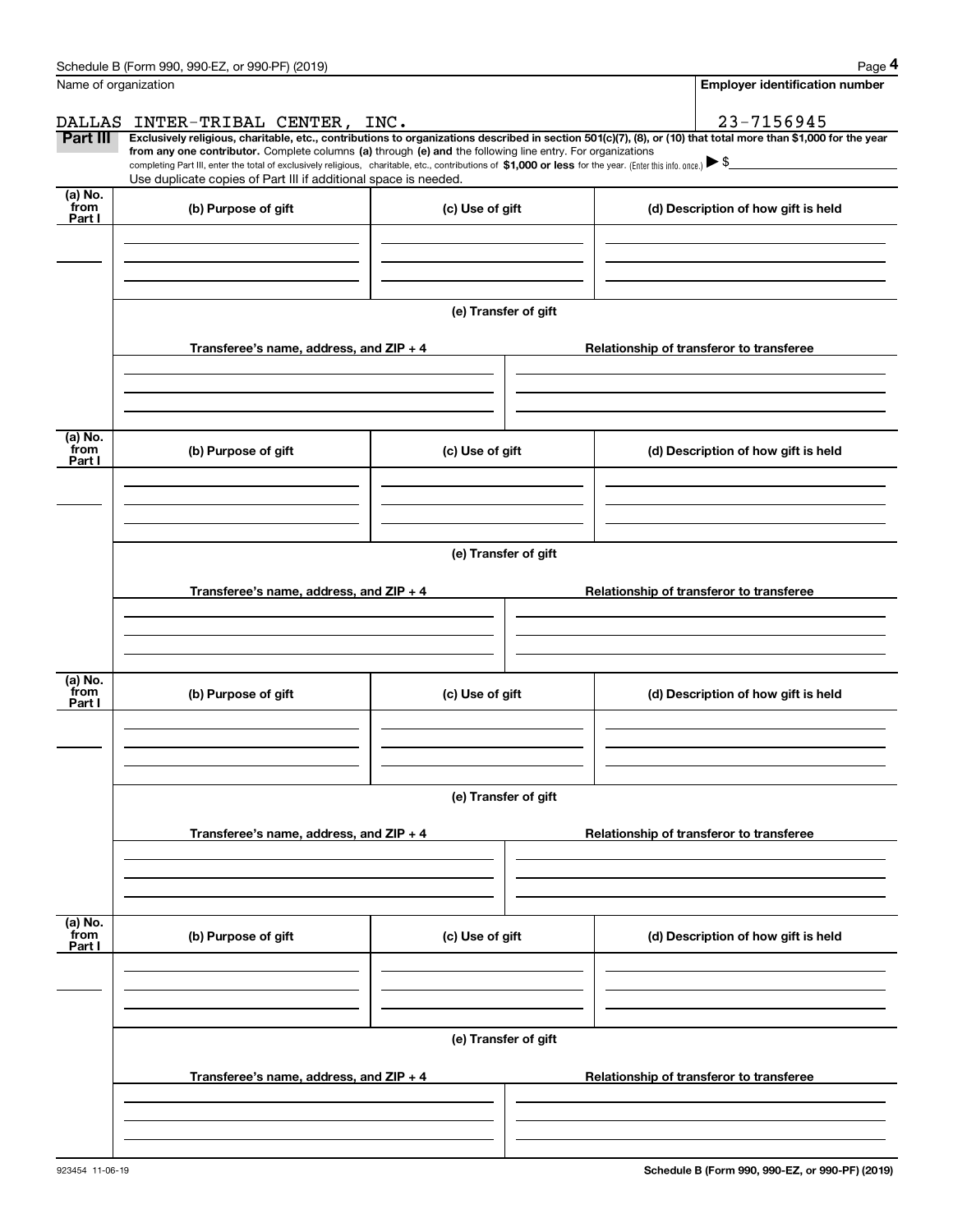| <b>SCHEDULE D</b> |  |
|-------------------|--|
|-------------------|--|

| (Form 990) |  |
|------------|--|
|------------|--|

# **SCHEDULE D Supplemental Financial Statements**

**(Form 990)** (**Form 990,**<br>Part IV, line 6, 7, 8, 9, 10, 11a, 11b, 11c, 11d, 11e, 11f, 12a, or 12b.<br>Department of the Treasury **and Exercise Connect Connect Connect Connect Connect Connect Connect Connect Connect** 



Department of the Treasury Internal Revenue Service

| Attach to Form 990.                                                                          |
|----------------------------------------------------------------------------------------------|
| $\blacktriangleright$ Go to www.irs.gov/Form990 for instructions and the latest information. |

|          | Name of the organization<br>DALLAS INTER-TRIBAL CENTER, INC.                                                                                                                                                                  |                         |  | <b>Employer identification number</b><br>23-7156945 |
|----------|-------------------------------------------------------------------------------------------------------------------------------------------------------------------------------------------------------------------------------|-------------------------|--|-----------------------------------------------------|
| Part I   | Organizations Maintaining Donor Advised Funds or Other Similar Funds or Accounts. Complete if the                                                                                                                             |                         |  |                                                     |
|          | organization answered "Yes" on Form 990, Part IV, line 6.                                                                                                                                                                     |                         |  |                                                     |
|          |                                                                                                                                                                                                                               | (a) Donor advised funds |  | (b) Funds and other accounts                        |
| 1        |                                                                                                                                                                                                                               |                         |  |                                                     |
| 2        | Aggregate value of contributions to (during year)                                                                                                                                                                             |                         |  |                                                     |
| з        | Aggregate value of grants from (during year)                                                                                                                                                                                  |                         |  |                                                     |
| 4        |                                                                                                                                                                                                                               |                         |  |                                                     |
| 5        | Did the organization inform all donors and donor advisors in writing that the assets held in donor advised funds                                                                                                              |                         |  |                                                     |
|          |                                                                                                                                                                                                                               |                         |  | Yes<br>No                                           |
| 6        | Did the organization inform all grantees, donors, and donor advisors in writing that grant funds can be used only                                                                                                             |                         |  |                                                     |
|          | for charitable purposes and not for the benefit of the donor or donor advisor, or for any other purpose conferring                                                                                                            |                         |  |                                                     |
|          | impermissible private benefit?                                                                                                                                                                                                |                         |  | Yes<br>No                                           |
| Part II  | Conservation Easements. Complete if the organization answered "Yes" on Form 990, Part IV, line 7.                                                                                                                             |                         |  |                                                     |
| 1        | Purpose(s) of conservation easements held by the organization (check all that apply).                                                                                                                                         |                         |  |                                                     |
|          | Preservation of land for public use (for example, recreation or education)                                                                                                                                                    |                         |  | Preservation of a historically important land area  |
|          | Protection of natural habitat                                                                                                                                                                                                 |                         |  | Preservation of a certified historic structure      |
|          | Preservation of open space                                                                                                                                                                                                    |                         |  |                                                     |
| 2        | Complete lines 2a through 2d if the organization held a qualified conservation contribution in the form of a conservation easement on the last                                                                                |                         |  |                                                     |
|          | day of the tax year.                                                                                                                                                                                                          |                         |  | Held at the End of the Tax Year                     |
| а        |                                                                                                                                                                                                                               |                         |  | 2a                                                  |
| b        | Total acreage restricted by conservation easements                                                                                                                                                                            |                         |  | 2b                                                  |
| с        |                                                                                                                                                                                                                               |                         |  | 2c                                                  |
| d        | Number of conservation easements included in (c) acquired after 7/25/06, and not on a historic structure                                                                                                                      |                         |  |                                                     |
|          | listed in the National Register [11, 1200] [12] The National Register [11, 1200] [12] The National Register [11, 1200] [12] The National Register [11, 1200] [12] The National Register [11, 1200] [12] The National Register |                         |  | 2d                                                  |
| З.       | Number of conservation easements modified, transferred, released, extinguished, or terminated by the organization during the tax                                                                                              |                         |  |                                                     |
|          | $year \blacktriangleright$                                                                                                                                                                                                    |                         |  |                                                     |
| 4        | Number of states where property subject to conservation easement is located >                                                                                                                                                 |                         |  |                                                     |
| 5        | Does the organization have a written policy regarding the periodic monitoring, inspection, handling of                                                                                                                        |                         |  |                                                     |
|          | violations, and enforcement of the conservation easements it holds?                                                                                                                                                           |                         |  | Yes<br><b>No</b>                                    |
| 6        | Staff and volunteer hours devoted to monitoring, inspecting, handling of violations, and enforcing conservation easements during the year                                                                                     |                         |  |                                                     |
|          |                                                                                                                                                                                                                               |                         |  |                                                     |
| 7        | Amount of expenses incurred in monitoring, inspecting, handling of violations, and enforcing conservation easements during the year                                                                                           |                         |  |                                                     |
|          | $\blacktriangleright$ \$                                                                                                                                                                                                      |                         |  |                                                     |
| 8        | Does each conservation easement reported on line 2(d) above satisfy the requirements of section 170(h)(4)(B)(i)                                                                                                               |                         |  |                                                     |
|          |                                                                                                                                                                                                                               |                         |  | Yes<br>No                                           |
|          | In Part XIII, describe how the organization reports conservation easements in its revenue and expense statement and                                                                                                           |                         |  |                                                     |
|          | balance sheet, and include, if applicable, the text of the footnote to the organization's financial statements that describes the                                                                                             |                         |  |                                                     |
| Part III | organization's accounting for conservation easements.<br>Organizations Maintaining Collections of Art, Historical Treasures, or Other Similar Assets.                                                                         |                         |  |                                                     |
|          | Complete if the organization answered "Yes" on Form 990, Part IV, line 8.                                                                                                                                                     |                         |  |                                                     |
|          | 1a If the organization elected, as permitted under FASB ASC 958, not to report in its revenue statement and balance sheet works                                                                                               |                         |  |                                                     |
|          | of art, historical treasures, or other similar assets held for public exhibition, education, or research in furtherance of public                                                                                             |                         |  |                                                     |
|          | service, provide in Part XIII the text of the footnote to its financial statements that describes these items.                                                                                                                |                         |  |                                                     |
| b        | If the organization elected, as permitted under FASB ASC 958, to report in its revenue statement and balance sheet works of                                                                                                   |                         |  |                                                     |
|          | art, historical treasures, or other similar assets held for public exhibition, education, or research in furtherance of public service,                                                                                       |                         |  |                                                     |
|          | provide the following amounts relating to these items:                                                                                                                                                                        |                         |  |                                                     |
|          |                                                                                                                                                                                                                               |                         |  | \$                                                  |
|          | (ii) Assets included in Form 990, Part X                                                                                                                                                                                      |                         |  | $\blacktriangleright$ \$                            |
| 2        | If the organization received or held works of art, historical treasures, or other similar assets for financial gain, provide                                                                                                  |                         |  |                                                     |
|          | the following amounts required to be reported under FASB ASC 958 relating to these items:                                                                                                                                     |                         |  |                                                     |
| а        |                                                                                                                                                                                                                               |                         |  | \$                                                  |
|          | <b>b</b> Assets included in Form 990, Part X                                                                                                                                                                                  |                         |  | $\blacktriangleright$ s                             |
|          | LHA For Paperwork Reduction Act Notice, see the Instructions for Form 990.                                                                                                                                                    |                         |  | Schedule D (Form 990) 2019                          |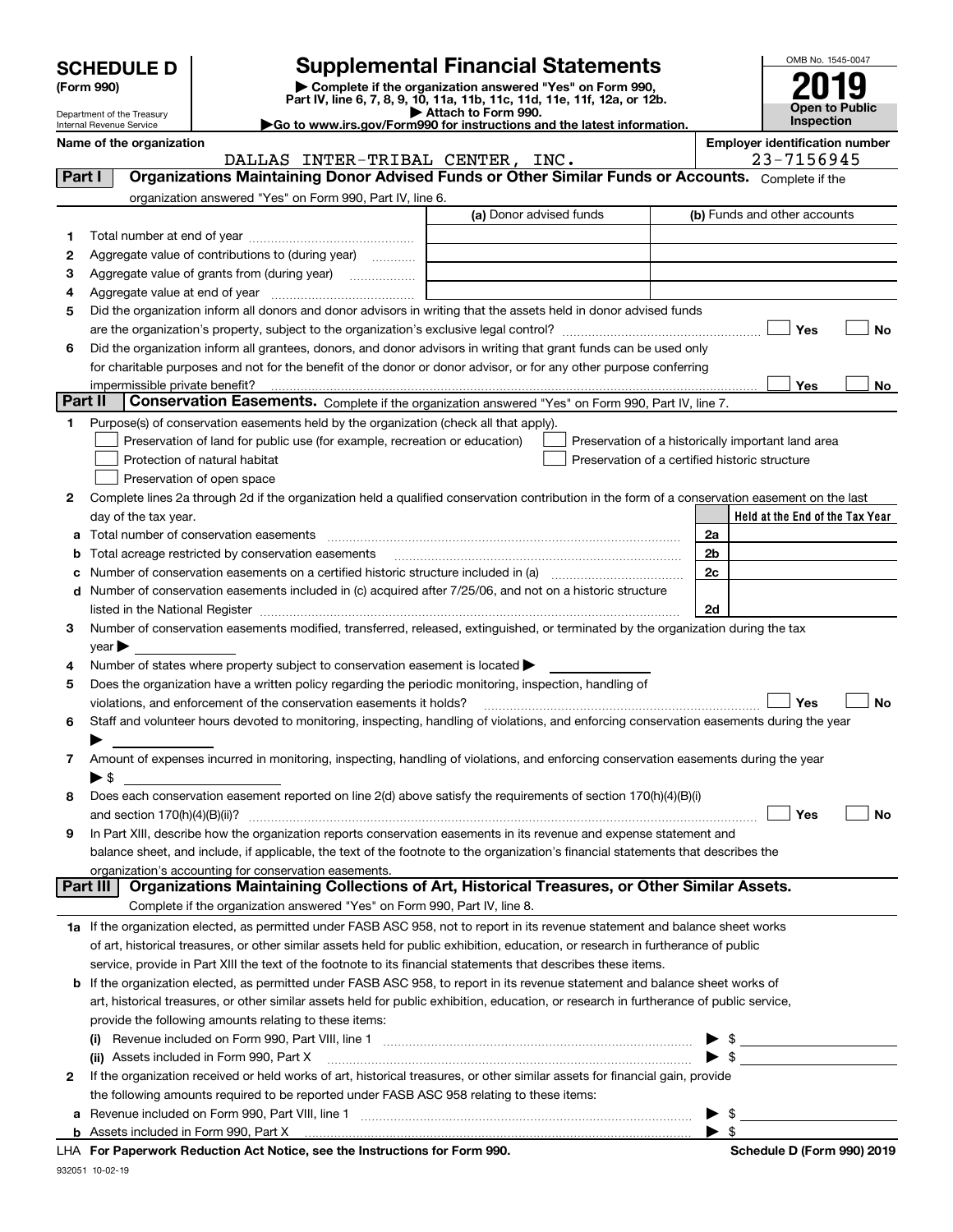|               | Schedule D (Form 990) 2019                                                                                                                                                                                                     | DALLAS INTER-TRIBAL CENTER, INC. |   |                |                            |                      |   | 23-7156945             | Page 2                               |
|---------------|--------------------------------------------------------------------------------------------------------------------------------------------------------------------------------------------------------------------------------|----------------------------------|---|----------------|----------------------------|----------------------|---|------------------------|--------------------------------------|
|               | Part III<br>Organizations Maintaining Collections of Art, Historical Treasures, or Other Similar Assets (continued)                                                                                                            |                                  |   |                |                            |                      |   |                        |                                      |
| 3             | Using the organization's acquisition, accession, and other records, check any of the following that make significant use of its                                                                                                |                                  |   |                |                            |                      |   |                        |                                      |
|               | collection items (check all that apply):                                                                                                                                                                                       |                                  |   |                |                            |                      |   |                        |                                      |
| a             | Public exhibition                                                                                                                                                                                                              |                                  |   |                | Loan or exchange program   |                      |   |                        |                                      |
| b             | Scholarly research                                                                                                                                                                                                             | e                                |   |                | Other <u>Communication</u> |                      |   |                        |                                      |
| с             | Preservation for future generations                                                                                                                                                                                            |                                  |   |                |                            |                      |   |                        |                                      |
|               | Provide a description of the organization's collections and explain how they further the organization's exempt purpose in Part XIII.                                                                                           |                                  |   |                |                            |                      |   |                        |                                      |
| 5             | During the year, did the organization solicit or receive donations of art, historical treasures, or other similar assets                                                                                                       |                                  |   |                |                            |                      |   |                        |                                      |
|               | to be sold to raise funds rather than to be maintained as part of the organization's collection?                                                                                                                               |                                  |   |                |                            |                      |   | Yes                    | No                                   |
|               | <b>Part IV</b><br>Escrow and Custodial Arrangements. Complete if the organization answered "Yes" on Form 990, Part IV, line 9, or                                                                                              |                                  |   |                |                            |                      |   |                        |                                      |
|               | reported an amount on Form 990, Part X, line 21.                                                                                                                                                                               |                                  |   |                |                            |                      |   |                        |                                      |
|               | 1a Is the organization an agent, trustee, custodian or other intermediary for contributions or other assets not included                                                                                                       |                                  |   |                |                            |                      |   |                        |                                      |
|               | on Form 990, Part X? [11] matter contracts and contracts and contracts are contracted as a form 990, Part X?                                                                                                                   |                                  |   |                |                            |                      |   | Yes                    | $\boxed{\text{X}}$ No                |
|               | b If "Yes," explain the arrangement in Part XIII and complete the following table:                                                                                                                                             |                                  |   |                |                            |                      |   |                        |                                      |
|               |                                                                                                                                                                                                                                |                                  |   |                |                            |                      |   | Amount                 |                                      |
|               |                                                                                                                                                                                                                                |                                  |   |                |                            | 1c                   |   |                        |                                      |
|               | d Additions during the year manufactured and an account of a distribution of Additions during the year manufactured and account of Additions during the year manufactured and account of the state of Additional Additional Ad |                                  |   |                |                            | 1d                   |   |                        |                                      |
|               | e Distributions during the year manufactured and continuum and contact the year manufactured and contact the year manufactured and contact the year manufactured and contact the year manufactured and contact the year manufa |                                  |   |                |                            | 1e                   |   |                        |                                      |
|               | 2a Did the organization include an amount on Form 990, Part X, line 21, for escrow or custodial account liability?                                                                                                             |                                  |   |                |                            | 1f                   |   | $\boxed{\text{X}}$ Yes | No                                   |
|               | <b>b</b> If "Yes," explain the arrangement in Part XIII. Check here if the explanation has been provided on Part XIII                                                                                                          |                                  |   |                |                            |                      | . |                        | $\overline{\textnormal{\textbf{x}}}$ |
| <b>Part V</b> | Endowment Funds. Complete if the organization answered "Yes" on Form 990, Part IV, line 10.                                                                                                                                    |                                  |   |                |                            |                      |   |                        |                                      |
|               |                                                                                                                                                                                                                                | (a) Current year                 |   | (b) Prior year | (c) Two years back         | (d) Three years back |   |                        | (e) Four years back                  |
| 1a            | Beginning of year balance                                                                                                                                                                                                      |                                  |   |                |                            |                      |   |                        |                                      |
|               |                                                                                                                                                                                                                                |                                  |   |                |                            |                      |   |                        |                                      |
|               | Net investment earnings, gains, and losses                                                                                                                                                                                     |                                  |   |                |                            |                      |   |                        |                                      |
|               |                                                                                                                                                                                                                                |                                  |   |                |                            |                      |   |                        |                                      |
|               | e Other expenditures for facilities                                                                                                                                                                                            |                                  |   |                |                            |                      |   |                        |                                      |
|               | and programs                                                                                                                                                                                                                   |                                  |   |                |                            |                      |   |                        |                                      |
| Ť.            |                                                                                                                                                                                                                                |                                  |   |                |                            |                      |   |                        |                                      |
| g             |                                                                                                                                                                                                                                |                                  |   |                |                            |                      |   |                        |                                      |
| 2             | Provide the estimated percentage of the current year end balance (line 1g, column (a)) held as:                                                                                                                                |                                  |   |                |                            |                      |   |                        |                                      |
|               | Board designated or quasi-endowment                                                                                                                                                                                            |                                  | % |                |                            |                      |   |                        |                                      |
|               | Permanent endowment > 1                                                                                                                                                                                                        | %                                |   |                |                            |                      |   |                        |                                      |
|               | Term endowment $\blacktriangleright$                                                                                                                                                                                           | %                                |   |                |                            |                      |   |                        |                                      |
|               | The percentages on lines 2a, 2b, and 2c should equal 100%.                                                                                                                                                                     |                                  |   |                |                            |                      |   |                        |                                      |
|               | 3a Are there endowment funds not in the possession of the organization that are held and administered for the organization                                                                                                     |                                  |   |                |                            |                      |   |                        |                                      |
|               | by:                                                                                                                                                                                                                            |                                  |   |                |                            |                      |   |                        | Yes<br>No.                           |
|               | (i)                                                                                                                                                                                                                            |                                  |   |                |                            |                      |   | 3a(i)                  |                                      |
|               |                                                                                                                                                                                                                                |                                  |   |                |                            |                      |   | 3a(ii)                 |                                      |
|               |                                                                                                                                                                                                                                |                                  |   |                |                            |                      |   | 3b                     |                                      |
| 4             | Describe in Part XIII the intended uses of the organization's endowment funds.                                                                                                                                                 |                                  |   |                |                            |                      |   |                        |                                      |
|               | Land, Buildings, and Equipment.<br><b>Part VI</b>                                                                                                                                                                              |                                  |   |                |                            |                      |   |                        |                                      |
|               | Complete if the organization answered "Yes" on Form 990, Part IV, line 11a. See Form 990, Part X, line 10.                                                                                                                     |                                  |   |                |                            |                      |   |                        |                                      |
|               | Description of property                                                                                                                                                                                                        | (a) Cost or other                |   |                | (b) Cost or other          | (c) Accumulated      |   | (d) Book value         |                                      |
|               |                                                                                                                                                                                                                                | basis (investment)               |   |                | basis (other)              | depreciation         |   |                        |                                      |
|               |                                                                                                                                                                                                                                |                                  |   |                | 826,325.                   |                      |   |                        | 826, 325.                            |
|               |                                                                                                                                                                                                                                |                                  |   |                | 2,187,315.                 | 407,348.             |   |                        | 1,779,967.                           |
|               |                                                                                                                                                                                                                                |                                  |   |                | 163,194.                   | 71,288.              |   |                        | 91,906.                              |
|               |                                                                                                                                                                                                                                |                                  |   |                | 287,249.                   | 101,911.             |   |                        | 185,338.                             |
|               |                                                                                                                                                                                                                                |                                  |   |                | 7,632.                     | 6,996.               |   |                        | 636.                                 |
|               | Total. Add lines 1a through 1e. (Column (d) must equal Form 990. Part X, column (B), line 10c.)                                                                                                                                |                                  |   |                |                            |                      |   |                        | 2,884,172.                           |

**Schedule D (Form 990) 2019**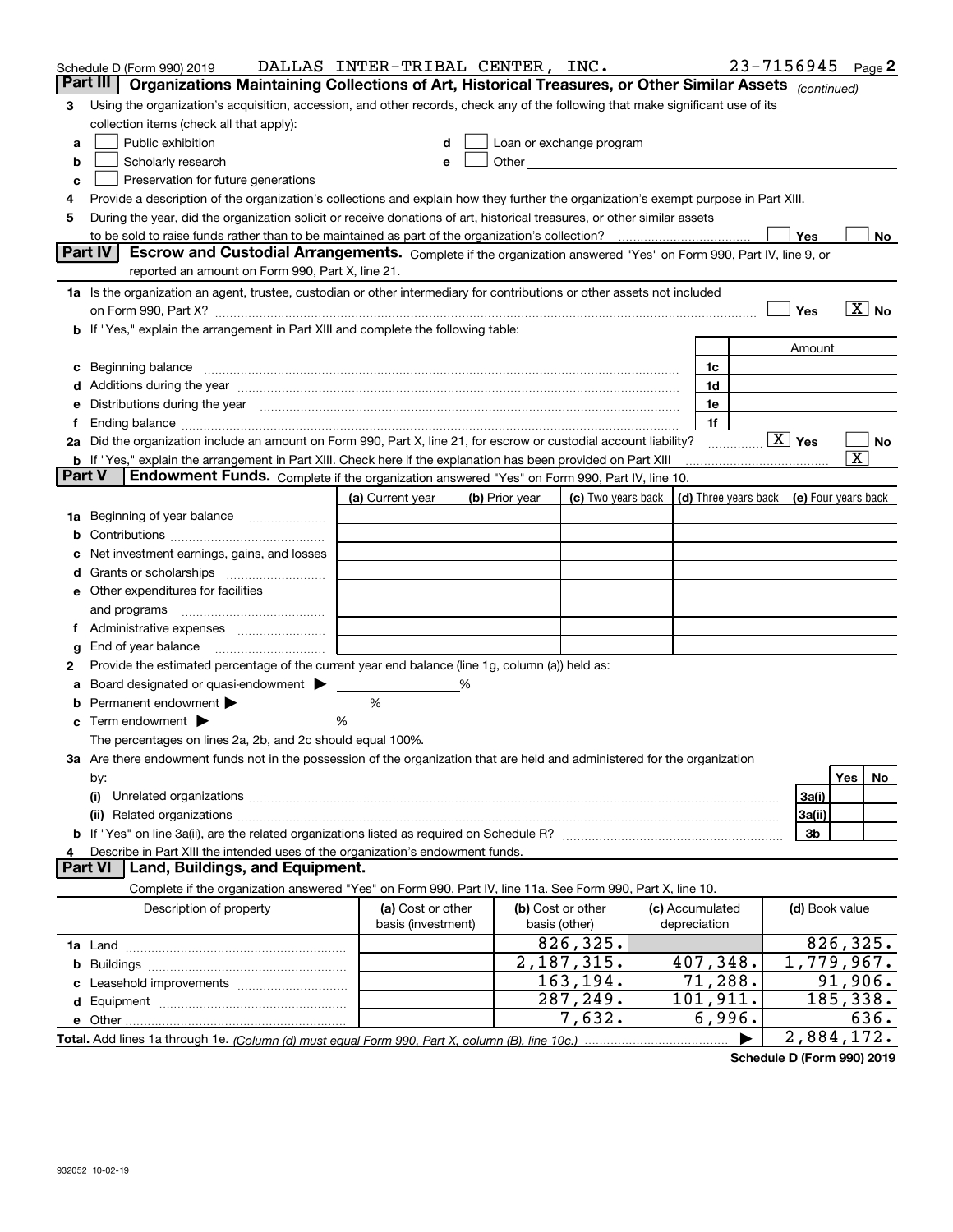|                | Schedule D (Form 990) 2019                                                                                        |                              | DALLAS INTER-TRIBAL CENTER, |  | INC. |                                                           | 23-7156945 |                | Page $3$ |
|----------------|-------------------------------------------------------------------------------------------------------------------|------------------------------|-----------------------------|--|------|-----------------------------------------------------------|------------|----------------|----------|
|                | Part VII Investments - Other Securities.                                                                          |                              |                             |  |      |                                                           |            |                |          |
|                | Complete if the organization answered "Yes" on Form 990, Part IV, line 11b. See Form 990, Part X, line 12.        |                              |                             |  |      |                                                           |            |                |          |
|                | (a) Description of security or category (including name of security)                                              |                              | (b) Book value              |  |      | (c) Method of valuation: Cost or end-of-year market value |            |                |          |
|                | (1) Financial derivatives                                                                                         |                              |                             |  |      |                                                           |            |                |          |
|                |                                                                                                                   |                              |                             |  |      |                                                           |            |                |          |
| $(3)$ Other    |                                                                                                                   |                              |                             |  |      |                                                           |            |                |          |
| (A)            |                                                                                                                   |                              |                             |  |      |                                                           |            |                |          |
| (B)            |                                                                                                                   |                              |                             |  |      |                                                           |            |                |          |
| (C)            |                                                                                                                   |                              |                             |  |      |                                                           |            |                |          |
| (D)            |                                                                                                                   |                              |                             |  |      |                                                           |            |                |          |
| (E)            |                                                                                                                   |                              |                             |  |      |                                                           |            |                |          |
| (F)            |                                                                                                                   |                              |                             |  |      |                                                           |            |                |          |
| (G)            |                                                                                                                   |                              |                             |  |      |                                                           |            |                |          |
| (H)            |                                                                                                                   |                              |                             |  |      |                                                           |            |                |          |
|                | Total. (Col. (b) must equal Form 990, Part X, col. (B) line 12.)                                                  |                              |                             |  |      |                                                           |            |                |          |
|                | Part VIII Investments - Program Related.                                                                          |                              |                             |  |      |                                                           |            |                |          |
|                | Complete if the organization answered "Yes" on Form 990, Part IV, line 11c. See Form 990, Part X, line 13.        |                              |                             |  |      |                                                           |            |                |          |
|                | (a) Description of investment                                                                                     |                              | (b) Book value              |  |      | (c) Method of valuation: Cost or end-of-year market value |            |                |          |
| (1)            |                                                                                                                   |                              |                             |  |      |                                                           |            |                |          |
| (2)            |                                                                                                                   |                              |                             |  |      |                                                           |            |                |          |
| (3)            |                                                                                                                   |                              |                             |  |      |                                                           |            |                |          |
| (4)            |                                                                                                                   |                              |                             |  |      |                                                           |            |                |          |
| (5)            |                                                                                                                   |                              |                             |  |      |                                                           |            |                |          |
| (6)            |                                                                                                                   |                              |                             |  |      |                                                           |            |                |          |
| (7)            |                                                                                                                   |                              |                             |  |      |                                                           |            |                |          |
| (8)            |                                                                                                                   |                              |                             |  |      |                                                           |            |                |          |
| (9)            |                                                                                                                   |                              |                             |  |      |                                                           |            |                |          |
|                | Total. (Col. (b) must equal Form 990, Part X, col. (B) line 13.)                                                  |                              |                             |  |      |                                                           |            |                |          |
| <b>Part IX</b> | <b>Other Assets.</b>                                                                                              |                              |                             |  |      |                                                           |            |                |          |
|                | Complete if the organization answered "Yes" on Form 990, Part IV, line 11d. See Form 990, Part X, line 15.        |                              |                             |  |      |                                                           |            |                |          |
|                |                                                                                                                   |                              | (a) Description             |  |      |                                                           |            | (b) Book value |          |
| (1)            |                                                                                                                   |                              |                             |  |      |                                                           |            |                |          |
| (2)            |                                                                                                                   |                              |                             |  |      |                                                           |            |                |          |
| (3)            |                                                                                                                   |                              |                             |  |      |                                                           |            |                |          |
| (4)            |                                                                                                                   |                              |                             |  |      |                                                           |            |                |          |
| (5)            |                                                                                                                   |                              |                             |  |      |                                                           |            |                |          |
| (6)            |                                                                                                                   |                              |                             |  |      |                                                           |            |                |          |
| (7)            |                                                                                                                   |                              |                             |  |      |                                                           |            |                |          |
| (8)            |                                                                                                                   |                              |                             |  |      |                                                           |            |                |          |
| (9)            |                                                                                                                   |                              |                             |  |      |                                                           |            |                |          |
|                | Total. (Column (b) must equal Form 990. Part X, col. (B) line 15.)                                                |                              |                             |  |      |                                                           |            |                |          |
| Part X         | <b>Other Liabilities.</b>                                                                                         |                              |                             |  |      |                                                           |            |                |          |
|                | Complete if the organization answered "Yes" on Form 990, Part IV, line 11e or 11f. See Form 990, Part X, line 25. |                              |                             |  |      |                                                           |            |                |          |
| 1.             |                                                                                                                   | (a) Description of liability |                             |  |      |                                                           |            | (b) Book value |          |
| (1)            | Federal income taxes                                                                                              |                              |                             |  |      |                                                           |            |                |          |
| (2)            |                                                                                                                   |                              |                             |  |      |                                                           |            |                |          |
| (3)            |                                                                                                                   |                              |                             |  |      |                                                           |            |                |          |
| (4)            |                                                                                                                   |                              |                             |  |      |                                                           |            |                |          |
| (5)            |                                                                                                                   |                              |                             |  |      |                                                           |            |                |          |
| (6)            |                                                                                                                   |                              |                             |  |      |                                                           |            |                |          |
| (7)            |                                                                                                                   |                              |                             |  |      |                                                           |            |                |          |
| (8)            |                                                                                                                   |                              |                             |  |      |                                                           |            |                |          |
| (9)            |                                                                                                                   |                              |                             |  |      |                                                           |            |                |          |
|                | Total. (Column (b) must equal Form 990, Part X, col. (B) line 25.)                                                |                              |                             |  |      |                                                           |            |                |          |
|                |                                                                                                                   |                              |                             |  |      |                                                           |            |                |          |

**2.** Liability for uncertain tax positions. In Part XIII, provide the text of the footnote to the organization's financial statements that reports the organization's liability for uncertain tax positions under FASB ASC 740. Check here if the text of the footnote has been provided in Part XIII

 $\mathcal{L}^{\text{max}}$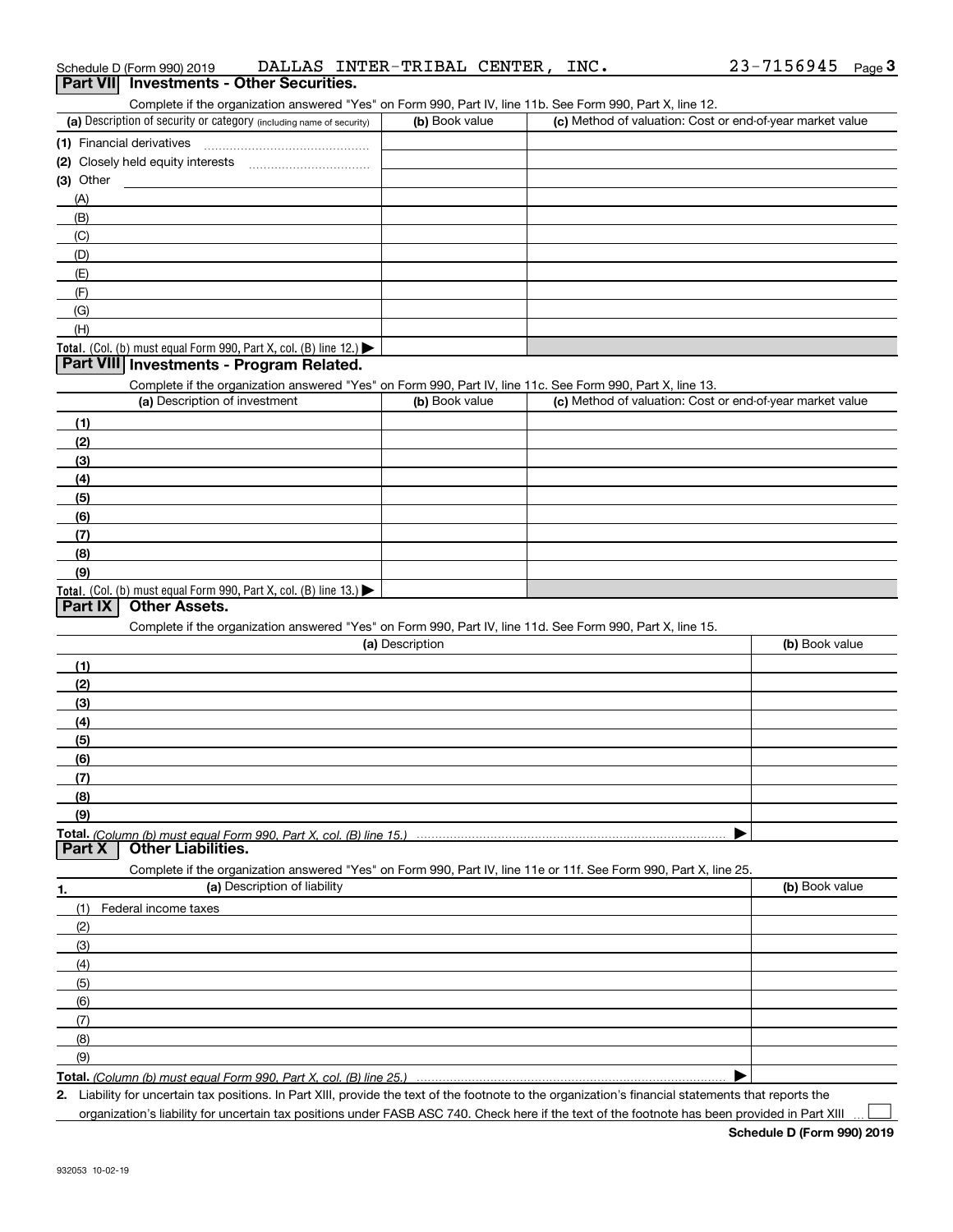|    | DALLAS INTER-TRIBAL CENTER, INC.<br>Schedule D (Form 990) 2019                                                                                                                                                                      |                |           |                | 23-7156945<br>Page 4 |
|----|-------------------------------------------------------------------------------------------------------------------------------------------------------------------------------------------------------------------------------------|----------------|-----------|----------------|----------------------|
|    | Reconciliation of Revenue per Audited Financial Statements With Revenue per Return.<br><b>Part XI</b>                                                                                                                               |                |           |                |                      |
|    | Complete if the organization answered "Yes" on Form 990, Part IV, line 12a.                                                                                                                                                         |                |           |                |                      |
| 1  | Total revenue, gains, and other support per audited financial statements                                                                                                                                                            |                |           | $\blacksquare$ | 3,957,354.           |
| 2  | Amounts included on line 1 but not on Form 990, Part VIII, line 12:                                                                                                                                                                 |                |           |                |                      |
| a  | Net unrealized gains (losses) on investments [11] matter contracts and the unrealized gains (losses) on investments                                                                                                                 | 2a             |           |                |                      |
| b  |                                                                                                                                                                                                                                     | 2 <sub>b</sub> |           |                |                      |
| c  |                                                                                                                                                                                                                                     | 2c             |           |                |                      |
| d  | Other (Describe in Part XIII.)                                                                                                                                                                                                      | 2d             | 282,400.  |                |                      |
|    | e Add lines 2a through 2d                                                                                                                                                                                                           |                |           | 2e             | 282,400.             |
| 3  |                                                                                                                                                                                                                                     |                |           | 3              | 3,674,954.           |
|    | Amounts included on Form 990, Part VIII, line 12, but not on line 1:                                                                                                                                                                |                |           |                |                      |
| a  | Investment expenses not included on Form 990, Part VIII, line 7b [11, 111, 111, 111]                                                                                                                                                | 4a             |           |                |                      |
| b  | Other (Describe in Part XIII.)                                                                                                                                                                                                      | 4b             | 126,464.  |                |                      |
| c. | Add lines 4a and 4b                                                                                                                                                                                                                 |                |           | 4c             | 126,464.             |
| 5  |                                                                                                                                                                                                                                     |                |           | 5              | 3,801,418.           |
|    | Part XII   Reconciliation of Expenses per Audited Financial Statements With Expenses per Return.                                                                                                                                    |                |           |                |                      |
|    | Complete if the organization answered "Yes" on Form 990, Part IV, line 12a.                                                                                                                                                         |                |           |                |                      |
| 1  | Total expenses and losses per audited financial statements [11] [12] contain an intervention and the statements [13] [13] and the statements [13] [13] and the statements [13] and the statements and the statements and the s      |                |           | $\mathbf{1}$   | 4,018,265.           |
| 2  | Amounts included on line 1 but not on Form 990, Part IX, line 25:                                                                                                                                                                   |                |           |                |                      |
|    |                                                                                                                                                                                                                                     | 2a             |           |                |                      |
| b  |                                                                                                                                                                                                                                     | 2b             |           |                |                      |
| c  |                                                                                                                                                                                                                                     | 2c             |           |                |                      |
| d  |                                                                                                                                                                                                                                     | 2d             | 282,400.  |                |                      |
| е  | Add lines 2a through 2d <b>contained a contained a contained a contained a</b> contained a contact the state of the state of the state of the state of the state of the state of the state of the state of the state of the state o |                |           | 2e             | 282,400.             |
| 3  |                                                                                                                                                                                                                                     |                |           | 3              | 3,735,865.           |
| 4  | Amounts included on Form 990, Part IX, line 25, but not on line 1:                                                                                                                                                                  |                |           |                |                      |
| a  |                                                                                                                                                                                                                                     | 4a             |           |                |                      |
| b  |                                                                                                                                                                                                                                     | 4 <sub>h</sub> | 126, 464. |                |                      |
|    | c Add lines 4a and 4b                                                                                                                                                                                                               |                |           | 4c             | 126,464.             |
| 5  |                                                                                                                                                                                                                                     |                |           | 5              | 3,862,329.           |
|    | <b>Part XIII Supplemental Information.</b>                                                                                                                                                                                          |                |           |                |                      |
|    | Provide the descriptions required for Part II, lines 3, 5, and 9; Part III, lines 1a and 4; Part IV, lines 1b and 2b; Part V, line 4; Part X, line 2; Part XI,                                                                      |                |           |                |                      |
|    | lines 2d and 4b; and Part XII, lines 2d and 4b. Also complete this part to provide any additional information.                                                                                                                      |                |           |                |                      |

### PART IV, LINE 2B:

|  |  |  |  | THE ESCROW ACCOUNT LIABILITY REPRESENTS SECURITY DEPOSITS PAYABLE TO |  |  |  |  |
|--|--|--|--|----------------------------------------------------------------------|--|--|--|--|
|--|--|--|--|----------------------------------------------------------------------|--|--|--|--|

## TENANTS AT THE COMPLETION OF THEIR LEASES PROVIDED THAT CERTAIN TERMS ARE

MET.

PART XI, LINE 2D - OTHER ADJUSTMENTS:

RENTAL EXPENSES 282,400.

## PART XI, LINE 4B - OTHER ADJUSTMENTS:

## BAD DEBT EXPENSE 2008 and the set of the set of the set of the set of the set of the set of the set of the set of the set of the set of the set of the set of the set of the set of the set of the set of the set of the set o

## PART XII, LINE 2D - OTHER ADJUSTMENTS: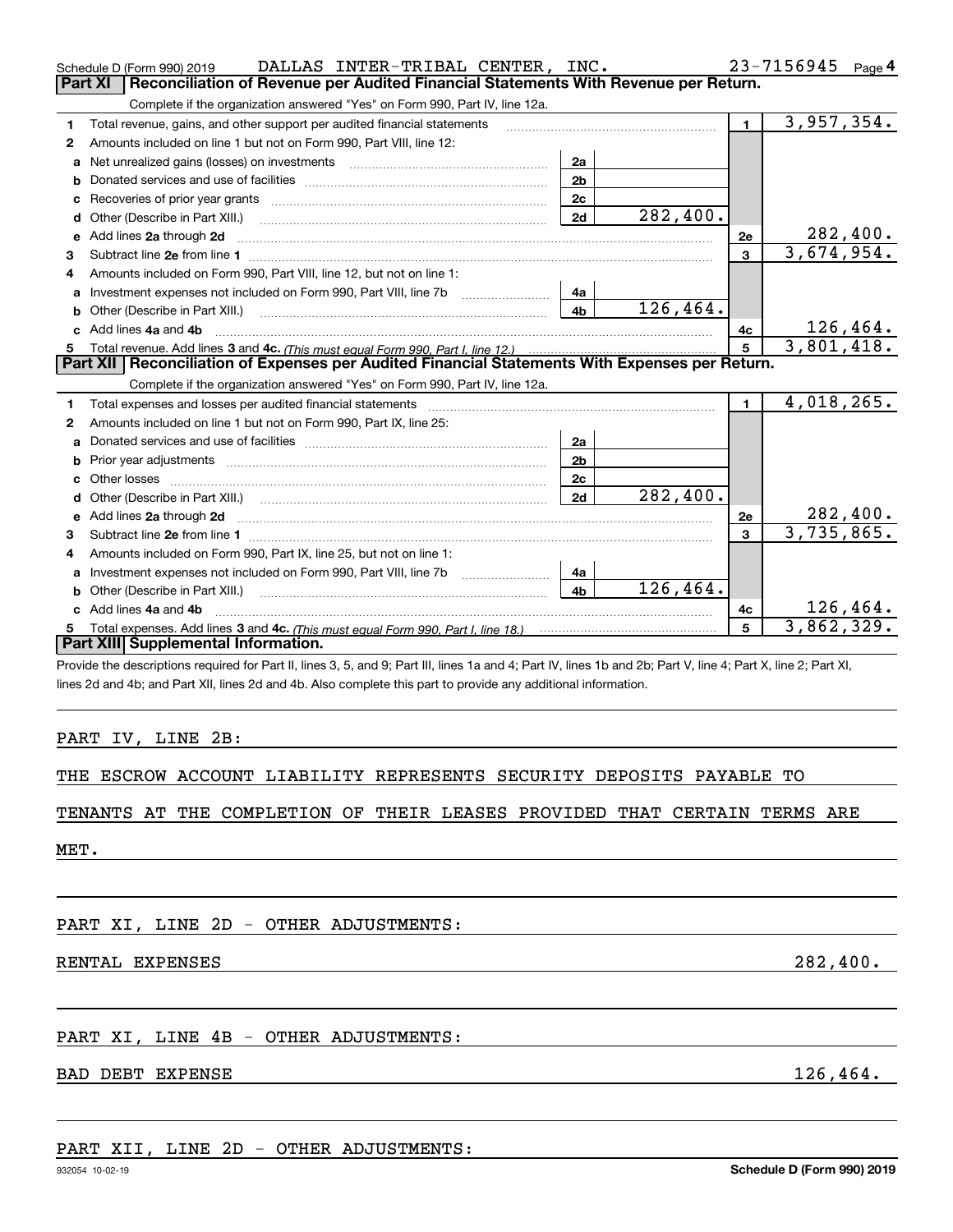| <b>Fare Am Supplemental Importation</b> (continued) |                            |
|-----------------------------------------------------|----------------------------|
| RENTAL EXPENSES                                     | 282,400.                   |
|                                                     |                            |
| PART XII, LINE 4B - OTHER ADJUSTMENTS:              |                            |
| BAD DEBT EXPENSE                                    | 126, 464.                  |
|                                                     |                            |
|                                                     |                            |
|                                                     |                            |
|                                                     |                            |
|                                                     |                            |
|                                                     |                            |
|                                                     |                            |
|                                                     |                            |
|                                                     |                            |
|                                                     |                            |
|                                                     |                            |
|                                                     |                            |
|                                                     |                            |
|                                                     |                            |
|                                                     |                            |
|                                                     |                            |
|                                                     |                            |
|                                                     |                            |
|                                                     |                            |
|                                                     |                            |
|                                                     |                            |
|                                                     |                            |
|                                                     |                            |
|                                                     |                            |
|                                                     | Schedule D (Form 990) 2019 |
| 932055 10-02-19                                     |                            |

Schedule D (Form 990) 2019 DALLAS INTER-TRIBAL CENTER, INC 。 Z 3-7 I 5 6 9 4 5 Page

DALLAS INTER-TRIBAL CENTER, INC.

**Part XIII Supplemental Information** 

**5**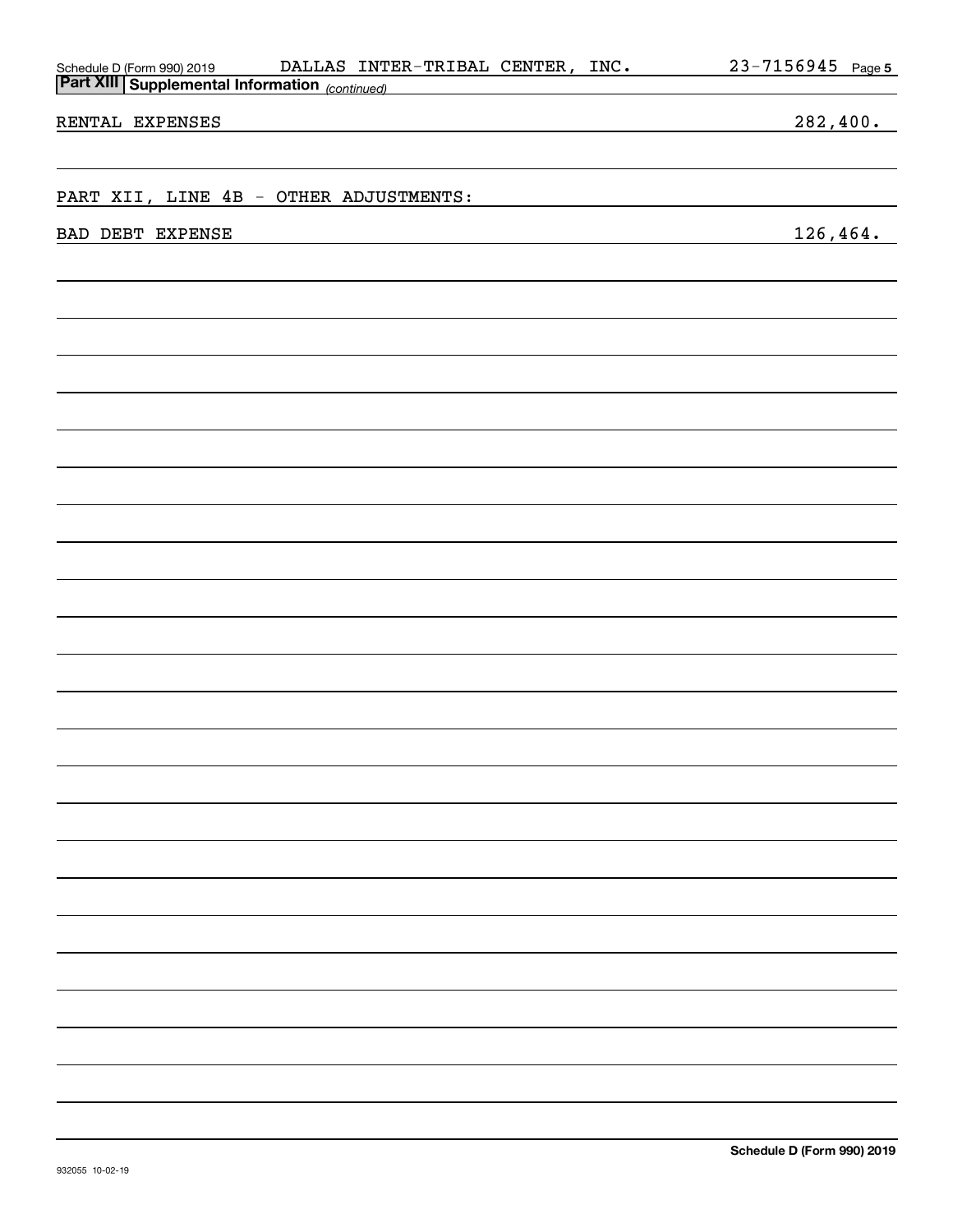| <b>SCHEDULE I</b>                                                          |                                                                                                                                                                          |           | <b>Grants and Other Assistance to Organizations,</b>                                                                                  |                                                       |                                         |                                                                |                                          | OMB No. 1545-0047                                   |
|----------------------------------------------------------------------------|--------------------------------------------------------------------------------------------------------------------------------------------------------------------------|-----------|---------------------------------------------------------------------------------------------------------------------------------------|-------------------------------------------------------|-----------------------------------------|----------------------------------------------------------------|------------------------------------------|-----------------------------------------------------|
| (Form 990)                                                                 |                                                                                                                                                                          |           | Governments, and Individuals in the United States<br>Complete if the organization answered "Yes" on Form 990, Part IV, line 21 or 22. |                                                       |                                         |                                                                |                                          | 2019                                                |
| Department of the Treasury<br>Internal Revenue Service                     |                                                                                                                                                                          |           |                                                                                                                                       | Attach to Form 990.                                   |                                         |                                                                |                                          | <b>Open to Public</b>                               |
|                                                                            |                                                                                                                                                                          |           |                                                                                                                                       | Go to www.irs.gov/Form990 for the latest information. |                                         |                                                                |                                          | <b>Inspection</b>                                   |
| Name of the organization                                                   |                                                                                                                                                                          |           | DALLAS INTER-TRIBAL CENTER, INC.                                                                                                      |                                                       |                                         |                                                                |                                          | <b>Employer identification number</b><br>23-7156945 |
| Part I                                                                     | <b>General Information on Grants and Assistance</b>                                                                                                                      |           |                                                                                                                                       |                                                       |                                         |                                                                |                                          |                                                     |
| $\mathbf{1}$                                                               | Does the organization maintain records to substantiate the amount of the grants or assistance, the grantees' eligibility for the grants or assistance, and the selection |           |                                                                                                                                       |                                                       |                                         |                                                                |                                          | $\boxed{\text{X}}$ Yes<br>l No                      |
| $\mathbf{2}$                                                               | Describe in Part IV the organization's procedures for monitoring the use of grant funds in the United States.                                                            |           |                                                                                                                                       |                                                       |                                         |                                                                |                                          |                                                     |
| Part II                                                                    | Grants and Other Assistance to Domestic Organizations and Domestic Governments. Complete if the organization answered "Yes" on Form 990, Part IV, line 21, for any       |           |                                                                                                                                       |                                                       |                                         |                                                                |                                          |                                                     |
|                                                                            | recipient that received more than \$5,000. Part II can be duplicated if additional space is needed.                                                                      |           |                                                                                                                                       |                                                       |                                         |                                                                |                                          |                                                     |
|                                                                            | 1 (a) Name and address of organization<br>or government                                                                                                                  | $(b)$ EIN | (c) IRC section<br>(if applicable)                                                                                                    | (d) Amount of<br>cash grant                           | (e) Amount of<br>non-cash<br>assistance | (f) Method of<br>valuation (book,<br>FMV, appraisal,<br>other) | (g) Description of<br>noncash assistance | (h) Purpose of grant<br>or assistance               |
|                                                                            |                                                                                                                                                                          |           |                                                                                                                                       |                                                       |                                         |                                                                |                                          |                                                     |
|                                                                            |                                                                                                                                                                          |           |                                                                                                                                       |                                                       |                                         |                                                                |                                          |                                                     |
|                                                                            |                                                                                                                                                                          |           |                                                                                                                                       |                                                       |                                         |                                                                |                                          |                                                     |
|                                                                            |                                                                                                                                                                          |           |                                                                                                                                       |                                                       |                                         |                                                                |                                          |                                                     |
|                                                                            |                                                                                                                                                                          |           |                                                                                                                                       |                                                       |                                         |                                                                |                                          |                                                     |
| $\mathbf{2}$                                                               | Enter total number of section 501(c)(3) and government organizations listed in the line 1 table                                                                          |           |                                                                                                                                       |                                                       |                                         |                                                                |                                          |                                                     |
| 3                                                                          | Enter total number of other organizations listed in the line 1 table                                                                                                     |           |                                                                                                                                       |                                                       |                                         |                                                                |                                          |                                                     |
| LHA For Paperwork Reduction Act Notice, see the Instructions for Form 990. |                                                                                                                                                                          |           |                                                                                                                                       |                                                       |                                         |                                                                |                                          | Schedule I (Form 990) (2019)                        |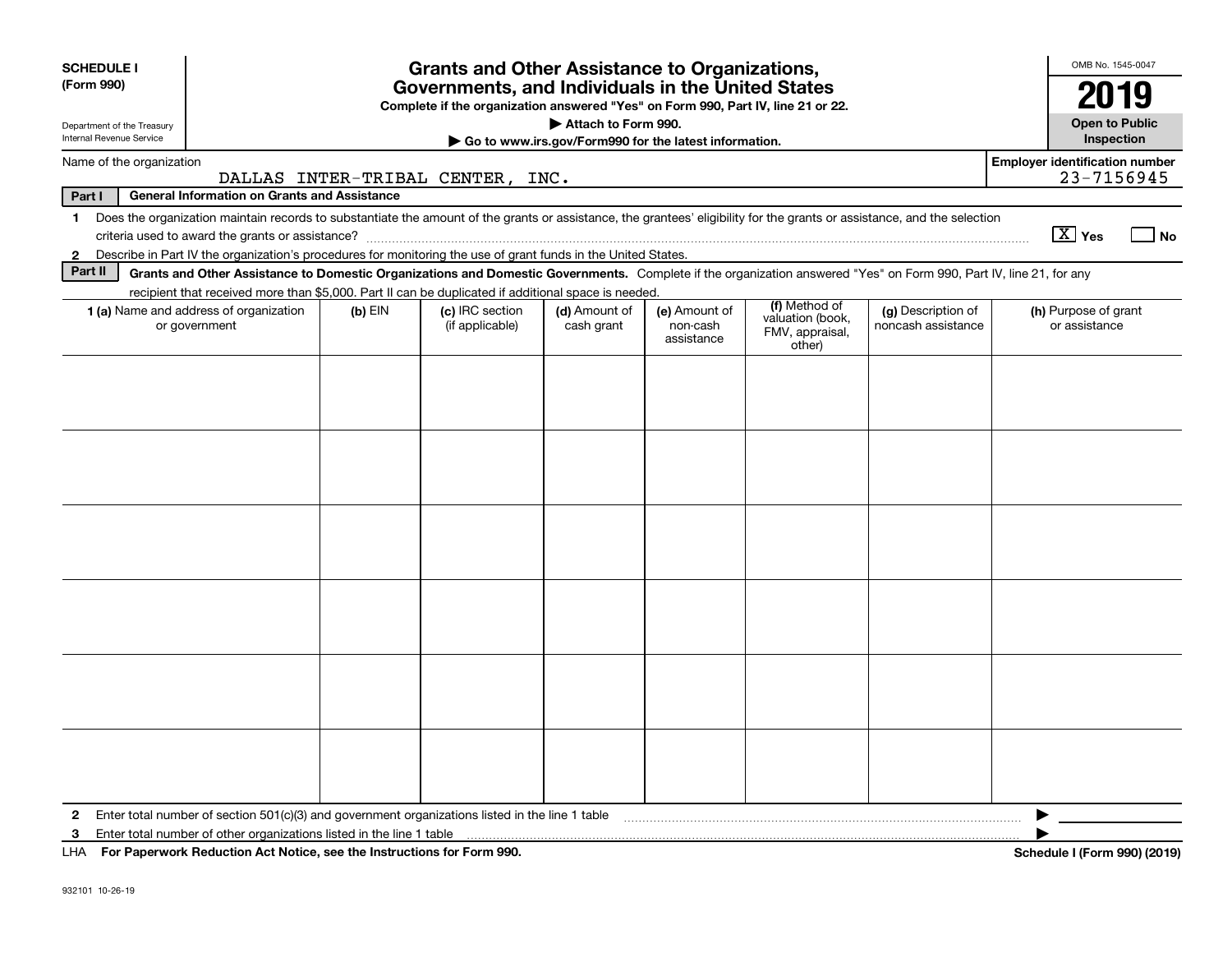Part III can be duplicated if additional space is needed.

(a) Type of grant or assistance **Audity Commet Audio Commet Commet Commet Commet Commet Commet Commet Commet Comme** (e) Method of valuation (book, FMV, appraisal, other) recipients(c) Amount of cash grant (d) Amount of noncash assistance **(f)** Description of noncash assistance CLASSROOM TRAINING FEES 37 59,847. 0.

Part IV | Supplemental Information. Provide the information required in Part I, line 2; Part III, column (b); and any other additional information.

**Part III | Grants and Other Assistance to Domestic Individuals. Complete if the organization answered "Yes" on Form 990, Part IV, line 22.** 

PART I, LINE 2:

WE MONITOR OUR GRANTS AND USE OF FUNDS WITHIN OUR ACCOUNTING SYSTEM. WE

USE CLASS CODES FOR ALL OUR SERVICES AND THEY ARE POSTED ACCORDINGLY GIVING

US THE ABILITY TO REVIEW, DAILY, WEEKLY, MONTHLY AND QUARTERLY THE CASH

POSITION OF THE GRANT AS WELL AS THE CLASSIFICATION OF EXPENSE AS EITHER

DIRECT OR INDIRECT COST. WE WILL ALSO BE RETURNING TO OUR BUDGETING SYSTEM

WHERE WE INPUT THE GRANT/CONTRACT BUDGET INTO THE ACCOUNTING SYSTEM AND

GIVE ACCESS TO EACH DIRECTOR SO THEY MAY REVIEW THEIR BUDGET TO ACTUAL

# VARIANCE ON A DAILY BASIS. WE UTILIZED THIS METHODOLOGY DURING THE YEARS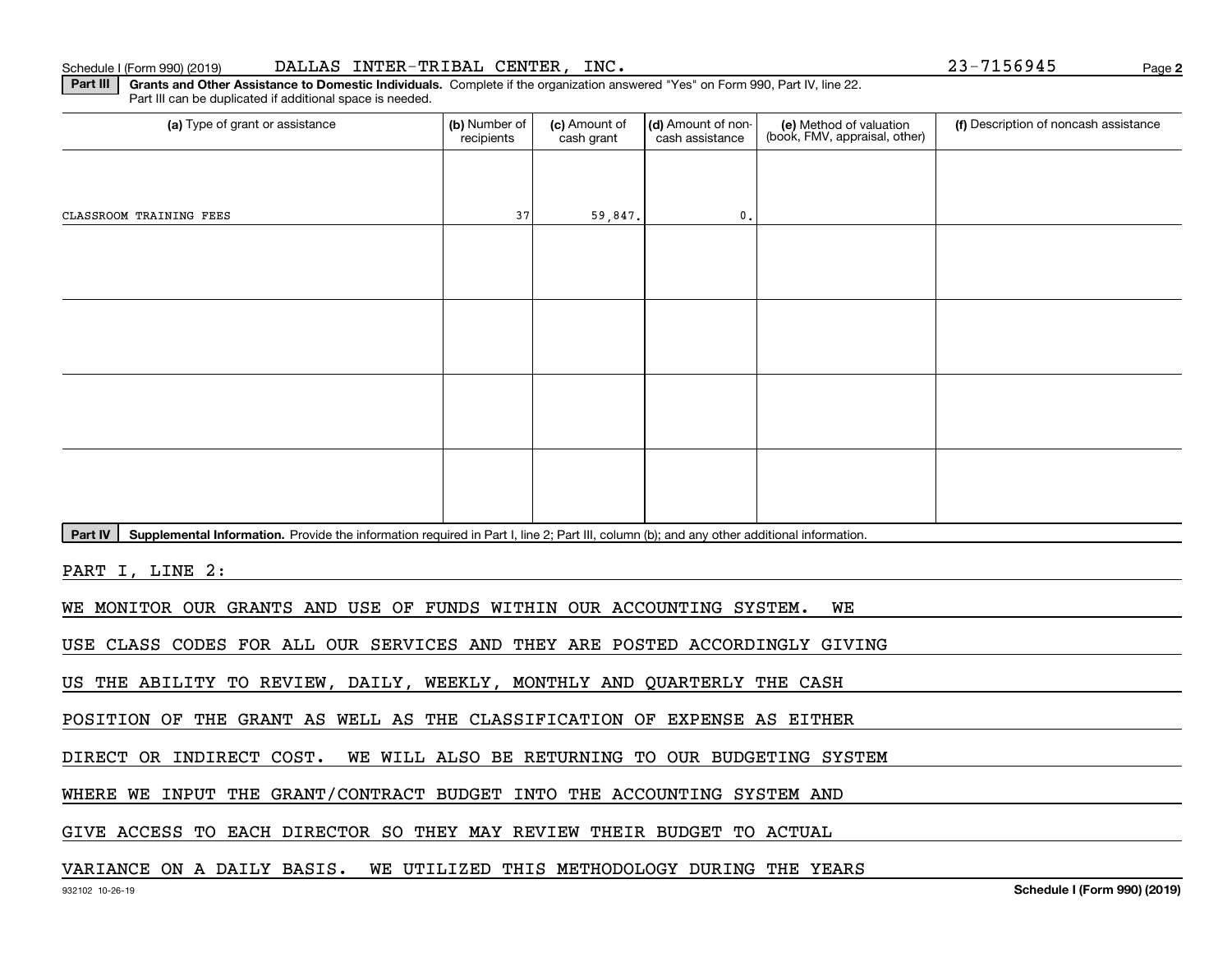| Schedule I (Form 990) |                                           | DALLA |
|-----------------------|-------------------------------------------|-------|
|                       | <b>Part IV   Supplemental Information</b> |       |

OF 2004 THROUGH 2020 GIVING EACH DIRECTOR THE ABILITY TO MODIFY THEIR

BUDGETS ACCORDING TO NEED AND ACCORDING TO REGULATION.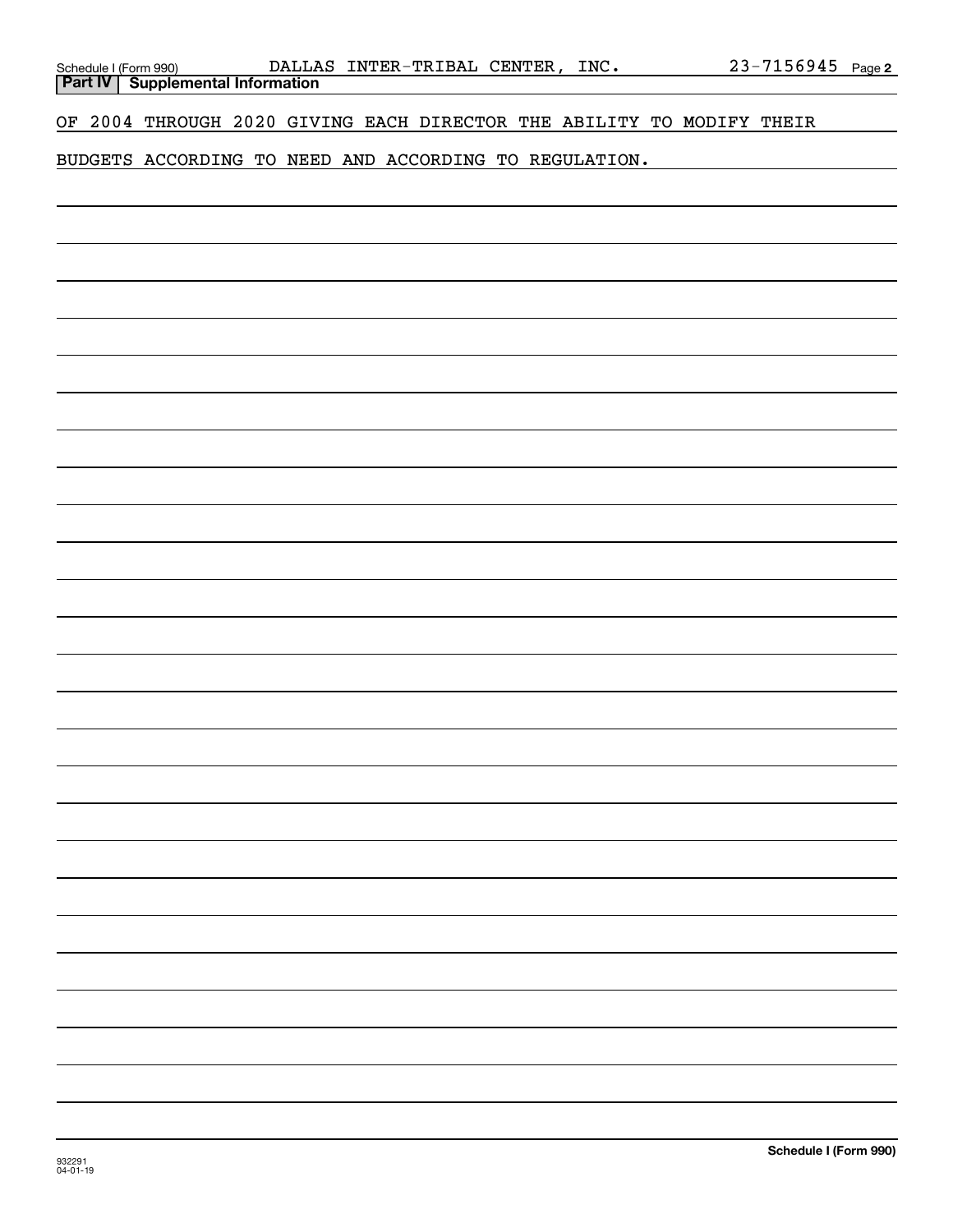|    | <b>Compensation Information</b><br><b>SCHEDULE J</b>                                                                                                                                                          | OMB No. 1545-0047     |     |             |
|----|---------------------------------------------------------------------------------------------------------------------------------------------------------------------------------------------------------------|-----------------------|-----|-------------|
|    | (Form 990)<br>For certain Officers, Directors, Trustees, Key Employees, and Highest                                                                                                                           |                       |     |             |
|    | <b>Compensated Employees</b>                                                                                                                                                                                  | 2019                  |     |             |
|    | Complete if the organization answered "Yes" on Form 990, Part IV, line 23.<br>Attach to Form 990.                                                                                                             | <b>Open to Public</b> |     |             |
|    | Department of the Treasury<br>► Go to www.irs.gov/Form990 for instructions and the latest information.<br>Internal Revenue Service                                                                            | Inspection            |     |             |
|    | <b>Employer identification number</b><br>Name of the organization                                                                                                                                             |                       |     |             |
|    | 23-7156945<br>DALLAS INTER-TRIBAL CENTER, INC.                                                                                                                                                                |                       |     |             |
|    | <b>Questions Regarding Compensation</b><br>Part I                                                                                                                                                             |                       |     |             |
|    |                                                                                                                                                                                                               |                       | Yes | No          |
|    | Check the appropriate box(es) if the organization provided any of the following to or for a person listed on Form 990,                                                                                        |                       |     |             |
|    | Part VII, Section A, line 1a. Complete Part III to provide any relevant information regarding these items.                                                                                                    |                       |     |             |
|    | First-class or charter travel<br>Housing allowance or residence for personal use                                                                                                                              |                       |     |             |
|    | Travel for companions<br>Payments for business use of personal residence                                                                                                                                      |                       |     |             |
|    | Health or social club dues or initiation fees<br>Tax indemnification and gross-up payments                                                                                                                    |                       |     |             |
|    | Discretionary spending account<br>Personal services (such as maid, chauffeur, chef)                                                                                                                           |                       |     |             |
|    |                                                                                                                                                                                                               |                       |     |             |
| b  | If any of the boxes on line 1a are checked, did the organization follow a written policy regarding payment or                                                                                                 |                       |     |             |
|    |                                                                                                                                                                                                               | 1b                    |     |             |
| 2  | Did the organization require substantiation prior to reimbursing or allowing expenses incurred by all directors,                                                                                              |                       |     |             |
|    |                                                                                                                                                                                                               | $\mathbf{2}$          |     |             |
|    |                                                                                                                                                                                                               |                       |     |             |
| з  | Indicate which, if any, of the following the organization used to establish the compensation of the organization's                                                                                            |                       |     |             |
|    | CEO/Executive Director. Check all that apply. Do not check any boxes for methods used by a related organization to                                                                                            |                       |     |             |
|    | establish compensation of the CEO/Executive Director, but explain in Part III.                                                                                                                                |                       |     |             |
|    | Compensation committee<br>Written employment contract                                                                                                                                                         |                       |     |             |
|    | Compensation survey or study<br>Independent compensation consultant                                                                                                                                           |                       |     |             |
|    | $\boxed{\textbf{X}}$ Approval by the board or compensation committee<br>Form 990 of other organizations                                                                                                       |                       |     |             |
|    |                                                                                                                                                                                                               |                       |     |             |
| 4  | During the year, did any person listed on Form 990, Part VII, Section A, line 1a, with respect to the filing                                                                                                  |                       |     |             |
|    | organization or a related organization:                                                                                                                                                                       |                       |     |             |
| а  | Receive a severance payment or change-of-control payment?                                                                                                                                                     | 4a                    |     | х<br>X      |
| b  |                                                                                                                                                                                                               | 4b                    |     | х           |
|    |                                                                                                                                                                                                               | 4c                    |     |             |
|    | If "Yes" to any of lines 4a-c, list the persons and provide the applicable amounts for each item in Part III.                                                                                                 |                       |     |             |
|    |                                                                                                                                                                                                               |                       |     |             |
|    | Only section 501(c)(3), 501(c)(4), and 501(c)(29) organizations must complete lines 5-9.<br>For persons listed on Form 990, Part VII, Section A, line 1a, did the organization pay or accrue any compensation |                       |     |             |
| 5  | contingent on the revenues of:                                                                                                                                                                                |                       |     |             |
| a  |                                                                                                                                                                                                               | 5а                    |     | х           |
|    |                                                                                                                                                                                                               | 5b                    |     | х           |
|    | If "Yes" on line 5a or 5b, describe in Part III.                                                                                                                                                              |                       |     |             |
|    | 6 For persons listed on Form 990, Part VII, Section A, line 1a, did the organization pay or accrue any compensation                                                                                           |                       |     |             |
|    | contingent on the net earnings of:                                                                                                                                                                            |                       |     |             |
| a  |                                                                                                                                                                                                               | 6a                    |     | X           |
|    |                                                                                                                                                                                                               | 6b                    |     | $\mathbf X$ |
|    | If "Yes" on line 6a or 6b, describe in Part III.                                                                                                                                                              |                       |     |             |
| 7. | For persons listed on Form 990, Part VII, Section A, line 1a, did the organization provide any nonfixed payments                                                                                              |                       |     |             |
|    |                                                                                                                                                                                                               | 7                     |     | x           |
| 8  | Were any amounts reported on Form 990, Part VII, paid or accrued pursuant to a contract that was subject to the                                                                                               |                       |     |             |
|    | initial contract exception described in Regulations section 53.4958-4(a)(3)? If "Yes," describe in Part III                                                                                                   | 8                     |     | x           |
| 9  | If "Yes" on line 8, did the organization also follow the rebuttable presumption procedure described in                                                                                                        |                       |     |             |
|    |                                                                                                                                                                                                               | 9                     |     |             |
|    |                                                                                                                                                                                                               |                       |     |             |

LHA For Paperwork Reduction Act Notice, see the Instructions for Form 990. Schedule J (Form 990) 2019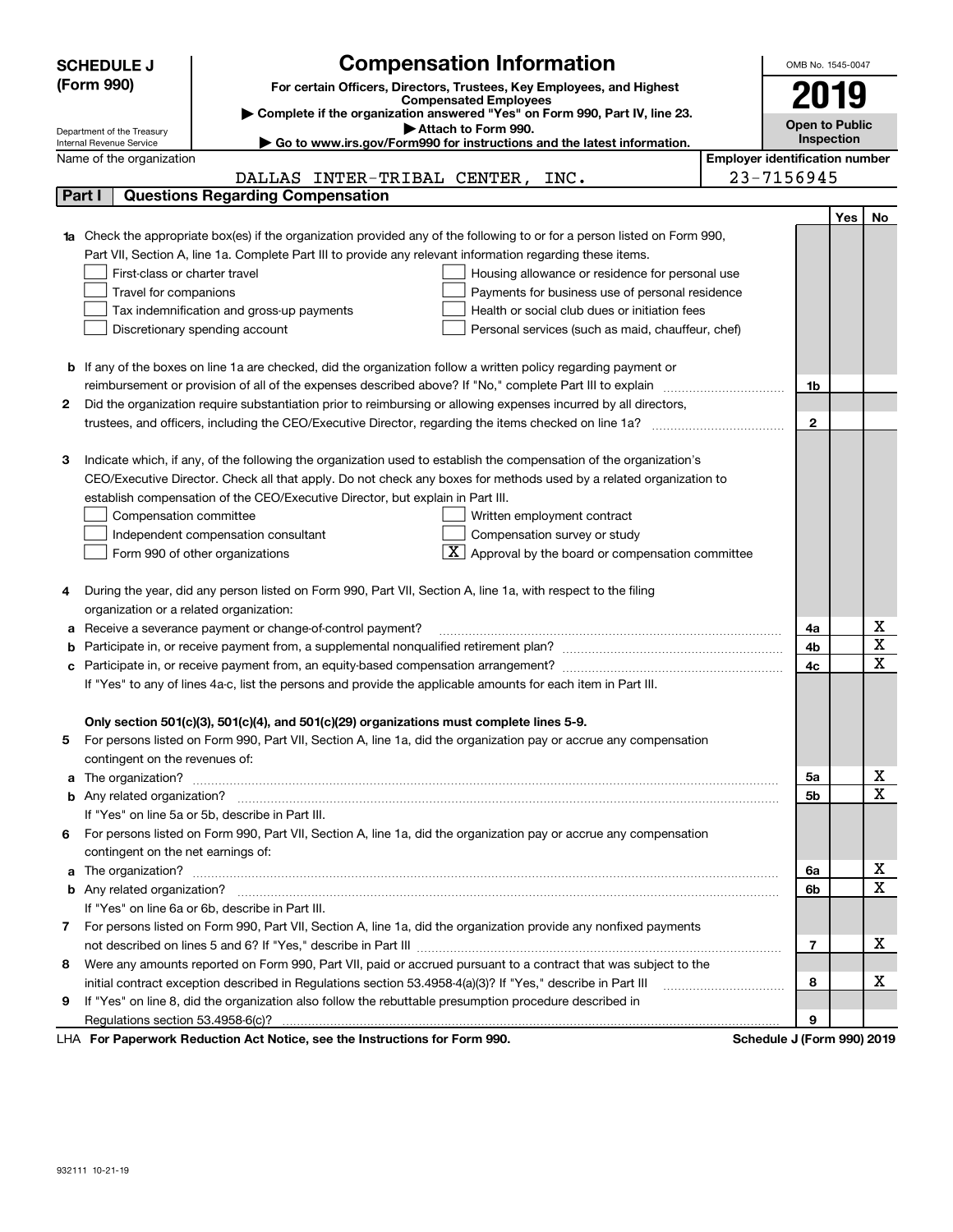#### DALLAS INTER-TRIBAL CENTER, INC.

# **Part II Officers, Directors, Trustees, Key Employees, and Highest Compensated Employees.**  Schedule J (Form 990) 2019 Page Use duplicate copies if additional space is needed.

For each individual whose compensation must be reported on Schedule J, report compensation from the organization on row (i) and from related organizations, described in the instructions, on row (ii). Do not list any individuals that aren't listed on Form 990, Part VII.

**Note:**  The sum of columns (B)(i)-(iii) for each listed individual must equal the total amount of Form 990, Part VII, Section A, line 1a, applicable column (D) and (E) amounts for that individual.

| (A) Name and Title |                           |                          | (B) Breakdown of W-2 and/or 1099-MISC compensation |                                           | (C) Retirement and             | (D) Nontaxable   | (E) Total of columns | (F) Compensation                                           |
|--------------------|---------------------------|--------------------------|----------------------------------------------------|-------------------------------------------|--------------------------------|------------------|----------------------|------------------------------------------------------------|
|                    |                           | (i) Base<br>compensation | (ii) Bonus &<br>incentive<br>compensation          | (iii) Other<br>reportable<br>compensation | other deferred<br>compensation | benefits         | $(B)(i)-(D)$         | in column (B)<br>reported as deferred<br>on prior Form 990 |
| (1) ALICIA LEE     | (i)                       | 174,874.                 | $\overline{0}$ .                                   | $\overline{0}$ .                          | 8,664.                         | 0.               | 183,538.             | 0.                                                         |
| INTERIM CEO        | <u>(ii)</u>               | $\overline{0}$ .         | $\overline{0}$ .                                   | $\overline{0}$ .                          | $\overline{0}$ .               | $\overline{0}$ . | $\overline{0}$ .     | $\overline{\mathbf{0}}$ .                                  |
|                    | (i)                       |                          |                                                    |                                           |                                |                  |                      |                                                            |
|                    | <u>(ii)</u>               |                          |                                                    |                                           |                                |                  |                      |                                                            |
|                    | (i)                       |                          |                                                    |                                           |                                |                  |                      |                                                            |
|                    | <u>(ii)</u>               |                          |                                                    |                                           |                                |                  |                      |                                                            |
|                    | (i)                       |                          |                                                    |                                           |                                |                  |                      |                                                            |
|                    | <u>(ii)</u>               |                          |                                                    |                                           |                                |                  |                      |                                                            |
|                    | (i)                       |                          |                                                    |                                           |                                |                  |                      |                                                            |
|                    | (ii)                      |                          |                                                    |                                           |                                |                  |                      |                                                            |
|                    | (i)                       |                          |                                                    |                                           |                                |                  |                      |                                                            |
|                    | (ii)                      |                          |                                                    |                                           |                                |                  |                      |                                                            |
|                    | (i)                       |                          |                                                    |                                           |                                |                  |                      |                                                            |
|                    | (ii)                      |                          |                                                    |                                           |                                |                  |                      |                                                            |
|                    | (i)                       |                          |                                                    |                                           |                                |                  |                      |                                                            |
|                    | (ii)                      |                          |                                                    |                                           |                                |                  |                      |                                                            |
|                    | (i)                       |                          |                                                    |                                           |                                |                  |                      |                                                            |
|                    | (ii)                      |                          |                                                    |                                           |                                |                  |                      |                                                            |
|                    | (i)                       |                          |                                                    |                                           |                                |                  |                      |                                                            |
|                    | (ii)                      |                          |                                                    |                                           |                                |                  |                      |                                                            |
|                    | (i)                       |                          |                                                    |                                           |                                |                  |                      |                                                            |
|                    | <u>(ii)</u>               |                          |                                                    |                                           |                                |                  |                      |                                                            |
|                    | (i)                       |                          |                                                    |                                           |                                |                  |                      |                                                            |
|                    | <u>(ii)</u>               |                          |                                                    |                                           |                                |                  |                      |                                                            |
|                    | (i)<br>(ii)               |                          |                                                    |                                           |                                |                  |                      |                                                            |
|                    |                           |                          |                                                    |                                           |                                |                  |                      |                                                            |
|                    | $(\sf{i})$<br><u>(ii)</u> |                          |                                                    |                                           |                                |                  |                      |                                                            |
|                    | (i)                       |                          |                                                    |                                           |                                |                  |                      |                                                            |
|                    | <u>(ii)</u>               |                          |                                                    |                                           |                                |                  |                      |                                                            |
|                    | (i)                       |                          |                                                    |                                           |                                |                  |                      |                                                            |
|                    | (ii)                      |                          |                                                    |                                           |                                |                  |                      |                                                            |
|                    |                           |                          |                                                    |                                           |                                |                  |                      |                                                            |

**Schedule J (Form 990) 2019**

23-7156945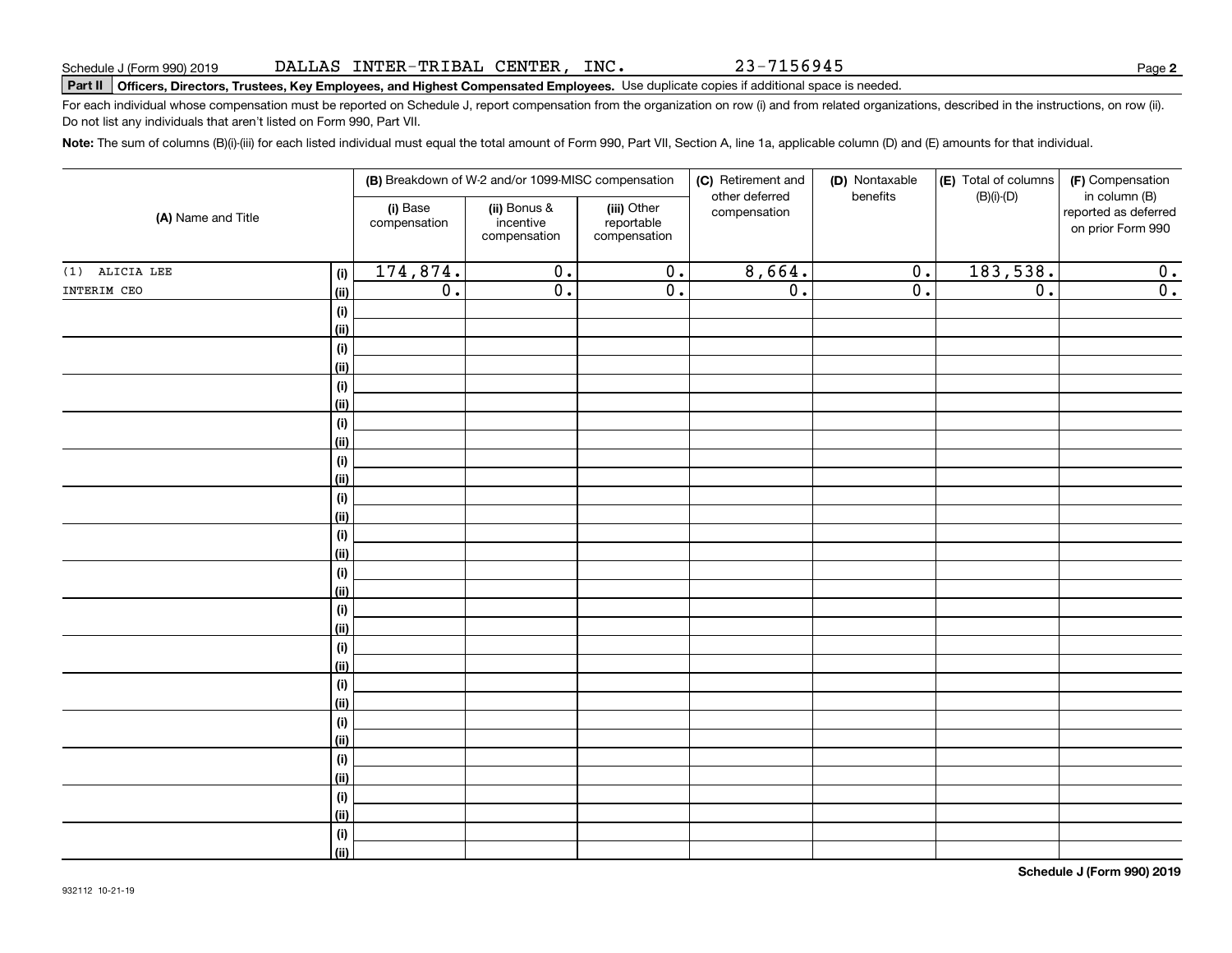# **Part III Supplemental Information**

Schedule J (Form 990) 2019 DALLAS INTER-TRIBAL CENTER, INC.<br>Part III Supplemental Information<br>Provide the information, explanation, or descriptions required for Part I, lines 1a, 1b, 3, 4a, 4b, 4c, 5a, 5b, 6a, 6b, 7, and 8

**Schedule J (Form 990) 2019**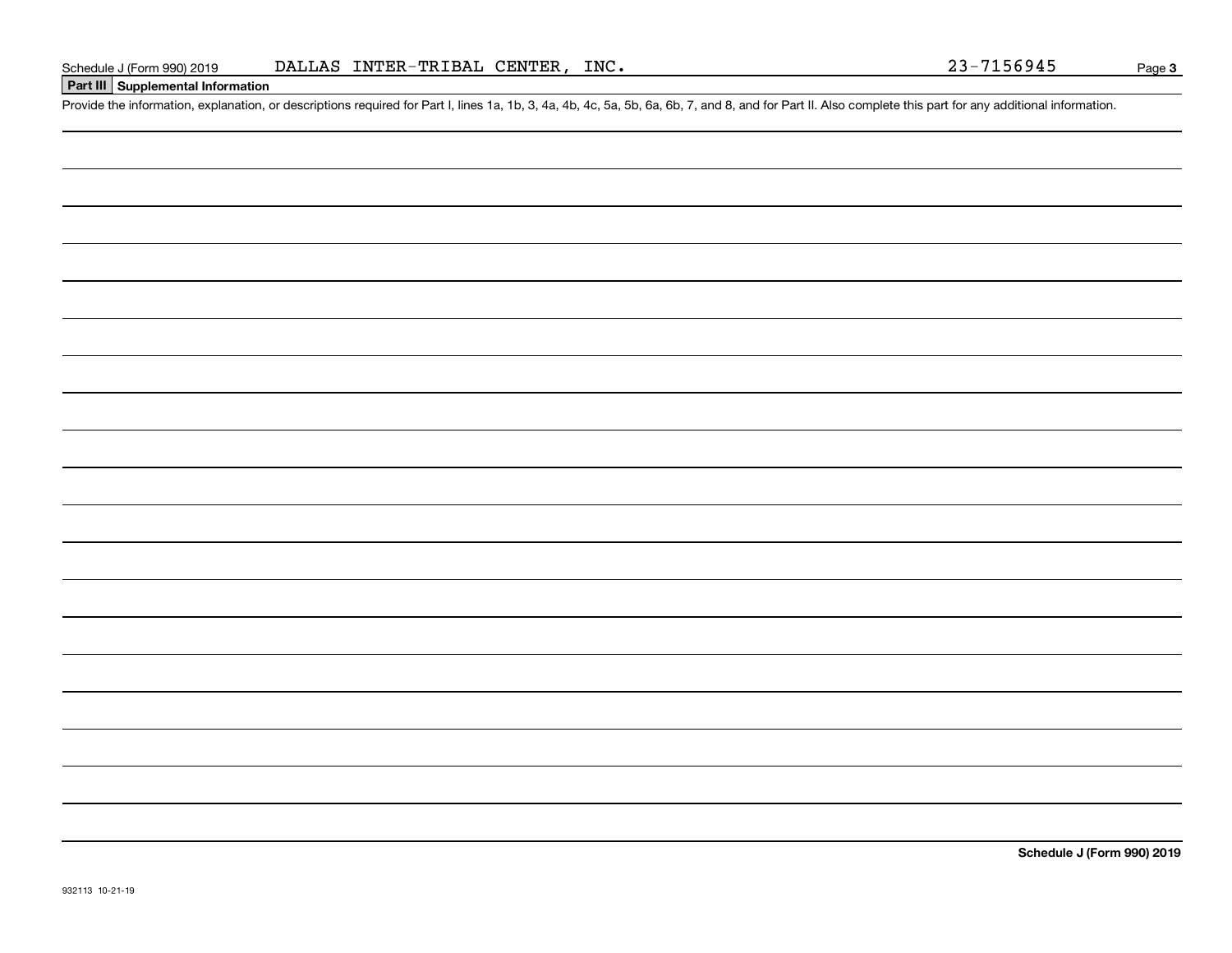**(Form 990 or 990-EZ)**

Department of the Treasury Internal Revenue Service Name of the organization

**SCHEDULE O Supplemental Information to Form 990 or 990-EZ**

**Complete to provide information for responses to specific questions on Form 990 or 990-EZ or to provide any additional information. | Attach to Form 990 or 990-EZ. | Go to www.irs.gov/Form990 for the latest information.**



**Employer identification number** DALLAS INTER-TRIBAL CENTER, INC. | 23-7156945

FORM 990, PART I, DOING BUSINESS AS:

URBAN INTER-TRIBAL CENTER OF TEXAS

FORM 990, PART I, LINE 1, DESCRIPTION OF ORGANIZATION MISSION:

METROPLEX.

FORM 990, PART III, LINE 2, NEW PROGRAM SERVICES:

FUNDING FOR COVID-19 RELATED TESTING AND VACCINES.

FORM 990, PART VI, SECTION B, LINE 11B:

REVIEWED AT BOARD OF DIRECTORS MEETING IMMEDIATELY FOLLOWING RECEIPT OF DOCUMENT.

FORM 990, PART VI, SECTION B, LINE 15:

A MARKET STUDY RELATED TO THE NON-PROFIT SECTOR WITHIN THE DFW METROPLEX.

COMPARISON BASED ON EMPLOYEE BASE PLUS ORGANIZATION SIZE AND ANNUAL FUNDING RECEIVED.

FORM 990, PART VI, SECTION C, LINE 19:

THESE ARE AVAILABLE UPON REQUEST.

FORM 990, PART IX, LINE 11G, OTHER FEES:

PROFESSIONAL SERVICES:

PROGRAM SERVICE EXPENSES 73,060.

MANAGEMENT AND GENERAL EXPENSES 19,628.

FUNDRAISING EXPENSES 0.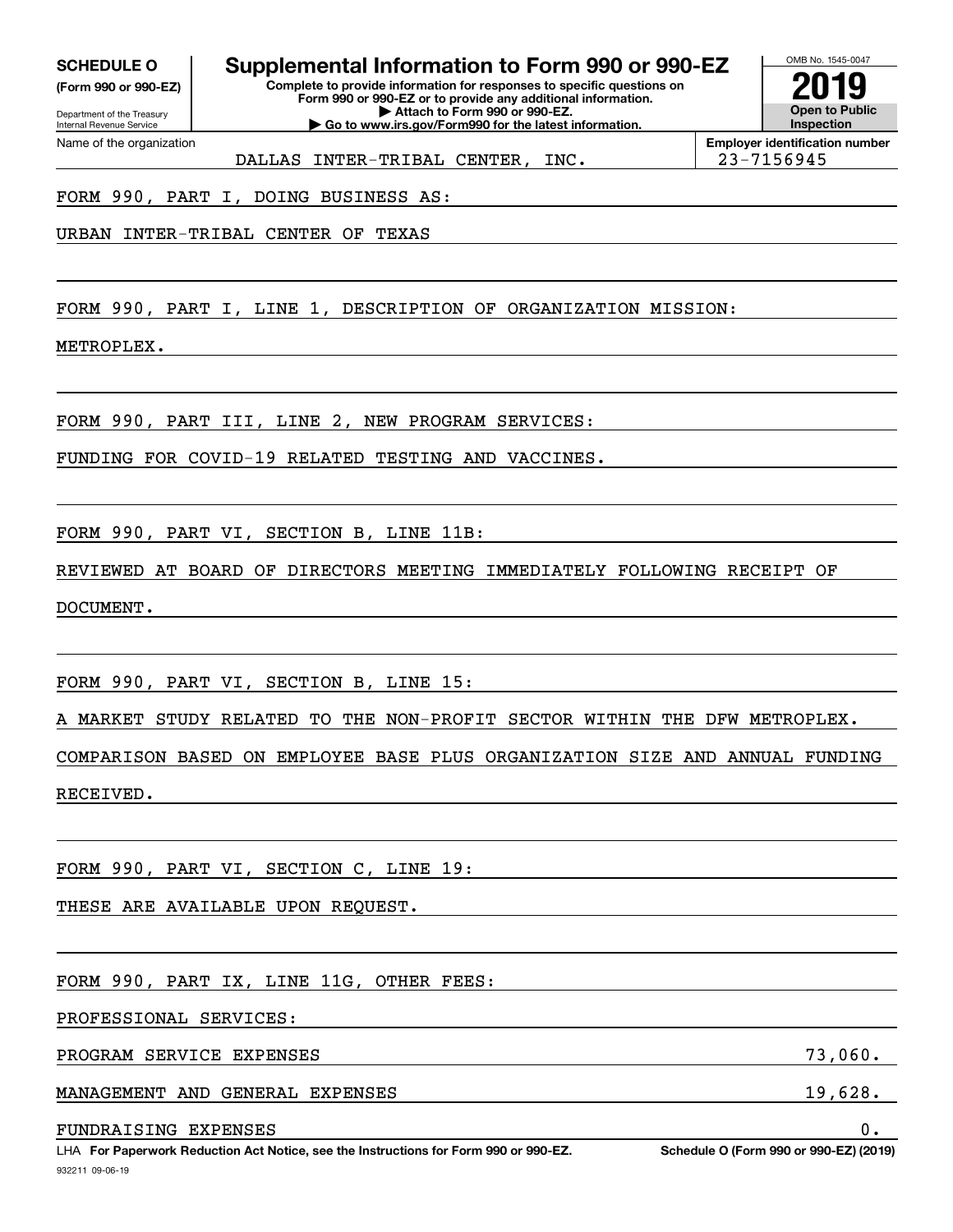| Schedule O (Form 990 or 990-EZ) (2019)<br>Name of the organization | Page 2<br><b>Employer identification number</b> |
|--------------------------------------------------------------------|-------------------------------------------------|
| DALLAS INTER-TRIBAL CENTER, INC.                                   | 23-7156945                                      |
| TOTAL EXPENSES                                                     | 92,688.                                         |
| CONTRACTUAL SERVICES:                                              |                                                 |
| PROGRAM SERVICE EXPENSES                                           | 226,962.                                        |
| MANAGEMENT AND GENERAL EXPENSES                                    | 1,390.                                          |
| FUNDRAISING EXPENSES                                               | 1,782.                                          |
| TOTAL EXPENSES                                                     | 230, 134.                                       |
| PAYROLL FEES:                                                      |                                                 |
| PROGRAM SERVICE EXPENSES                                           | 9,416.                                          |
| MANAGEMENT AND GENERAL EXPENSES                                    | 2,929.                                          |
| FUNDRAISING EXPENSES                                               | 31.                                             |
| TOTAL EXPENSES                                                     | 12,376.                                         |
| TOTAL OTHER FEES ON FORM 990, PART IX, LINE 11G, COL A             | 335,198.                                        |
|                                                                    |                                                 |
|                                                                    |                                                 |
|                                                                    |                                                 |
|                                                                    |                                                 |
|                                                                    |                                                 |
|                                                                    |                                                 |
|                                                                    |                                                 |
|                                                                    |                                                 |
|                                                                    |                                                 |
|                                                                    |                                                 |
|                                                                    |                                                 |
|                                                                    |                                                 |
|                                                                    |                                                 |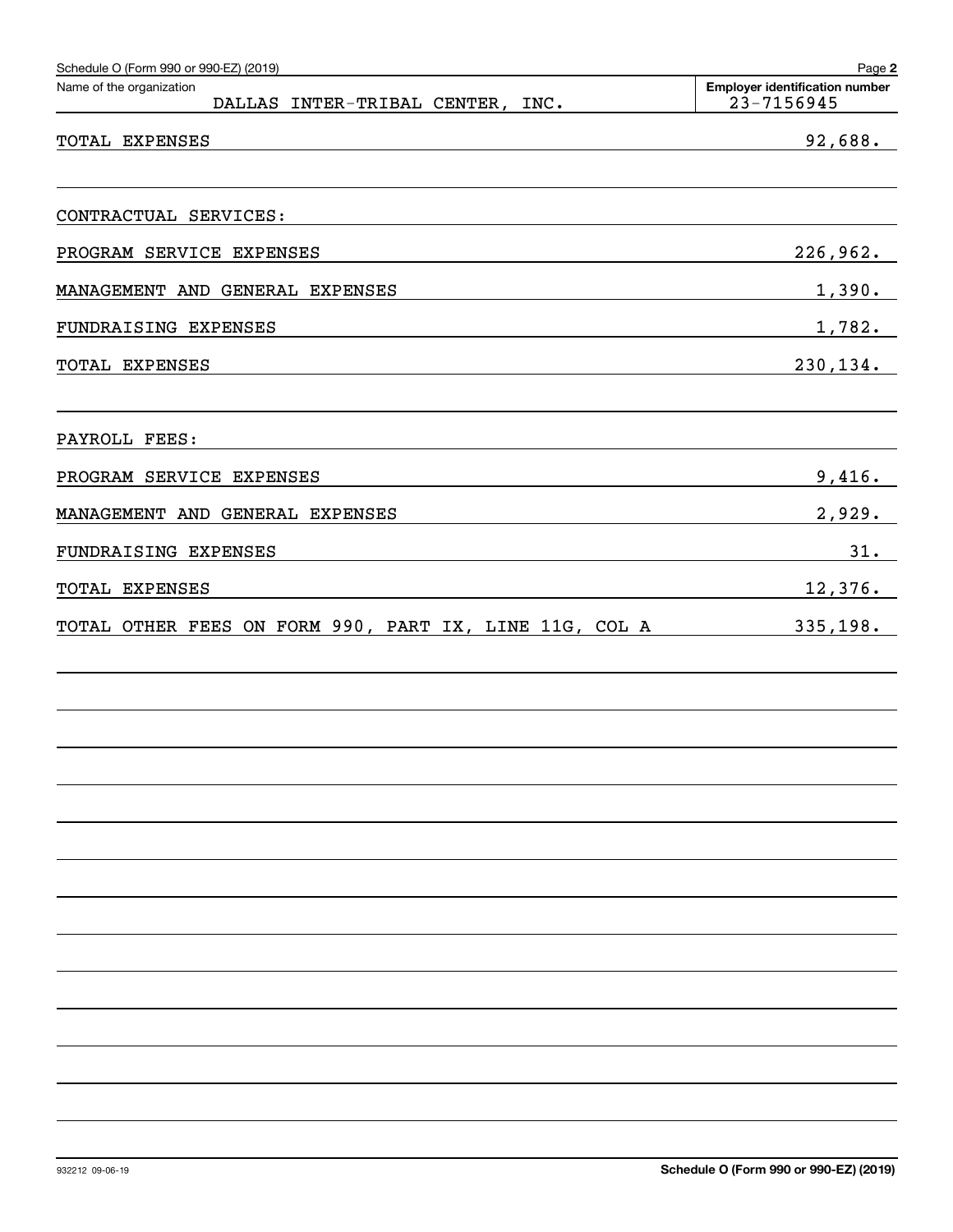|                                                        |                                                                                                                                                                                                                                | ** PUBLIC DISCLOSURE COPY **                                            |                     |                |                                                      |                       |                                                               |
|--------------------------------------------------------|--------------------------------------------------------------------------------------------------------------------------------------------------------------------------------------------------------------------------------|-------------------------------------------------------------------------|---------------------|----------------|------------------------------------------------------|-----------------------|---------------------------------------------------------------|
| Form 990-T                                             | <b>Exempt Organization Business Income Tax Return</b>                                                                                                                                                                          |                                                                         |                     |                |                                                      |                       | OMB No. 1545-0047                                             |
|                                                        |                                                                                                                                                                                                                                | (and proxy tax under section 6033(e))                                   |                     |                |                                                      |                       |                                                               |
|                                                        | For calendar year 2019 or other tax year beginning JUL 1, 2019 , and ending JUN 30, 2020                                                                                                                                       |                                                                         |                     |                |                                                      |                       |                                                               |
| Department of the Treasury<br>Internal Revenue Service | bo not enter SSN numbers on this form as it may be made public if your organization is a $501(c)(3)$ .                                                                                                                         | Go to www.irs.gov/Form990T for instructions and the latest information. |                     |                |                                                      |                       | Open to Public Inspection for<br>501(c)(3) Organizations Only |
| Check box if                                           | Name of organization ( $\Box$ Check box if name changed and see instructions.)                                                                                                                                                 |                                                                         |                     |                |                                                      |                       | Employer identification number                                |
| address changed                                        |                                                                                                                                                                                                                                |                                                                         |                     |                |                                                      |                       | (Employees' trust, see<br>instructions.)                      |
| <b>B</b> Exempt under section                          | Print DALLAS INTER-TRIBAL CENTER, INC.                                                                                                                                                                                         |                                                                         |                     |                |                                                      |                       | 23-7156945                                                    |
| $X \mid 501(c)$ (3)                                    | 0ľ<br>Number, street, and room or suite no. If a P.O. box, see instructions.                                                                                                                                                   |                                                                         |                     |                |                                                      |                       | E Unrelated business activity code<br>(See instructions.)     |
| 7220(e)<br>408(e)                                      | Type<br>1283 RECORD CROSSING ROAD                                                                                                                                                                                              |                                                                         |                     |                |                                                      |                       |                                                               |
| 530(a)<br>408A                                         | City or town, state or province, country, and ZIP or foreign postal code                                                                                                                                                       |                                                                         |                     |                |                                                      |                       |                                                               |
| 529(a)<br>C Book value of all assets                   | DALLAS, TX 75235-6001                                                                                                                                                                                                          |                                                                         |                     |                |                                                      | 531120                |                                                               |
|                                                        | F Group exemption number (See instructions.)<br>at end of year<br>8, 118, 936. G Check organization type $\triangleright$ $\boxed{X}$ 501(c) corporation                                                                       |                                                                         |                     |                |                                                      |                       |                                                               |
|                                                        | H Enter the number of the organization's unrelated trades or businesses.                                                                                                                                                       |                                                                         | 1                   | $501(c)$ trust | Describe the only (or first) unrelated               | $401(a)$ trust        | Other trust                                                   |
|                                                        | trade or business here > SEE STATEMENT 1                                                                                                                                                                                       |                                                                         |                     |                | . If only one, complete Parts I-V. If more than one, |                       |                                                               |
|                                                        | describe the first in the blank space at the end of the previous sentence, complete Parts I and II, complete a Schedule M for each additional trade or                                                                         |                                                                         |                     |                |                                                      |                       |                                                               |
| business, then complete Parts III-V.                   |                                                                                                                                                                                                                                |                                                                         |                     |                |                                                      |                       |                                                               |
|                                                        | During the tax year, was the corporation a subsidiary in an affiliated group or a parent-subsidiary controlled group?                                                                                                          |                                                                         |                     |                |                                                      | Yes                   | $\boxed{\text{X}}$ No                                         |
|                                                        | If "Yes," enter the name and identifying number of the parent corporation.                                                                                                                                                     |                                                                         |                     |                |                                                      |                       |                                                               |
|                                                        | J The books are in care of $\blacktriangleright$ CARLTON ROACH                                                                                                                                                                 |                                                                         |                     |                | Telephone number $\blacktriangleright$ (214)         |                       | $941 - 1050$                                                  |
| Part I                                                 | <b>Unrelated Trade or Business Income</b>                                                                                                                                                                                      |                                                                         |                     | (A) Income     | (B) Expenses                                         |                       | $(C)$ Net                                                     |
| 1a Gross receipts or sales                             |                                                                                                                                                                                                                                |                                                                         |                     |                |                                                      |                       |                                                               |
| Less returns and allowances                            |                                                                                                                                                                                                                                | c Balance                                                               | 1c                  |                |                                                      |                       |                                                               |
| 2                                                      |                                                                                                                                                                                                                                |                                                                         | $\overline{2}$<br>3 |                |                                                      |                       |                                                               |
| Gross profit. Subtract line 2 from line 1c<br>3        |                                                                                                                                                                                                                                |                                                                         | 4a                  |                |                                                      |                       |                                                               |
| 4a<br>b                                                |                                                                                                                                                                                                                                |                                                                         | 4 <sub>b</sub>      |                |                                                      |                       |                                                               |
| C                                                      |                                                                                                                                                                                                                                |                                                                         | 4c                  |                |                                                      |                       |                                                               |
| 5                                                      | Income (loss) from a partnership or an S corporation (attach statement)                                                                                                                                                        |                                                                         | 5                   |                |                                                      |                       |                                                               |
| Rent income (Schedule C)<br>6                          |                                                                                                                                                                                                                                |                                                                         | 6                   |                |                                                      |                       |                                                               |
| 7                                                      | Unrelated debt-financed income (Schedule E) [11] [2010] [2010] [2010] [2010] [2010] [2010] [2010] [2010] [2010                                                                                                                 |                                                                         | $\overline{7}$      | 210,631.       | 194, 235.                                            |                       | 16,396.                                                       |
| 8                                                      | Interest, annuities, royalties, and rents from a controlled organization (Schedule F)                                                                                                                                          |                                                                         | 8                   |                |                                                      |                       |                                                               |
| 9                                                      | Investment income of a section 501(c)(7), (9), or (17) organization (Schedule G)                                                                                                                                               |                                                                         | 9                   |                |                                                      |                       |                                                               |
| 10                                                     |                                                                                                                                                                                                                                |                                                                         | 10                  |                |                                                      |                       |                                                               |
| 11                                                     |                                                                                                                                                                                                                                |                                                                         | 11                  |                |                                                      |                       |                                                               |
|                                                        |                                                                                                                                                                                                                                |                                                                         | 13                  | 210,631.       | 194, 235.                                            |                       | 16,396.                                                       |
| 13<br>Part II                                          | <b>Deductions Not Taken Elsewhere</b> (See instructions for limitations on deductions.)                                                                                                                                        |                                                                         |                     |                |                                                      |                       |                                                               |
|                                                        | (Deductions must be directly connected with the unrelated business income.)                                                                                                                                                    |                                                                         |                     |                |                                                      |                       |                                                               |
| 14                                                     |                                                                                                                                                                                                                                |                                                                         |                     |                |                                                      | 14                    |                                                               |
| 15                                                     | Salaries and wages information continuous contracts and wages in the salaries and wages incommutation of the salarities and wages in the salarities and wages in the salarities of the salarities of the salarities of the sal |                                                                         |                     |                |                                                      | 15                    |                                                               |
| 16                                                     | Repairs and maintenance <i>[1] [1] [1] [1] [1] [1] [1] [1] [1] [1]</i> [1] <b>[1]</b> [1] <b>[1]</b> [1] <b>[1] [1] [1] [1] [1] [1] [1] [1] [1] [1] [1] [1] [1] [1] [1] [1] [1] [1] [1] [1] [1] [1]</b>                        |                                                                         |                     |                |                                                      | 16                    |                                                               |
| 17<br>Bad debts                                        |                                                                                                                                                                                                                                |                                                                         |                     |                |                                                      | 17                    |                                                               |
| 18                                                     | Interest (attach schedule) (see instructions) www.assex.com/www.assex.com/www.assex.com/www.assex.com/www.assex.com/www.assex.com/www.assex.com/www.assex.com/www.assex.com/www.assex.com/www.assex.com/www.assex.com/www.asse |                                                                         |                     |                |                                                      | 18                    |                                                               |
| 19<br>Taxes and licenses                               |                                                                                                                                                                                                                                |                                                                         |                     |                |                                                      | 19                    |                                                               |
| 20                                                     |                                                                                                                                                                                                                                |                                                                         |                     |                | 65,510.<br>65,510.                                   |                       | $0$ .                                                         |
| 21                                                     | Less depreciation claimed on Schedule A and elsewhere on return [1] [11] [11] [21a]                                                                                                                                            |                                                                         |                     |                |                                                      | 21 <sub>b</sub><br>22 |                                                               |
| 22<br>Depletion<br>23                                  | Contributions to deferred compensation plans [11] manufactured contributions to deferred compensation plans [11] manufactured compensation plans [11] manufactured compensation plans [11] manufactured contributions to defer |                                                                         |                     |                |                                                      | 23                    |                                                               |
| 24                                                     | Employee benefit programs in the continuum contract of the contract of the contract of the contract of the contract of the contract of the contract of the contract of the contract of the contract of the contract of the con |                                                                         |                     |                |                                                      | 24                    |                                                               |
| 25                                                     |                                                                                                                                                                                                                                |                                                                         |                     |                |                                                      | 25                    |                                                               |
| 26                                                     |                                                                                                                                                                                                                                |                                                                         |                     |                |                                                      | 26                    |                                                               |
| 27                                                     | Other deductions (attach schedule) manufactured and contract and contract and contract and contract and contract and contract and contract and contract and contract and contract and contract and contract and contract and c |                                                                         |                     |                |                                                      | 27                    |                                                               |
| 28                                                     |                                                                                                                                                                                                                                |                                                                         |                     |                |                                                      | 28                    | $0$ .                                                         |
| 29                                                     | Unrelated business taxable income before net operating loss deduction. Subtract line 28 from line 13                                                                                                                           |                                                                         |                     |                |                                                      | 29                    | 16,396.                                                       |
| 30                                                     | Deduction for net operating loss arising in tax years beginning on or after January 1, 2018                                                                                                                                    |                                                                         |                     |                |                                                      |                       |                                                               |
|                                                        | (see instructions) www.communications.com/inductions/inductions/inductions/inductions/inductions/inductions/inductions/inductions/inductions/inductions/inductions/inductions/inductions/inductions/inductions/inductions/indu |                                                                         |                     |                |                                                      | 30                    | $0$ .                                                         |
| 31                                                     | Unrelated business taxable income. Subtract line 30 from line 29 [11] www.communically.communically.communically                                                                                                               |                                                                         |                     |                |                                                      | 31                    | 16,396.<br>$\overline{1}$                                     |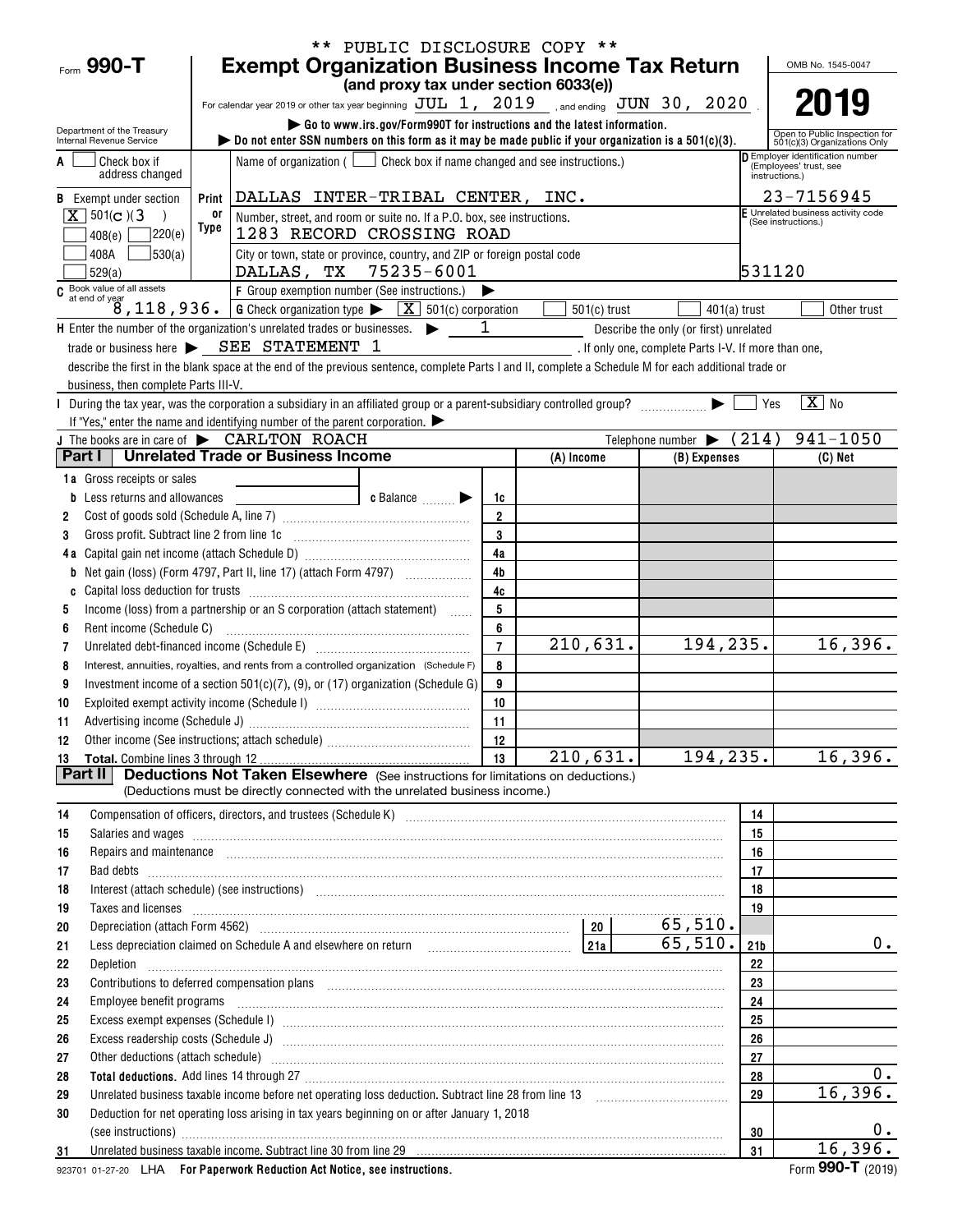## Form 990-T (2019) Page DALLAS INTER-TRIBAL CENTER, INC.

| Part III    |                 | <b>Total Unrelated Business Taxable Income</b>                                                                                                                                                                                                                      |                                   |                             |            |                       |            |                                                                          |                         |
|-------------|-----------------|---------------------------------------------------------------------------------------------------------------------------------------------------------------------------------------------------------------------------------------------------------------------|-----------------------------------|-----------------------------|------------|-----------------------|------------|--------------------------------------------------------------------------|-------------------------|
| 32          |                 |                                                                                                                                                                                                                                                                     |                                   |                             |            |                       | 32         |                                                                          | 16,396.                 |
| 33          |                 | Amounts paid for disallowed fringes                                                                                                                                                                                                                                 |                                   |                             |            |                       | 33         |                                                                          |                         |
| 34          |                 | Charitable contributions (see instructions for limitation rules) [11] manufacture in the contributions (see instructions for limitation rules) [11] manufacture in the contributions (see instructions for limitation rules) [                                      |                                   |                             |            |                       | 34         |                                                                          | $\overline{0}$ .        |
| 35          |                 | Total unrelated business taxable income before pre-2018 NOLs and specific deduction. Subtract line 34 from the sum of lines 32 and 33                                                                                                                               |                                   |                             |            |                       | 35         |                                                                          | 16,396.                 |
| 36          |                 |                                                                                                                                                                                                                                                                     |                                   |                             |            |                       | 36         |                                                                          |                         |
| 37          |                 |                                                                                                                                                                                                                                                                     |                                   |                             |            |                       | 37         |                                                                          | 16,396.                 |
| 38          |                 | Specific deduction (Generally \$1,000, but see line 38 instructions for exceptions)                                                                                                                                                                                 |                                   |                             |            |                       | 38         |                                                                          | 1,000.                  |
| 39          |                 | Unrelated business taxable income. Subtract line 38 from line 37. If line 38 is greater than line 37,                                                                                                                                                               |                                   |                             |            |                       |            |                                                                          |                         |
|             |                 | enter the smaller of zero or line 37<br>Part IV   Tax Computation                                                                                                                                                                                                   |                                   |                             |            |                       | 39         |                                                                          | 15,396.                 |
|             |                 |                                                                                                                                                                                                                                                                     |                                   |                             |            |                       |            |                                                                          | 3,233.                  |
| 40<br>41    |                 | Trusts Taxable at Trust Rates. See instructions for tax computation. Income tax on the amount on line 39 from:                                                                                                                                                      |                                   |                             |            | $\blacktriangleright$ | 40         |                                                                          |                         |
|             |                 | Tax rate schedule or <u>Improvedue</u> D (Form 1041) <b>Contained the Contract of Schedule D</b> (Form 1041)                                                                                                                                                        |                                   |                             |            | ▶                     | 41         |                                                                          |                         |
| 42          |                 |                                                                                                                                                                                                                                                                     |                                   |                             |            |                       | 42         |                                                                          |                         |
| 43          |                 | Alternative minimum tax (trusts only) manufactured and an according term of the state of the state of the state of the state of the state of the state of the state of the state of the state of the state of the state of the                                      |                                   |                             |            |                       | 43         |                                                                          |                         |
| 44          |                 | Tax on Noncompliant Facility Income. See instructions [11] All All All According Max on Noncompliant Facility Income. See instructions [11] All According Max on Noncompliant Facility Income.                                                                      |                                   |                             |            |                       | 44         |                                                                          |                         |
| 45          |                 | Total. Add lines 42, 43, and 44 to line 40 or 41, whichever applies                                                                                                                                                                                                 |                                   |                             |            |                       | 45         |                                                                          | 3,233.                  |
| Part V      |                 | Tax and Payments                                                                                                                                                                                                                                                    |                                   |                             |            |                       |            |                                                                          |                         |
|             |                 | 46a Foreign tax credit (corporations attach Form 1118; trusts attach Form 1116) [                                                                                                                                                                                   |                                   |                             | 46a        |                       |            |                                                                          |                         |
|             |                 | Other credits (see instructions)                                                                                                                                                                                                                                    |                                   |                             | 46b        |                       |            |                                                                          |                         |
|             |                 | General business credit. Attach Form 3800                                                                                                                                                                                                                           |                                   |                             | 46с        |                       |            |                                                                          |                         |
|             |                 |                                                                                                                                                                                                                                                                     |                                   |                             |            |                       |            |                                                                          |                         |
| е           |                 |                                                                                                                                                                                                                                                                     |                                   |                             |            |                       | 46e        |                                                                          |                         |
| 47          |                 | Subtract line 46e from line 45 <b>manual contract the 45</b> manual contract of the 46e from line 45                                                                                                                                                                |                                   |                             |            |                       | 47         |                                                                          | 3, 233.                 |
| 48          |                 | Other taxes. Check if from: Form 4255 Form 8611 Form 8697 Form 8866 Other (attach schedule)                                                                                                                                                                         |                                   |                             |            |                       | 48         |                                                                          |                         |
| 49          |                 |                                                                                                                                                                                                                                                                     |                                   |                             |            |                       | 49         |                                                                          | 3, 233.                 |
| 50          |                 |                                                                                                                                                                                                                                                                     |                                   |                             |            |                       | 50         |                                                                          | $0$ .                   |
|             |                 |                                                                                                                                                                                                                                                                     |                                   |                             | 51a        | 5,515.                |            |                                                                          |                         |
|             |                 |                                                                                                                                                                                                                                                                     |                                   |                             | 51b        |                       |            |                                                                          |                         |
|             |                 |                                                                                                                                                                                                                                                                     |                                   |                             | 51c        |                       |            |                                                                          |                         |
|             |                 | d Foreign organizations: Tax paid or withheld at source (see instructions) [                                                                                                                                                                                        |                                   |                             | 51d        |                       |            |                                                                          |                         |
|             |                 | e Backup withholding (see instructions)                                                                                                                                                                                                                             |                                   |                             | 51e<br>51f |                       |            |                                                                          |                         |
|             |                 | <b>g</b> Other credits, adjustments, and payments: Form 2439                                                                                                                                                                                                        |                                   |                             |            |                       |            |                                                                          |                         |
|             |                 | Form 4136                                                                                                                                                                                                                                                           | $\sim$ 100 $\mu$ m $^{-1}$        | Total $\blacktriangleright$ | 51a        |                       |            |                                                                          |                         |
|             |                 |                                                                                                                                                                                                                                                                     |                                   |                             |            |                       | 52         |                                                                          | 5,515.                  |
| 53          |                 | Estimated tax penalty (see instructions). Check if Form 2220 is attached $\blacktriangleright$ $\boxed{\mathbf{X}}$                                                                                                                                                 |                                   |                             |            |                       | 53         |                                                                          |                         |
| 54          |                 | Tax due. If line 52 is less than the total of lines 49, 50, and 53, enter amount owed                                                                                                                                                                               |                                   |                             |            |                       | 54         |                                                                          |                         |
| 55          |                 | Overpayment. If line 52 is larger than the total of lines 49, 50, and 53, enter amount overpaid                                                                                                                                                                     |                                   |                             |            |                       | 55         |                                                                          | 2,282.                  |
| 56          |                 | Enter the amount of line 55 you want: Credited to 2020 estimated tax $\blacktriangleright$                                                                                                                                                                          |                                   |                             | 2,282.     | Refunded              | 56         |                                                                          | 0.                      |
| Part VI     |                 | Statements Regarding Certain Activities and Other Information (see instructions)                                                                                                                                                                                    |                                   |                             |            |                       |            |                                                                          |                         |
| 57          |                 | At any time during the 2019 calendar year, did the organization have an interest in or a signature or other authority                                                                                                                                               |                                   |                             |            |                       |            | Yes                                                                      | No                      |
|             |                 | over a financial account (bank, securities, or other) in a foreign country? If "Yes," the organization may have to file                                                                                                                                             |                                   |                             |            |                       |            |                                                                          |                         |
|             |                 | FinCEN Form 114, Report of Foreign Bank and Financial Accounts. If "Yes," enter the name of the foreign country                                                                                                                                                     |                                   |                             |            |                       |            |                                                                          |                         |
|             | here            |                                                                                                                                                                                                                                                                     |                                   |                             |            |                       |            |                                                                          | x                       |
| 58          |                 | During the tax year, did the organization receive a distribution from, or was it the grantor of, or transferor to, a foreign trust?                                                                                                                                 |                                   |                             |            |                       |            |                                                                          | $\overline{\mathbf{x}}$ |
|             |                 | If "Yes," see instructions for other forms the organization may have to file.                                                                                                                                                                                       |                                   |                             |            |                       |            |                                                                          |                         |
| 59          |                 | Enter the amount of tax-exempt interest received or accrued during the tax year<br>Under penalties of perjury, I declare that I have examined this return, including accompanying schedules and statements, and to the best of my knowledge and belief, it is true, |                                   |                             |            |                       |            |                                                                          |                         |
| Sign        |                 | correct, and complete. Declaration of preparer (other than taxpayer) is based on all information of which preparer has any knowledge.                                                                                                                               |                                   |                             |            |                       |            |                                                                          |                         |
| <b>Here</b> |                 |                                                                                                                                                                                                                                                                     |                                   |                             |            | EXECUTIVE DIRECTOR    |            | May the IRS discuss this return with                                     |                         |
|             |                 | Signature of officer                                                                                                                                                                                                                                                | Date                              |                             |            |                       |            | the preparer shown below (see<br>instructions)? $\boxed{\mathbf{X}}$ Yes | No                      |
|             |                 | Print/Type preparer's name                                                                                                                                                                                                                                          | Preparer's signature              |                             | Date       | Check                 | PTIN<br>if |                                                                          |                         |
|             |                 |                                                                                                                                                                                                                                                                     |                                   |                             |            | self-employed         |            |                                                                          |                         |
| Paid        | Preparer        | ASHLEY M. FOGLE                                                                                                                                                                                                                                                     | ASHLEY M. FOGLE                   |                             | 05/17/21   |                       |            | P01258800                                                                |                         |
|             | <b>Use Only</b> | Firm's name FHOGANTAYLOR LLP                                                                                                                                                                                                                                        |                                   |                             |            | Firm's EIN            |            | 73-1413977                                                               |                         |
|             |                 |                                                                                                                                                                                                                                                                     | 1225 N BROADWAY AVENUE, SUITE 200 |                             |            |                       |            |                                                                          |                         |
|             |                 | Firm's address > OKLAHOMA CITY, OK 73103                                                                                                                                                                                                                            |                                   |                             |            |                       |            | Phone no. 405-848-2020                                                   |                         |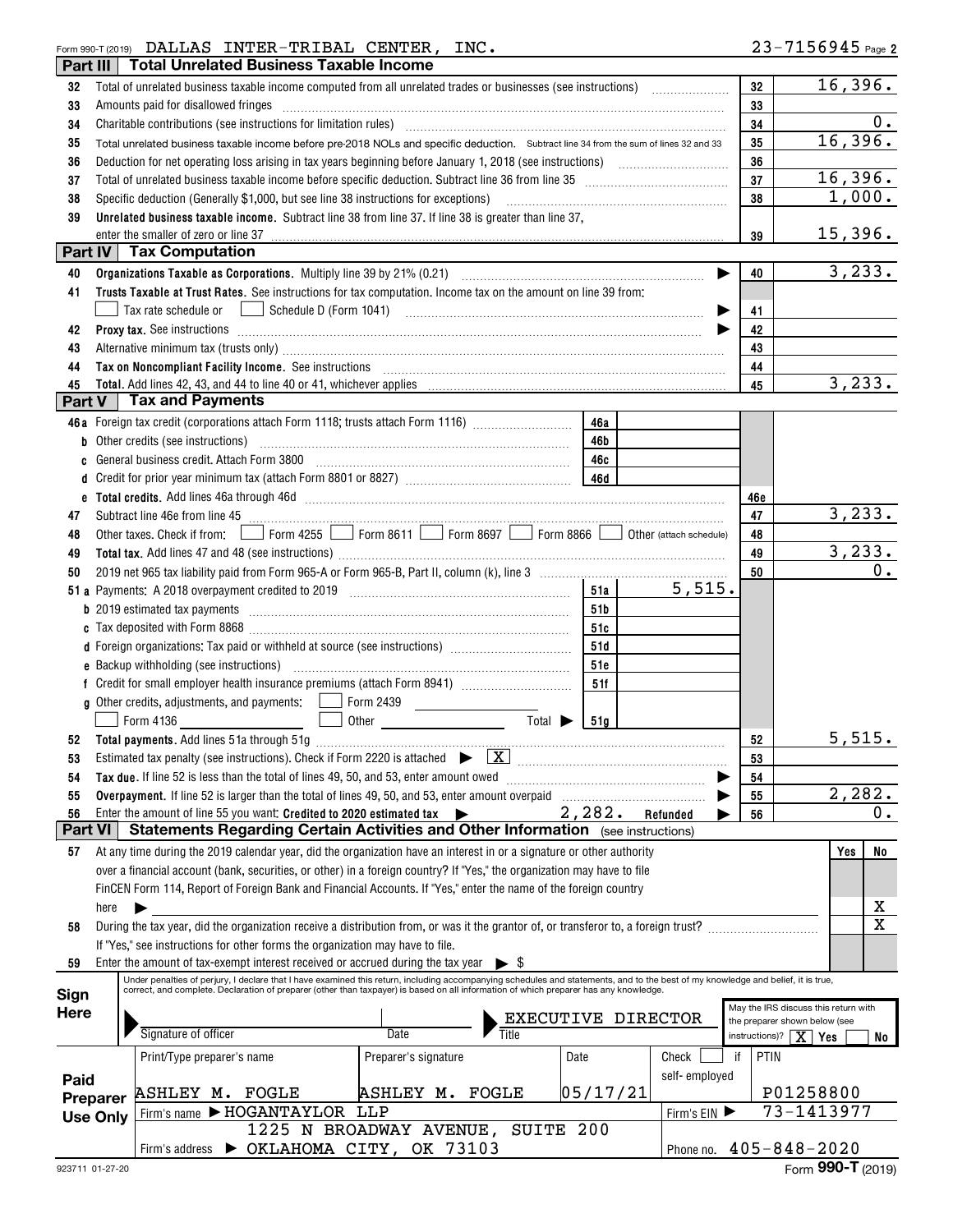| Schedule A - Cost of Goods Sold. Enter method of inventory valuation $\blacktriangleright$                                |                                                                                               |            |                                                                                                                                                     | N/A           |                                |                                                                                                  |                      |                                                                                |    |
|---------------------------------------------------------------------------------------------------------------------------|-----------------------------------------------------------------------------------------------|------------|-----------------------------------------------------------------------------------------------------------------------------------------------------|---------------|--------------------------------|--------------------------------------------------------------------------------------------------|----------------------|--------------------------------------------------------------------------------|----|
| Inventory at beginning of year                                                                                            | 1                                                                                             |            |                                                                                                                                                     |               |                                |                                                                                                  | 6                    |                                                                                |    |
| 2<br>Purchases                                                                                                            | $\overline{2}$                                                                                |            | 7 Cost of goods sold. Subtract line 6                                                                                                               |               |                                |                                                                                                  |                      |                                                                                |    |
| 3                                                                                                                         | 3                                                                                             |            | from line 5. Enter here and in Part I,                                                                                                              |               |                                |                                                                                                  |                      |                                                                                |    |
| <b>4a</b> Additional section 263A costs                                                                                   |                                                                                               |            |                                                                                                                                                     |               |                                |                                                                                                  | $\overline{7}$       |                                                                                |    |
| (attach schedule)                                                                                                         | 4a                                                                                            |            | 8 Do the rules of section 263A (with respect to                                                                                                     |               |                                |                                                                                                  |                      | Yes                                                                            | No |
| <b>b</b> Other costs (attach schedule)                                                                                    | 4 <sub>b</sub>                                                                                |            |                                                                                                                                                     |               |                                | property produced or acquired for resale) apply to                                               |                      |                                                                                |    |
| <b>Total.</b> Add lines 1 through 4b<br>5                                                                                 | 5                                                                                             |            | the organization?                                                                                                                                   |               |                                |                                                                                                  |                      |                                                                                |    |
| Schedule C - Rent Income (From Real Property and Personal Property Leased With Real Property)                             |                                                                                               |            |                                                                                                                                                     |               |                                |                                                                                                  |                      |                                                                                |    |
| (see instructions)                                                                                                        |                                                                                               |            |                                                                                                                                                     |               |                                |                                                                                                  |                      |                                                                                |    |
| 1. Description of property                                                                                                |                                                                                               |            |                                                                                                                                                     |               |                                |                                                                                                  |                      |                                                                                |    |
| (1)                                                                                                                       |                                                                                               |            |                                                                                                                                                     |               |                                |                                                                                                  |                      |                                                                                |    |
| (2)                                                                                                                       |                                                                                               |            |                                                                                                                                                     |               |                                |                                                                                                  |                      |                                                                                |    |
| (3)                                                                                                                       |                                                                                               |            |                                                                                                                                                     |               |                                |                                                                                                  |                      |                                                                                |    |
| (4)                                                                                                                       |                                                                                               |            |                                                                                                                                                     |               |                                |                                                                                                  |                      |                                                                                |    |
|                                                                                                                           | 2.<br>Rent received or accrued                                                                |            |                                                                                                                                                     |               |                                |                                                                                                  |                      |                                                                                |    |
| (a) From personal property (if the percentage of<br>rent for personal property is more than<br>10% but not more than 50%) |                                                                                               |            | (b) From real and personal property (if the percentage<br>of rent for personal property exceeds 50% or if<br>the rent is based on profit or income) |               |                                | 3(a) Deductions directly connected with the income in<br>columns 2(a) and 2(b) (attach schedule) |                      |                                                                                |    |
| (1)                                                                                                                       |                                                                                               |            |                                                                                                                                                     |               |                                |                                                                                                  |                      |                                                                                |    |
| (2)                                                                                                                       |                                                                                               |            |                                                                                                                                                     |               |                                |                                                                                                  |                      |                                                                                |    |
| (3)                                                                                                                       |                                                                                               |            |                                                                                                                                                     |               |                                |                                                                                                  |                      |                                                                                |    |
| (4)                                                                                                                       |                                                                                               |            |                                                                                                                                                     |               |                                |                                                                                                  |                      |                                                                                |    |
| Total                                                                                                                     | 0.<br>Total                                                                                   |            |                                                                                                                                                     |               | 0.                             |                                                                                                  |                      |                                                                                |    |
| (c) Total income. Add totals of columns 2(a) and 2(b). Enter                                                              |                                                                                               |            |                                                                                                                                                     |               | 0.                             | (b) Total deductions.<br>Enter here and on page 1,<br>Part I, line 6, column (B)                 |                      |                                                                                | 0. |
| <b>Schedule E - Unrelated Debt-Financed Income</b> (see instructions)                                                     |                                                                                               |            |                                                                                                                                                     |               |                                |                                                                                                  |                      |                                                                                |    |
|                                                                                                                           |                                                                                               |            | 2. Gross income from                                                                                                                                |               |                                | 3. Deductions directly connected with or allocable<br>to debt-financed property                  |                      |                                                                                |    |
| 1. Description of debt-financed property                                                                                  |                                                                                               |            | or allocable to debt-<br>financed property                                                                                                          |               | (a) Straight line depreciation |                                                                                                  | (b) Other deductions |                                                                                |    |
|                                                                                                                           |                                                                                               |            |                                                                                                                                                     |               |                                | (attach schedule)                                                                                |                      | (attach schedule)                                                              |    |
|                                                                                                                           |                                                                                               |            |                                                                                                                                                     |               |                                | STATEMENT 3                                                                                      | <b>STATEMENT</b>     |                                                                                |    |
| (1) RECORD CROSSING ROAD                                                                                                  |                                                                                               |            | 306,239.                                                                                                                                            |               |                                | 65,510.                                                                                          |                      | 216,890.                                                                       |    |
| (2)                                                                                                                       |                                                                                               |            |                                                                                                                                                     |               |                                |                                                                                                  |                      |                                                                                |    |
| (3)                                                                                                                       |                                                                                               |            |                                                                                                                                                     |               |                                |                                                                                                  |                      |                                                                                |    |
| (4)                                                                                                                       |                                                                                               |            |                                                                                                                                                     |               |                                |                                                                                                  |                      |                                                                                |    |
| 4 Amount of average acquisition<br>debt on or allocable to debt-financed<br>property (attach schedule)                    | 5 Average adjusted basis<br>of or allocable to<br>debt-financed property<br>(attach schedule) |            | 6. Column 4 divided<br>by column 5                                                                                                                  |               |                                | 7. Gross income<br>reportable (column<br>2 x column 6)                                           |                      | 8. Allocable deductions<br>(column 6 x total of columns<br>$3(a)$ and $3(b)$ ) |    |
| 1,884,739.<br>(1)                                                                                                         |                                                                                               | 2,740,137. | 68.78%                                                                                                                                              |               |                                | 210,631.                                                                                         |                      | 194, 235.                                                                      |    |
| (2)                                                                                                                       |                                                                                               |            |                                                                                                                                                     | $\%$          |                                |                                                                                                  |                      |                                                                                |    |
| (3)                                                                                                                       |                                                                                               |            |                                                                                                                                                     | $\frac{0}{0}$ |                                |                                                                                                  |                      |                                                                                |    |
| (4)                                                                                                                       |                                                                                               |            |                                                                                                                                                     | $\%$          |                                |                                                                                                  |                      |                                                                                |    |
|                                                                                                                           |                                                                                               |            |                                                                                                                                                     |               |                                | Enter here and on page 1,<br>Part I, line 7, column (A).                                         |                      | Enter here and on page 1,<br>Part I, line 7, column (B).                       |    |
| <b>Totals</b>                                                                                                             |                                                                                               |            |                                                                                                                                                     |               |                                | 210,631.                                                                                         |                      | 194, 235.                                                                      |    |
| Total dividends-received deductions included in column 8                                                                  |                                                                                               |            |                                                                                                                                                     |               |                                |                                                                                                  |                      |                                                                                | Ο. |

**990-T**  Form (2019)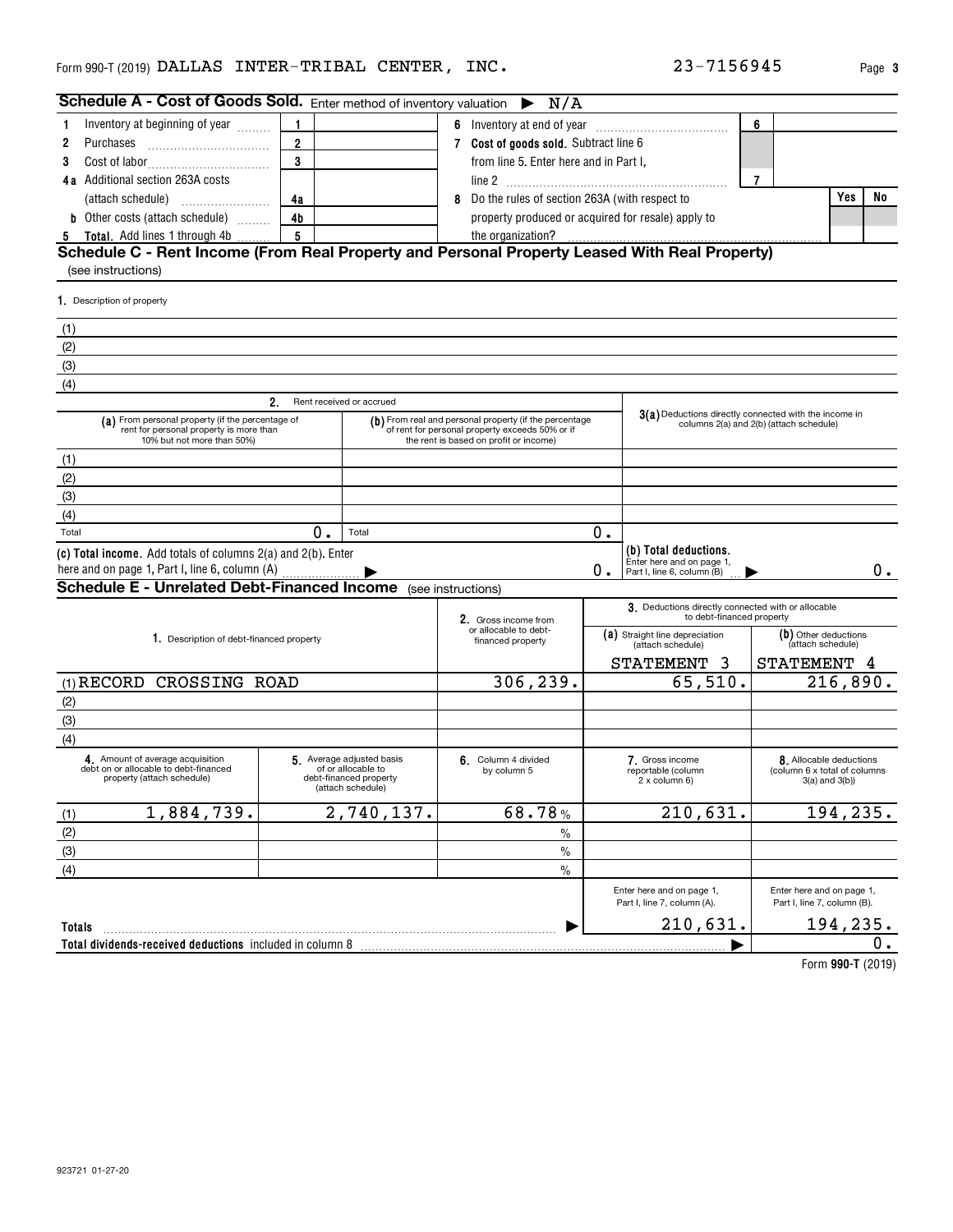| Form 990-T (2019) DALLAS INTER-TRIBAL CENTER, INC.                                                 |                                                      |                                                                    |                                                                          |                                        |                                                                                                                                       |                                                                                            |                                                                                                                                     |                     | 23-7156945                                 |                                                               | Page 4                                                                                       |
|----------------------------------------------------------------------------------------------------|------------------------------------------------------|--------------------------------------------------------------------|--------------------------------------------------------------------------|----------------------------------------|---------------------------------------------------------------------------------------------------------------------------------------|--------------------------------------------------------------------------------------------|-------------------------------------------------------------------------------------------------------------------------------------|---------------------|--------------------------------------------|---------------------------------------------------------------|----------------------------------------------------------------------------------------------|
| Schedule F - Interest, Annuities, Royalties, and Rents From Controlled Organizations               |                                                      |                                                                    |                                                                          |                                        |                                                                                                                                       |                                                                                            |                                                                                                                                     |                     |                                            | (see instructions)                                            |                                                                                              |
|                                                                                                    |                                                      |                                                                    |                                                                          |                                        | <b>Exempt Controlled Organizations</b>                                                                                                |                                                                                            |                                                                                                                                     |                     |                                            |                                                               |                                                                                              |
| 1. Name of controlled organization                                                                 |                                                      | 2. Employer<br>identification<br>number                            |                                                                          |                                        | 3. Net unrelated income<br>(loss) (see instructions)                                                                                  |                                                                                            | 5. Part of column 4 that is<br>4. Total of specified<br>included in the controlling<br>payments made<br>organization's gross income |                     |                                            |                                                               | 6. Deductions directly<br>connected with income<br>in column 5                               |
|                                                                                                    |                                                      |                                                                    |                                                                          |                                        |                                                                                                                                       |                                                                                            |                                                                                                                                     |                     |                                            |                                                               |                                                                                              |
| (1)                                                                                                |                                                      |                                                                    |                                                                          |                                        |                                                                                                                                       |                                                                                            |                                                                                                                                     |                     |                                            |                                                               |                                                                                              |
| (2)                                                                                                |                                                      |                                                                    |                                                                          |                                        |                                                                                                                                       |                                                                                            |                                                                                                                                     |                     |                                            |                                                               |                                                                                              |
| (3)                                                                                                |                                                      |                                                                    |                                                                          |                                        |                                                                                                                                       |                                                                                            |                                                                                                                                     |                     |                                            |                                                               |                                                                                              |
| (4)                                                                                                |                                                      |                                                                    |                                                                          |                                        |                                                                                                                                       |                                                                                            |                                                                                                                                     |                     |                                            |                                                               |                                                                                              |
| Nonexempt Controlled Organizations                                                                 |                                                      |                                                                    |                                                                          |                                        |                                                                                                                                       |                                                                                            |                                                                                                                                     |                     |                                            |                                                               |                                                                                              |
| 7 Taxable Income                                                                                   | 8. Net unrelated income (loss)<br>(see instructions) |                                                                    |                                                                          | 9. Total of specified payments<br>made |                                                                                                                                       | 10. Part of column 9 that is included<br>in the controlling organization's<br>gross income |                                                                                                                                     |                     |                                            | 11. Deductions directly connected<br>with income in column 10 |                                                                                              |
| (1)                                                                                                |                                                      |                                                                    |                                                                          |                                        |                                                                                                                                       |                                                                                            |                                                                                                                                     |                     |                                            |                                                               |                                                                                              |
| (2)                                                                                                |                                                      |                                                                    |                                                                          |                                        |                                                                                                                                       |                                                                                            |                                                                                                                                     |                     |                                            |                                                               |                                                                                              |
| (3)                                                                                                |                                                      |                                                                    |                                                                          |                                        |                                                                                                                                       |                                                                                            |                                                                                                                                     |                     |                                            |                                                               |                                                                                              |
| (4)                                                                                                |                                                      |                                                                    |                                                                          |                                        |                                                                                                                                       |                                                                                            |                                                                                                                                     |                     |                                            |                                                               |                                                                                              |
|                                                                                                    |                                                      |                                                                    |                                                                          |                                        |                                                                                                                                       |                                                                                            | Add columns 5 and 10.<br>Enter here and on page 1, Part I,                                                                          | line 8, column (A). |                                            |                                                               | Add columns 6 and 11.<br>Enter here and on page 1, Part I,<br>line 8, column (B).            |
| Totals                                                                                             |                                                      |                                                                    |                                                                          |                                        |                                                                                                                                       |                                                                                            |                                                                                                                                     |                     | О.                                         |                                                               | 0.                                                                                           |
| Schedule G - Investment Income of a Section 501(c)(7), (9), or (17) Organization                   |                                                      |                                                                    |                                                                          |                                        |                                                                                                                                       |                                                                                            |                                                                                                                                     |                     |                                            |                                                               |                                                                                              |
|                                                                                                    | (see instructions)                                   |                                                                    |                                                                          |                                        |                                                                                                                                       |                                                                                            |                                                                                                                                     |                     |                                            |                                                               |                                                                                              |
|                                                                                                    | 1. Description of income                             |                                                                    |                                                                          |                                        | 2. Amount of income                                                                                                                   |                                                                                            | 3. Deductions<br>directly connected<br>(attach schedule)                                                                            |                     | 4. Set-asides                              | (attach schedule)                                             | 5. Total deductions<br>and set-asides<br>(col. 3 plus col. 4)                                |
| (1)                                                                                                |                                                      |                                                                    |                                                                          |                                        |                                                                                                                                       |                                                                                            |                                                                                                                                     |                     |                                            |                                                               |                                                                                              |
| (2)                                                                                                |                                                      |                                                                    |                                                                          |                                        |                                                                                                                                       |                                                                                            |                                                                                                                                     |                     |                                            |                                                               |                                                                                              |
| (3)                                                                                                |                                                      |                                                                    |                                                                          |                                        |                                                                                                                                       |                                                                                            |                                                                                                                                     |                     |                                            |                                                               |                                                                                              |
| (4)                                                                                                |                                                      |                                                                    |                                                                          |                                        |                                                                                                                                       |                                                                                            |                                                                                                                                     |                     |                                            |                                                               |                                                                                              |
|                                                                                                    |                                                      |                                                                    |                                                                          |                                        | Enter here and on page 1,                                                                                                             |                                                                                            |                                                                                                                                     |                     |                                            |                                                               | Enter here and on page 1,                                                                    |
|                                                                                                    |                                                      |                                                                    |                                                                          |                                        | Part I, line 9, column (A).                                                                                                           |                                                                                            |                                                                                                                                     |                     |                                            |                                                               | Part I, line 9, column (B).                                                                  |
| Totals                                                                                             |                                                      |                                                                    |                                                                          |                                        |                                                                                                                                       | 0.                                                                                         |                                                                                                                                     |                     |                                            |                                                               | 0.                                                                                           |
| Schedule I - Exploited Exempt Activity Income, Other Than Advertising Income<br>(see instructions) |                                                      |                                                                    |                                                                          |                                        |                                                                                                                                       |                                                                                            |                                                                                                                                     |                     |                                            |                                                               |                                                                                              |
| 1. Description of<br>exploited activity                                                            |                                                      | 2. Gross<br>unrelated business<br>income from<br>trade or business | directly connected<br>with production<br>of unrelated<br>business income | 3. Expenses                            | 4. Net income (loss)<br>from unrelated trade or<br>business (column 2<br>minus column 3). If a<br>gain, compute cols, 5<br>through 7. |                                                                                            | 5. Gross income<br>from activity that<br>is not unrelated<br>business income                                                        |                     | 6. Expenses<br>attributable to<br>column 5 |                                                               | 7. Excess exempt<br>expenses (column<br>6 minus column 5,<br>but not more than<br>column 4). |
| (1)                                                                                                |                                                      |                                                                    |                                                                          |                                        |                                                                                                                                       |                                                                                            |                                                                                                                                     |                     |                                            |                                                               |                                                                                              |
| (2)                                                                                                |                                                      |                                                                    |                                                                          |                                        |                                                                                                                                       |                                                                                            |                                                                                                                                     |                     |                                            |                                                               |                                                                                              |
| (3)                                                                                                |                                                      |                                                                    |                                                                          |                                        |                                                                                                                                       |                                                                                            |                                                                                                                                     |                     |                                            |                                                               |                                                                                              |
| (4)                                                                                                |                                                      |                                                                    |                                                                          |                                        |                                                                                                                                       |                                                                                            |                                                                                                                                     |                     |                                            |                                                               |                                                                                              |
|                                                                                                    |                                                      | Enter here and on<br>page 1, Part I,<br>line 10, col. (A).         | Enter here and on<br>page 1, Part I,<br>line 10, col. (B).               |                                        |                                                                                                                                       |                                                                                            |                                                                                                                                     |                     |                                            |                                                               | Enter here and<br>on page 1,<br>Part II, line 25.                                            |
| Totals                                                                                             |                                                      | 0.                                                                 |                                                                          | 0.                                     |                                                                                                                                       |                                                                                            |                                                                                                                                     |                     |                                            |                                                               | $0$ .                                                                                        |
| <b>Schedule J - Advertising Income</b> (see instructions)                                          |                                                      |                                                                    |                                                                          |                                        |                                                                                                                                       |                                                                                            |                                                                                                                                     |                     |                                            |                                                               |                                                                                              |
| Income From Periodicals Reported on a Consolidated Basis<br>Part I                                 |                                                      |                                                                    |                                                                          |                                        |                                                                                                                                       |                                                                                            |                                                                                                                                     |                     |                                            |                                                               |                                                                                              |
|                                                                                                    |                                                      | 2. Gross                                                           |                                                                          | 3. Direct                              |                                                                                                                                       | 4. Advertising gain<br>or (loss) (col. 2 minus                                             | 5. Circulation                                                                                                                      |                     | 6. Readership                              |                                                               | 7. Excess readership<br>costs (column 6 minus                                                |
| 1. Name of periodical                                                                              |                                                      | advertising<br>income                                              |                                                                          | advertising costs                      | col. 3). If a gain, compute<br>$role 5$ through $7$                                                                                   |                                                                                            | income                                                                                                                              |                     | costs                                      |                                                               | column 5, but not more<br>than $\text{column } 4$                                            |

| 1. Name of periodical               | Z. Gross<br>advertising<br>income | 3. Direct<br>advertising costs | or (loss) (col. 2 minus<br>col. 3). If a gain, compute<br>cols. 5 through 7. | 5. Circulation<br>income | 6. Readership<br>costs | costs (column 6 minus<br>column 5, but not more<br>than column 4). |
|-------------------------------------|-----------------------------------|--------------------------------|------------------------------------------------------------------------------|--------------------------|------------------------|--------------------------------------------------------------------|
| (1)                                 |                                   |                                |                                                                              |                          |                        |                                                                    |
| (2)                                 |                                   |                                |                                                                              |                          |                        |                                                                    |
| (3)                                 |                                   |                                |                                                                              |                          |                        |                                                                    |
| (4)                                 |                                   |                                |                                                                              |                          |                        |                                                                    |
| Totals (carry to Part II, line (5)) | 0.                                | Ο.                             |                                                                              |                          |                        |                                                                    |
|                                     |                                   |                                |                                                                              |                          |                        | $\sim$ $\sim$ $\sim$                                               |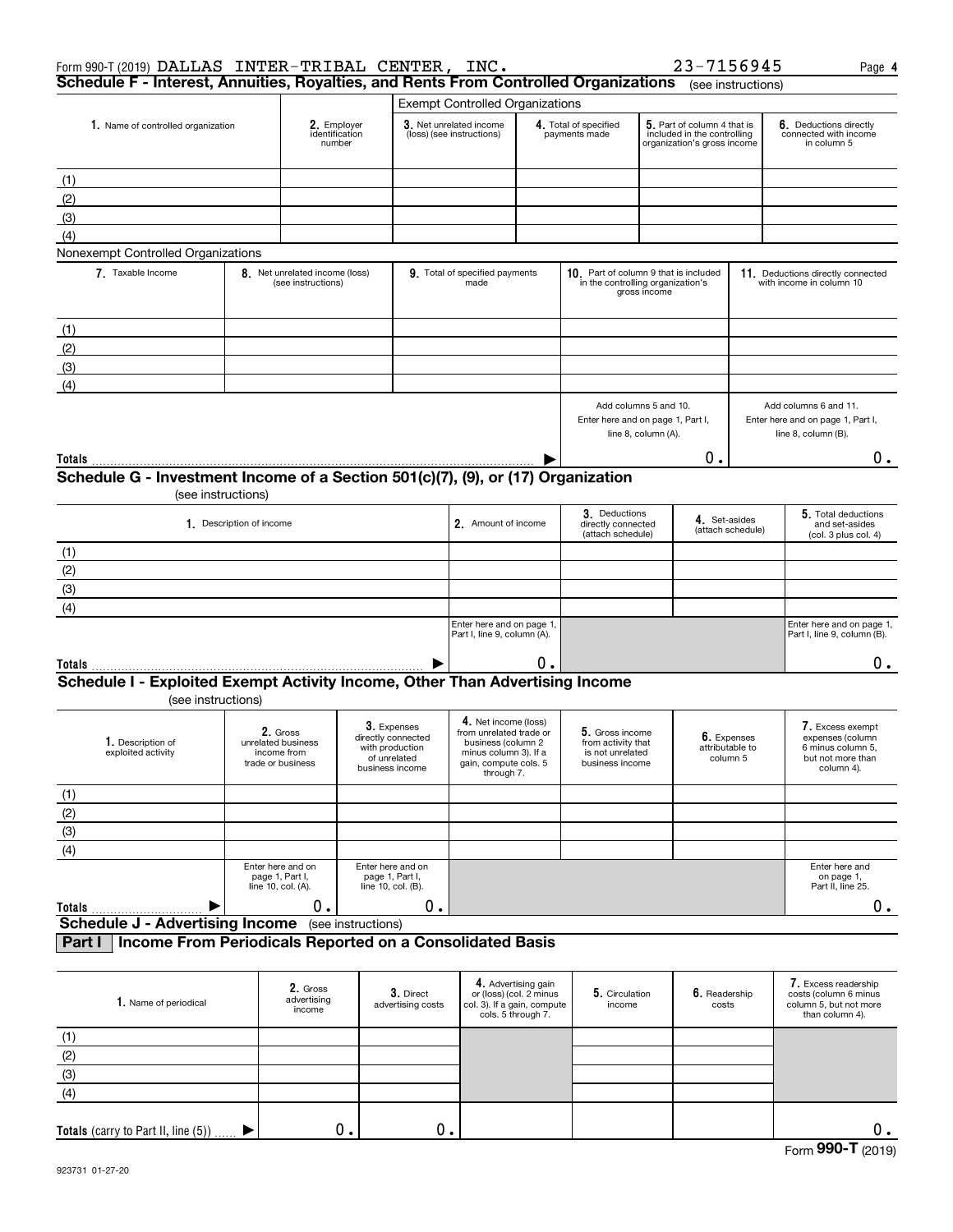#### Form 990-T (2019)  $\verb|DALLAS INTER-TRIBAL CENTER , INC .   23-7156945$  Page

 $\overline{\blacktriangleright}$ 

**Part II | Income From Periodicals Reported on a Separate Basis** (For each periodical listed in Part II, fill in columns 2 through 7 on a line-by-line basis.)

| 1. Name of periodical                                          | 2. Gross<br>advertising<br>income                          | 3. Direct<br>advertising costs                             | 4. Advertising gain<br>or (loss) (col. 2 minus<br>col. 3). If a gain, compute<br>cols. 5 through 7. | 5. Circulation<br>6. Readership<br>income<br>costs |                                              |                |  | 7. Excess readership<br>costs (column 6 minus<br>column 5, but not more<br>than column 4). |
|----------------------------------------------------------------|------------------------------------------------------------|------------------------------------------------------------|-----------------------------------------------------------------------------------------------------|----------------------------------------------------|----------------------------------------------|----------------|--|--------------------------------------------------------------------------------------------|
| (1)                                                            |                                                            |                                                            |                                                                                                     |                                                    |                                              |                |  |                                                                                            |
| (2)                                                            |                                                            |                                                            |                                                                                                     |                                                    |                                              |                |  |                                                                                            |
| (3)                                                            |                                                            |                                                            |                                                                                                     |                                                    |                                              |                |  |                                                                                            |
| (4)                                                            |                                                            |                                                            |                                                                                                     |                                                    |                                              |                |  |                                                                                            |
| <b>Totals from Part I</b>                                      | О.                                                         | 0.                                                         |                                                                                                     |                                                    |                                              |                |  | 0.                                                                                         |
|                                                                | Enter here and on<br>page 1, Part I,<br>line 11, col. (A). | Enter here and on<br>page 1, Part I,<br>line 11, col. (B). |                                                                                                     |                                                    |                                              |                |  | Enter here and<br>on page 1.<br>Part II, line 26.                                          |
| Totals, Part II (lines 1-5)                                    | 0.                                                         | О.                                                         |                                                                                                     | о.                                                 |                                              |                |  |                                                                                            |
| Schedule K - Compensation of Officers, Directors, and Trustees |                                                            |                                                            |                                                                                                     | (see instructions)                                 |                                              |                |  |                                                                                            |
| $1.$ Name                                                      |                                                            |                                                            | 2. Title                                                                                            |                                                    | 3. Percent of<br>time devoted to<br>business |                |  | 4. Compensation attributable<br>to unrelated business                                      |
| (1)                                                            |                                                            |                                                            |                                                                                                     |                                                    |                                              | $\frac{9}{10}$ |  |                                                                                            |
| (2)                                                            |                                                            |                                                            |                                                                                                     |                                                    |                                              | $\frac{0}{0}$  |  |                                                                                            |
| (3)                                                            |                                                            |                                                            |                                                                                                     |                                                    |                                              | $\frac{9}{6}$  |  |                                                                                            |
| (4)                                                            |                                                            |                                                            |                                                                                                     |                                                    |                                              | %              |  |                                                                                            |

**Total.**  Enter here and on page 1, Part II, line 14

**990-T**  Form (2019)

 $\overline{0}$ .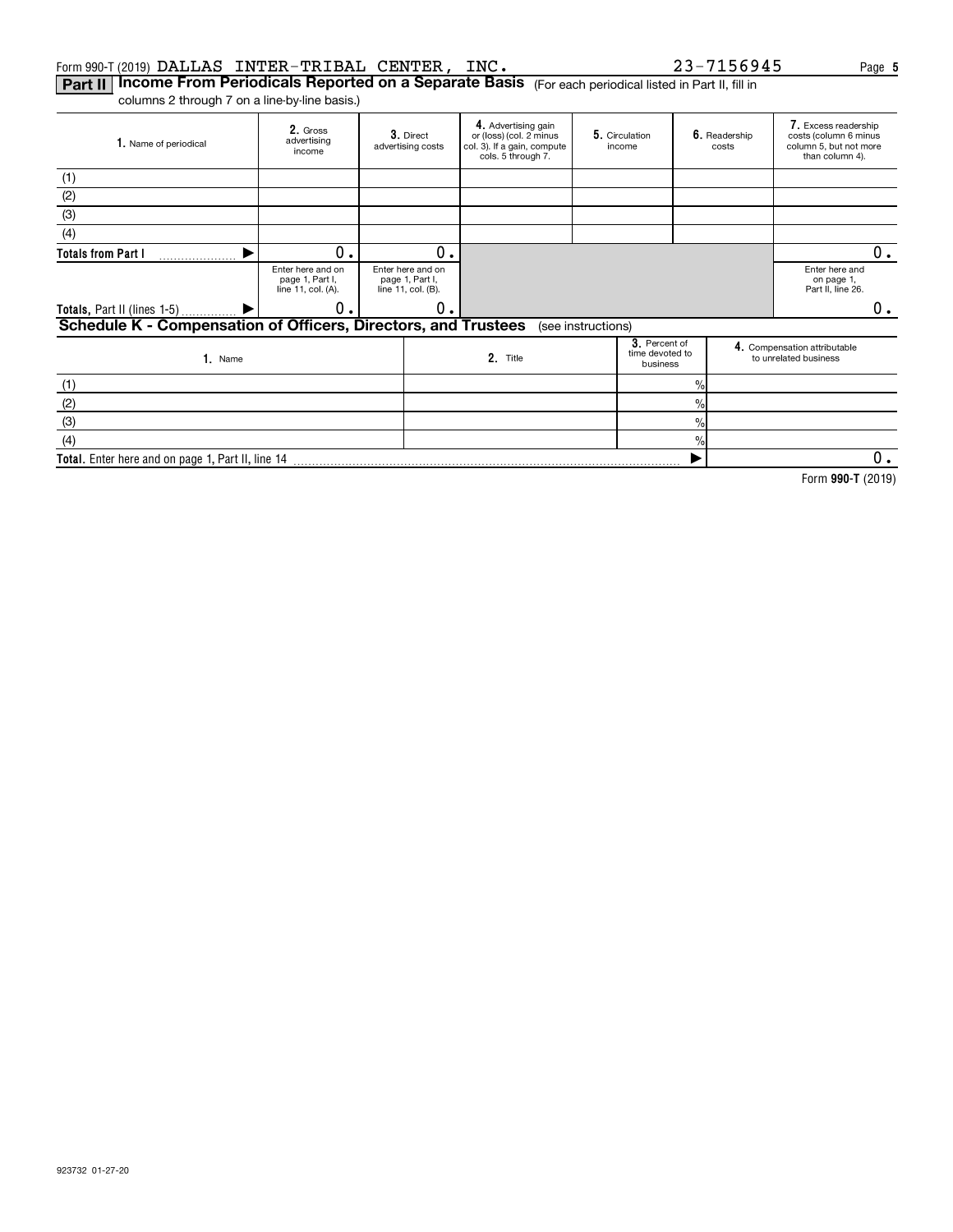#### ~~~~~~~~~~~~~~~~~~~~~~~~~~~~~~~~~~~~~~~~~~~~~~~~~~~~~~~~~~~~~~~~~~~~~~~~~~~~~~FORM 990-T DESCRIPTION OF ORGANIZATION'S PRIMARY UNRELATED STATEMENT 1 BUSINESS ACTIVITY

}}}}}}}}}}}}}}}}}}}}}}}}}}}}}}}} }}}}}}}}}}

RENTAL OF DEBT-FINANCED REAL PROPERTY

TO FORM 990-T, PAGE 1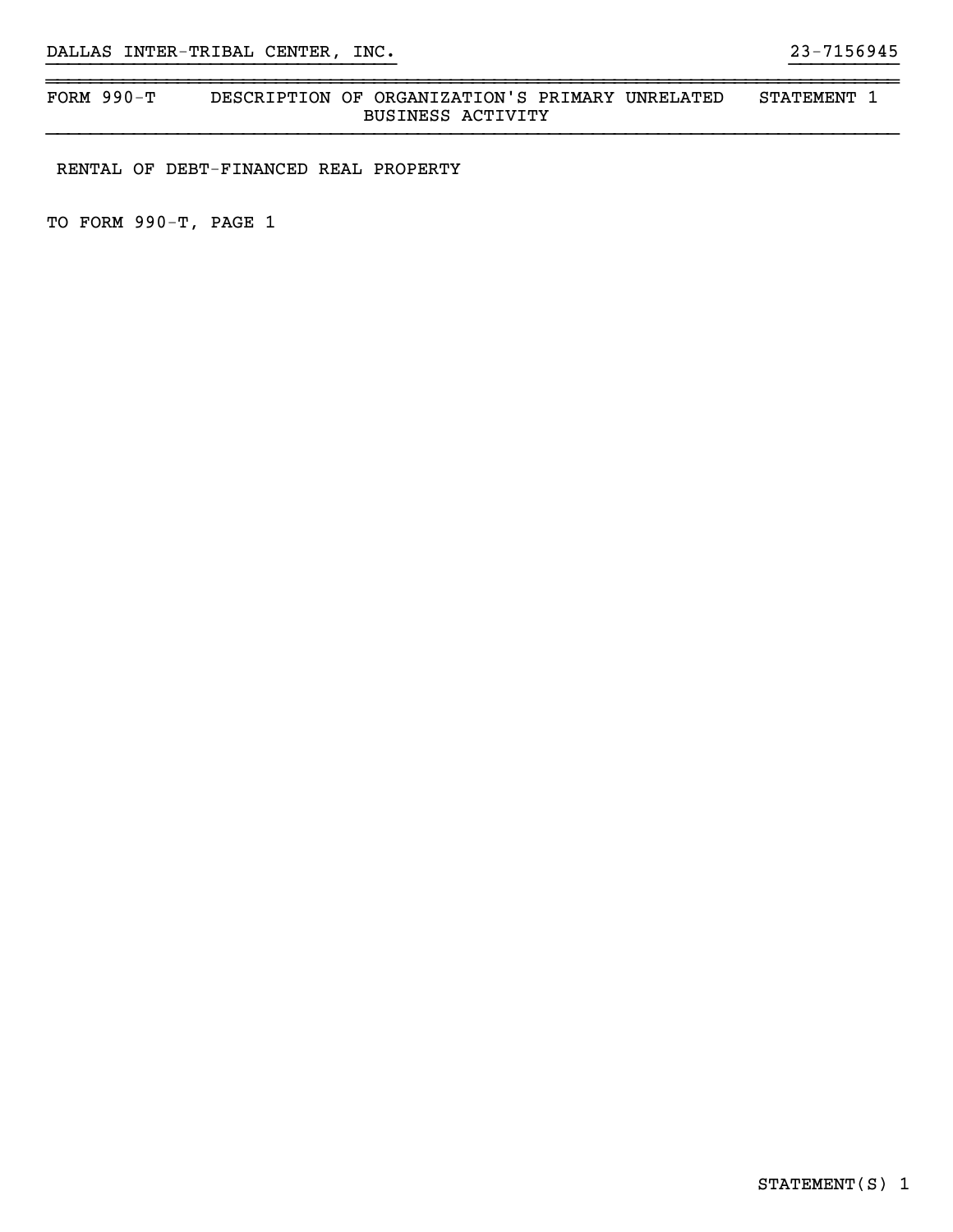~~~~~~~~~~~~~~~~~~~~~~~~~~~~~~~~~~~~~~~~~~~~~~~~~~~~~~~~~~~~~~~~~~~~~~~~~~~~~~

}}}}}}}}}}}}}}}}}}}}}}}}}}}}}}}} }}}}}}}}}}

THE ORGANIZATION HEREBY MAKES THE DE MINIMIS SAFE HARBOR ELECTION UNDER REGULATION  $1.263(A)-1(F)$ .

DALLAS INTER-TRIBAL CENTER 1283 RECORD CROSSING ROAD DALLAS, TX 75235-6001 23-7156945

| <b>FORM 990-T</b>                                                                                                                                                          | SCHEDULE E - DEPRECIATION DEDUCTION |                                  |                                                                                 | STATEMENT 3 |
|----------------------------------------------------------------------------------------------------------------------------------------------------------------------------|-------------------------------------|----------------------------------|---------------------------------------------------------------------------------|-------------|
| DESCRIPTION                                                                                                                                                                |                                     | <b>ACTIVITY</b><br><b>NUMBER</b> | <b>AMOUNT</b>                                                                   | TOTAL       |
| DEPRECIATION                                                                                                                                                               | - SUBTOTAL -                        | $\mathbf{1}$                     | 65,510.                                                                         | 65,510.     |
| TOTAL OF FORM 990-T, SCHEDULE E, COLUMN 3(A)                                                                                                                               |                                     |                                  |                                                                                 | 65,510.     |
| <b>FORM 990-T</b>                                                                                                                                                          | SCHEDULE E - OTHER DEDUCTIONS       |                                  |                                                                                 | STATEMENT 4 |
| DESCRIPTION                                                                                                                                                                |                                     | <b>ACTIVITY</b><br><b>NUMBER</b> | <b>AMOUNT</b>                                                                   | TOTAL       |
| PROFESSIONAL SERVICES<br>REPAIRS & MAINTENANCE<br><b>OCCUPANCY</b><br><b>INSURANCE</b><br>TAXES<br>INTEREST EXPENSE<br>OTHER FEES<br><b>EQUIPMENT</b><br>$\qquad \qquad -$ | SUBTOTAL -                          | 1                                | 4,202.<br>35,572.<br>67, 206.<br>4,497.<br>46,668.<br>53,635.<br>4,900.<br>210. | 216,890.    |
| TOTAL OF FORM 990-T, SCHEDULE E, COLUMN 3(B)                                                                                                                               |                                     |                                  |                                                                                 | 216,890.    |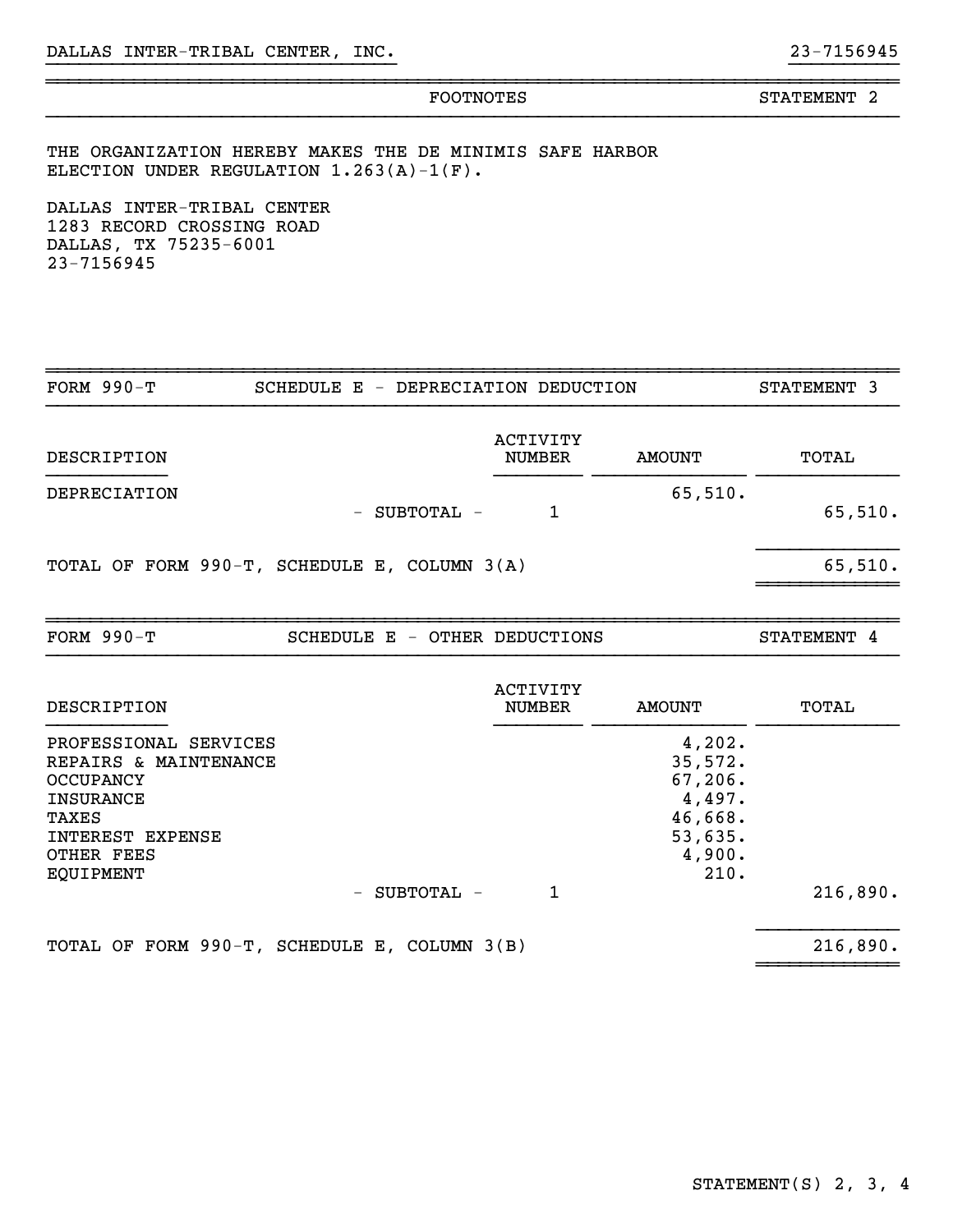#### **2019 DEPRECIATION AND AMORTIZATION REPORT**

|              | RECORD CROSSING ROAD         |                  |        |            |                                                        |             |                             | $E -$               | 1                      |                              |                                  |                                          |                               |                                         |                                       |
|--------------|------------------------------|------------------|--------|------------|--------------------------------------------------------|-------------|-----------------------------|---------------------|------------------------|------------------------------|----------------------------------|------------------------------------------|-------------------------------|-----------------------------------------|---------------------------------------|
| Asset<br>No. | Description                  | Date<br>Acquired | Method | Life       | $\begin{smallmatrix}&&&\&\&0\\0&\&\&\end{smallmatrix}$ | Line<br>No. | Unadjusted<br>Cost Or Basis | Bus<br>$\%$<br>Excl | Section 179<br>Expense | Reduction In<br><b>Basis</b> | <b>Basis For</b><br>Depreciation | Beginning<br>Accumulated<br>Depreciation | Current<br>Sec 179<br>Expense | <b>Current Year</b><br><b>Deduction</b> | Ending<br>Accumulated<br>Depreciation |
|              | 1 RECORD CROSSING BUILDING   | $03/01/14$ SL    |        |            |                                                        |             | 39.00 MM162,089,407.        |                     |                        |                              | 2,089,407.                       | 269,973.                                 |                               | 53, 575.                                | 323,548.                              |
|              | 2 AC UNITS - STE 1311        | $09/16/14$ SL    |        | 39.00 MM16 |                                                        |             | 22,363.                     |                     |                        |                              | 22,363.                          | 4,688.                                   |                               | 573.                                    | 5,261.                                |
|              | 3 2 ROOFTOP ACS - STE 1323   | 03/20/15 SL      |        | 39.00 MM16 |                                                        |             | 18,948.                     |                     |                        |                              | 18,948.                          | 3,974.                                   |                               | 486.                                    | 4,460.                                |
|              | 4 DAINKIN 5 TON - STE 1305   | $05/30/15$ SL    |        | 39.00 MM16 |                                                        |             | 5,336.                      |                     |                        |                              | 5,336.                           | 1,120.                                   |                               | 137.                                    | 1,257.                                |
|              | 5 BLDG IMPRVMENTS - STE 1311 | $08/13/14$ SL    |        | 39.00 MM16 |                                                        |             | 26,000.                     |                     |                        |                              | 26,000.                          | 4,112.                                   |                               | 667.                                    | 4,779.                                |
|              | 6 RECORD CROSSING LAND       | $03/01/14$ L     |        |            |                                                        |             | 826, 325.                   |                     |                        |                              | 826, 325.                        |                                          |                               | $\mathfrak o$ .                         |                                       |
|              | 7 FURNITURE                  | $01/01/19$ SL    |        | 7.00       |                                                        | 16          | 10,931.                     |                     |                        |                              | 10,931.                          | 781.                                     |                               | 1,562.                                  | 2,343.                                |
|              | 8 BUILDING IMPROVEMENTS      | $07/01/18$ SL    |        | 39.00 MM16 |                                                        |             | 25,261.                     |                     |                        |                              | 25,261.                          | 648.                                     |                               | 648.                                    | 1,296.                                |
|              | 9 FURNITURE                  | $07/01/18$ SL    |        | 7.00       |                                                        | 16          | 55,031.                     |                     |                        |                              | 55,031.                          | 7,862.                                   |                               | 7,862.                                  | 15,724.                               |
|              | * TOTAL 990-T SCH E DEPR     |                  |        |            |                                                        |             | ,079,602.                   |                     |                        |                              | 3,079,602.                       | 293,158.                                 |                               | 65,510.                                 | 358,668.                              |
|              |                              |                  |        |            |                                                        |             |                             |                     |                        |                              |                                  |                                          |                               |                                         |                                       |
|              |                              |                  |        |            |                                                        |             |                             |                     |                        |                              |                                  |                                          |                               |                                         |                                       |
|              |                              |                  |        |            |                                                        |             |                             |                     |                        |                              |                                  |                                          |                               |                                         |                                       |
|              |                              |                  |        |            |                                                        |             |                             |                     |                        |                              |                                  |                                          |                               |                                         |                                       |
|              |                              |                  |        |            |                                                        |             |                             |                     |                        |                              |                                  |                                          |                               |                                         |                                       |
|              |                              |                  |        |            |                                                        |             |                             |                     |                        |                              |                                  |                                          |                               |                                         |                                       |
|              |                              |                  |        |            |                                                        |             |                             |                     |                        |                              |                                  |                                          |                               |                                         |                                       |
|              |                              |                  |        |            |                                                        |             |                             |                     |                        |                              |                                  |                                          |                               |                                         |                                       |

(D) - Asset disposed \* ITC, Salvage, Bonus, Commercial Revitalization Deduction, GO Zone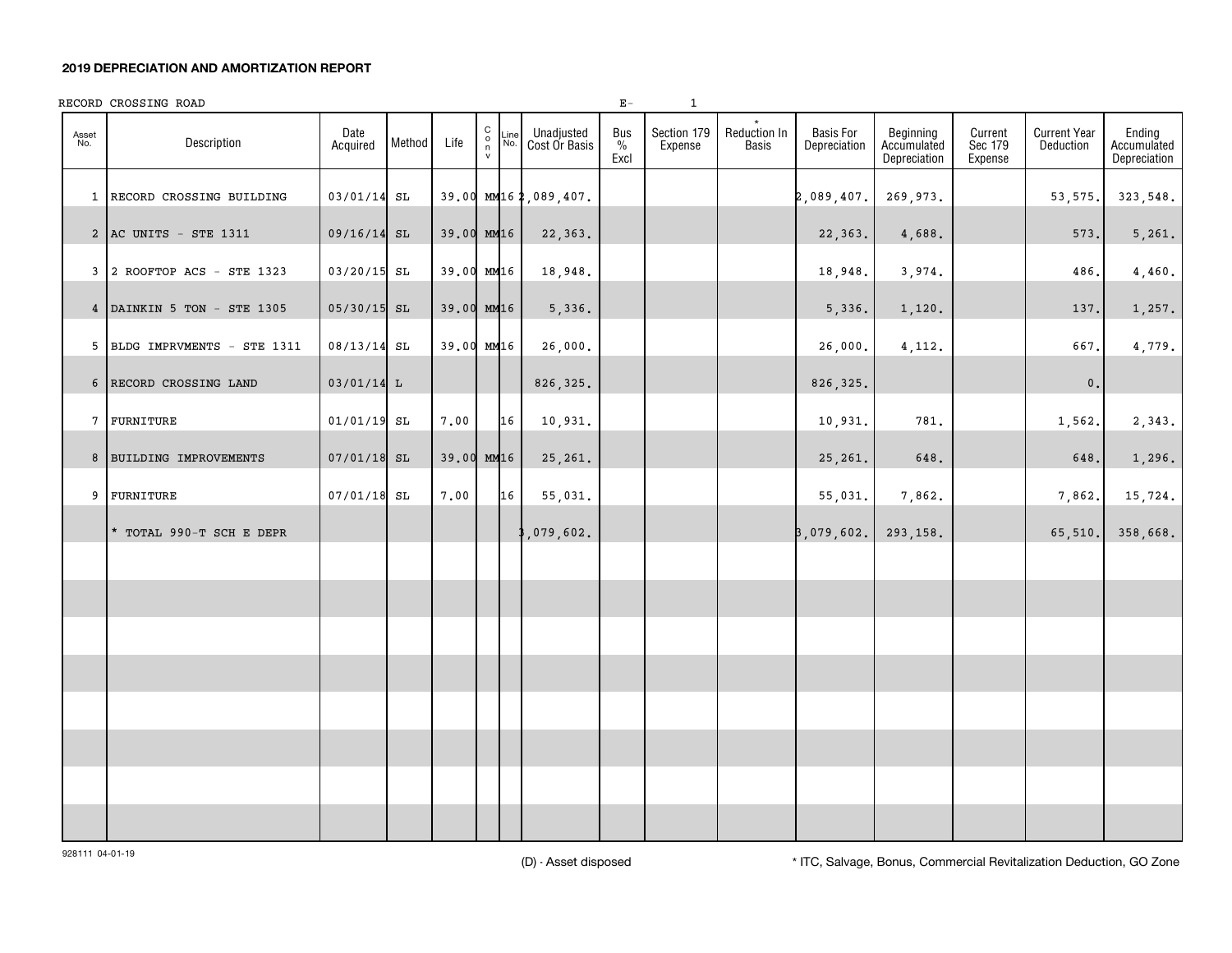| Form | m<br>u<br>Y<br>. .<br>u |
|------|-------------------------|
|      |                         |

# **| Attach to the corporation's tax return. Underpayment of Estimated Tax by Corporations**

FORM 990-T

OMB No. 1545-0123

**2019**

| Department of the Treasury |
|----------------------------|
| Internal Revenue Service   |

**8**

| Internal Revenue Service                     |                                                                                                                                                                                                                                                                                                                                                                                                                 | $\triangleright$ Go to www.irs.gov/Form2220 for instructions and the latest information. |                                                         |
|----------------------------------------------|-----------------------------------------------------------------------------------------------------------------------------------------------------------------------------------------------------------------------------------------------------------------------------------------------------------------------------------------------------------------------------------------------------------------|------------------------------------------------------------------------------------------|---------------------------------------------------------|
| Name                                         | DALLAS INTER-TRIBAL CENTER, INC.                                                                                                                                                                                                                                                                                                                                                                                |                                                                                          | <b>Employer identification number</b><br>$23 - 7156945$ |
|                                              | Note: Generally, the corporation is not required to file Form 2220 (see Part II below for exceptions) because the IRS will figure any penalty owed and<br>bill the corporation. However, the corporation may still use Form 2220 to figure the penalty. If so, enter the amount from page 2, line 38, on the<br>estimated tax penalty line of the corporation's income tax return, but do not attach Form 2220. |                                                                                          |                                                         |
| Part I                                       | <b>Required Annual Payment</b>                                                                                                                                                                                                                                                                                                                                                                                  |                                                                                          |                                                         |
| <b>A</b> Tatality <i>lease and a company</i> |                                                                                                                                                                                                                                                                                                                                                                                                                 |                                                                                          | ່າາ                                                     |

| 1 Total tax (see instructions)                                                                                                                                                                                                                                                      |          | 3, 233.  |  |  |
|-------------------------------------------------------------------------------------------------------------------------------------------------------------------------------------------------------------------------------------------------------------------------------------|----------|----------|--|--|
| <b>2a</b> Personal holding company tax (Schedule PH (Form 1120), line 26) included on line 1<br><b>b</b> Look-back interest included on line 1 under section $460(b)(2)$ for completed long-term<br>contracts or section $167(q)$ for depreciation under the income forecast method | 2a<br>2b |          |  |  |
|                                                                                                                                                                                                                                                                                     | 2d       |          |  |  |
| 3 Subtract line 2d from line 1. If the result is less than \$500, do not complete or file this form. The corporation<br>does not owe the penalty                                                                                                                                    | 3        | 3, 233.  |  |  |
| 4 Enter the tax shown on the corporation's 2018 income tax return. See instructions. <b>Caution:</b> If the tax is zero<br>or the tax year was for less than 12 months, skip this line and enter the amount from line 3 on line 5                                                   |          | 10, 160. |  |  |
| 5 Required annual payment. Enter the smaller of line 3 or line 4. If the corporation is required to skip line 4,<br>enter the amount from line 3<br>Part II                                                                                                                         | 5        | 3,233.   |  |  |
| Reasons for Filing - Check the boxes below that apply. If any boxes are checked, the corporation must file Form 2220                                                                                                                                                                |          |          |  |  |

|  |  |  |  | even if it does not owe a penalty. See instructions. |
|--|--|--|--|------------------------------------------------------|
|--|--|--|--|------------------------------------------------------|

|  |  | 6 <b>b</b> The corporation is using the adjusted seasonal installment method. |
|--|--|-------------------------------------------------------------------------------|
|--|--|-------------------------------------------------------------------------------|

**7**The corporation is using the annualized income installment method.  $\mathcal{L}^{\text{max}}$ 

The corporation is a "large corporation" figuring its first required installment based on the prior year's tax.  $\mathcal{L}^{\text{max}}$ 

**Part III Figuring the Underpayment**

|    |                                                                                                                                                                |    | (a)      | (b)      | (c)      | (d)      |  |
|----|----------------------------------------------------------------------------------------------------------------------------------------------------------------|----|----------|----------|----------|----------|--|
|    | Installment due dates. Enter in columns (a) through<br>(d) the 15th day of the 4th (Form $990$ -PF filers:<br>Use 5th month), 6th, 9th, and 12th months of the | 9  | 10/15/19 | 12/15/19 | 03/15/20 | 06/15/20 |  |
|    | 10 Required installments. If the box on line 6 and/or line 7                                                                                                   |    |          |          |          |          |  |
|    | above is checked, enter the amounts from Sch A, line 38. If                                                                                                    |    |          |          |          |          |  |
|    | the box on line 8 (but not 6 or 7) is checked, see instructions                                                                                                |    |          |          |          |          |  |
|    | for the amounts to enter. If none of these boxes are checked.                                                                                                  |    |          |          |          |          |  |
|    | enter 25% (0.25) of line 5 above in each column                                                                                                                | 10 | 808.     | 809.     | 808.     | 808.     |  |
| 11 | Estimated tax paid or credited for each period. For                                                                                                            |    |          |          |          |          |  |
|    | column (a) only, enter the amount from line 11 on line 15.                                                                                                     |    |          |          |          |          |  |
|    | See instructions                                                                                                                                               | 11 | 5,515.   |          |          |          |  |
|    | Complete lines 12 through 18 of one column                                                                                                                     |    |          |          |          |          |  |
|    | before going to the next column.                                                                                                                               |    |          |          |          |          |  |
| 12 | Enter amount, if any, from line 18 of the preceding column                                                                                                     | 12 |          | 4,707.   | 3,898.   | 3,090.   |  |
| 13 |                                                                                                                                                                | 13 |          | 4,707.   | 3,898.   | 3,090.   |  |
| 14 | Add amounts on lines 16 and 17 of the preceding column                                                                                                         | 14 |          |          |          |          |  |
| 15 | Subtract line 14 from line 13. If zero or less, enter -0-                                                                                                      | 15 | 5,515.   | 4,707.   | 3,898.   | 3,090.   |  |
| 16 | If the amount on line 15 is zero, subtract line 13 from line                                                                                                   |    |          |          |          |          |  |
|    | 14. Otherwise, enter -0-                                                                                                                                       | 16 |          | 0.       | 0.       |          |  |
| 17 | Underpayment. If line 15 is less than or equal to line 10,                                                                                                     |    |          |          |          |          |  |
|    | subtract line 15 from line 10. Then go to line 12 of the next                                                                                                  |    |          |          |          |          |  |
|    |                                                                                                                                                                | 17 |          |          |          |          |  |
|    | 18 Overpayment. If line 10 is less than line 15, subtract line 10                                                                                              |    |          |          |          |          |  |
|    | from line 15. Then go to line 12 of the next column                                                                                                            | 18 | 4,707.   | 3,898.   | 3,090.   |          |  |
|    | Go to Part IV on page 2 to figure the penalty. Do not go to Part IV if there are no entries on line 17 - no penalty is owed.                                   |    |          |          |          |          |  |

**For Paperwork Reduction Act Notice, see separate instructions.** LHA